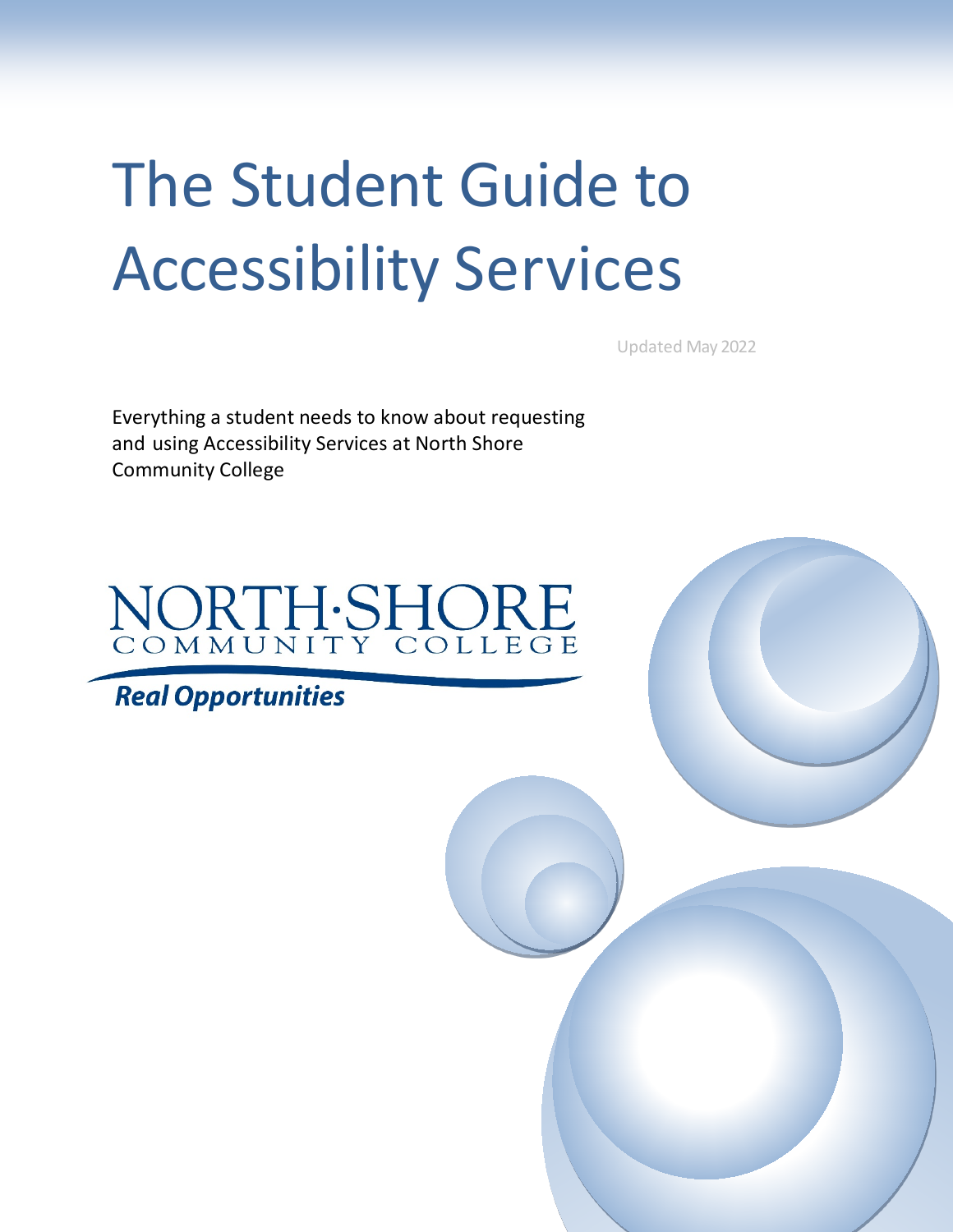# **Contents**

| Extended Time for Testing and Reduced Distraction Testing in CAS26                       |  |
|------------------------------------------------------------------------------------------|--|
| Extended Time for Testing and Reduced Distraction Testing in Assistive Technology Lab 27 |  |
| FAQs about Extended Time for Testing and Reduced Distraction Testing28                   |  |
|                                                                                          |  |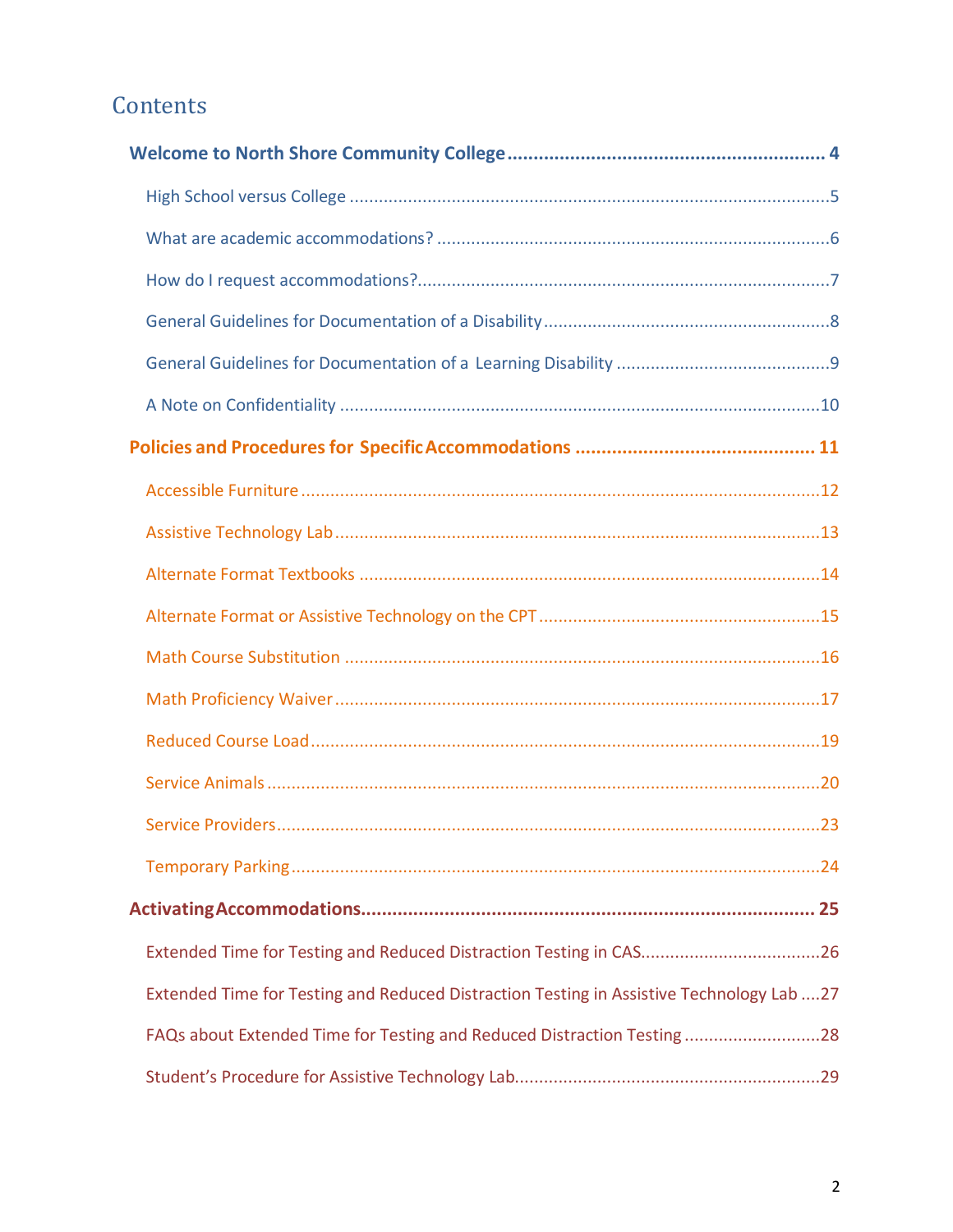| Rights and Responsibilities of NSCC's Accessibility Services Department41          |
|------------------------------------------------------------------------------------|
|                                                                                    |
| Excerpt from NSCC's Policy Statement on Affirmative Action, Non-Discrimination,    |
| Non-Discrimination and Accommodations for Persons with Disabilities47              |
| NSCC Policies and Procedures Relative to Students with Disabilities 48             |
| Section II: Definitions of Students with Disabilities & Academic Accommodations 48 |
|                                                                                    |
|                                                                                    |
|                                                                                    |
|                                                                                    |
|                                                                                    |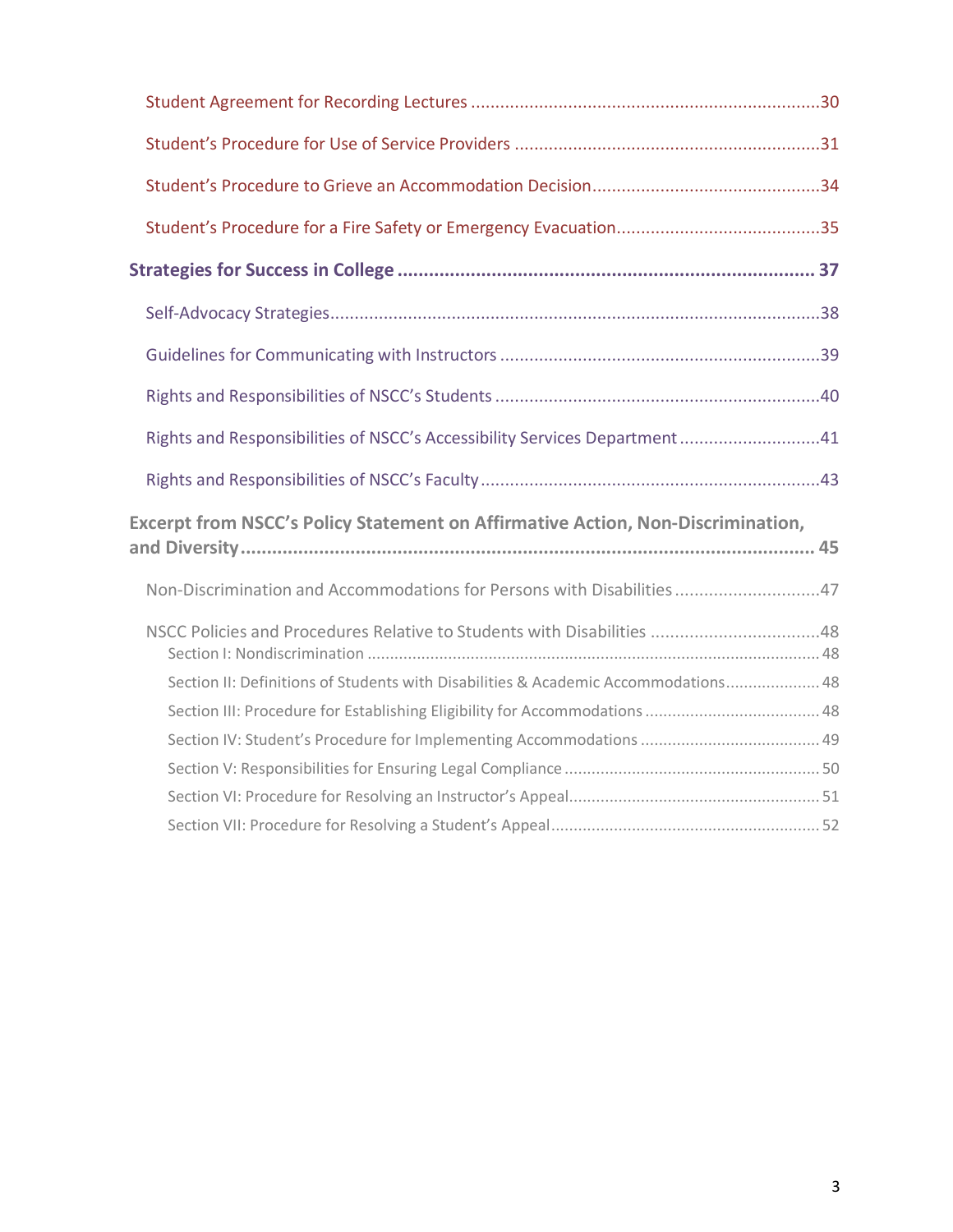## <span id="page-3-0"></span>**Welcome to North Shore Community College**

North Shore Community College is responsive to the needs of students with disabilities. We have a simple procedure for students who would like to request services and establish eligibility for academic accommodations. There are many academic support options for qualified students.

Understanding the differences between services for students with disabilities in high school and college is essential to your success. This guide is designed to familiarize you with Accessibility Services' procedures and policies. The information in the following pages will prepare you to request and use approved accommodations. Additional information for you and your guardians is available at [Accessibility Services](http://www.northshore.edu/accessibility) home page.

We're glad you chose North Shore Community College, and we look forward to working with you!

| <b>Blue</b>   | Accessibility Services and documentation at<br><b>NSCC</b> |
|---------------|------------------------------------------------------------|
| <b>Orange</b> | Specific accommodations                                    |
| <b>Red</b>    | Specific accommodations                                    |
| <b>Purple</b> | Guidelines to support your success at college              |
| Gray          | NSCC's policies relative to student with<br>disabilities   |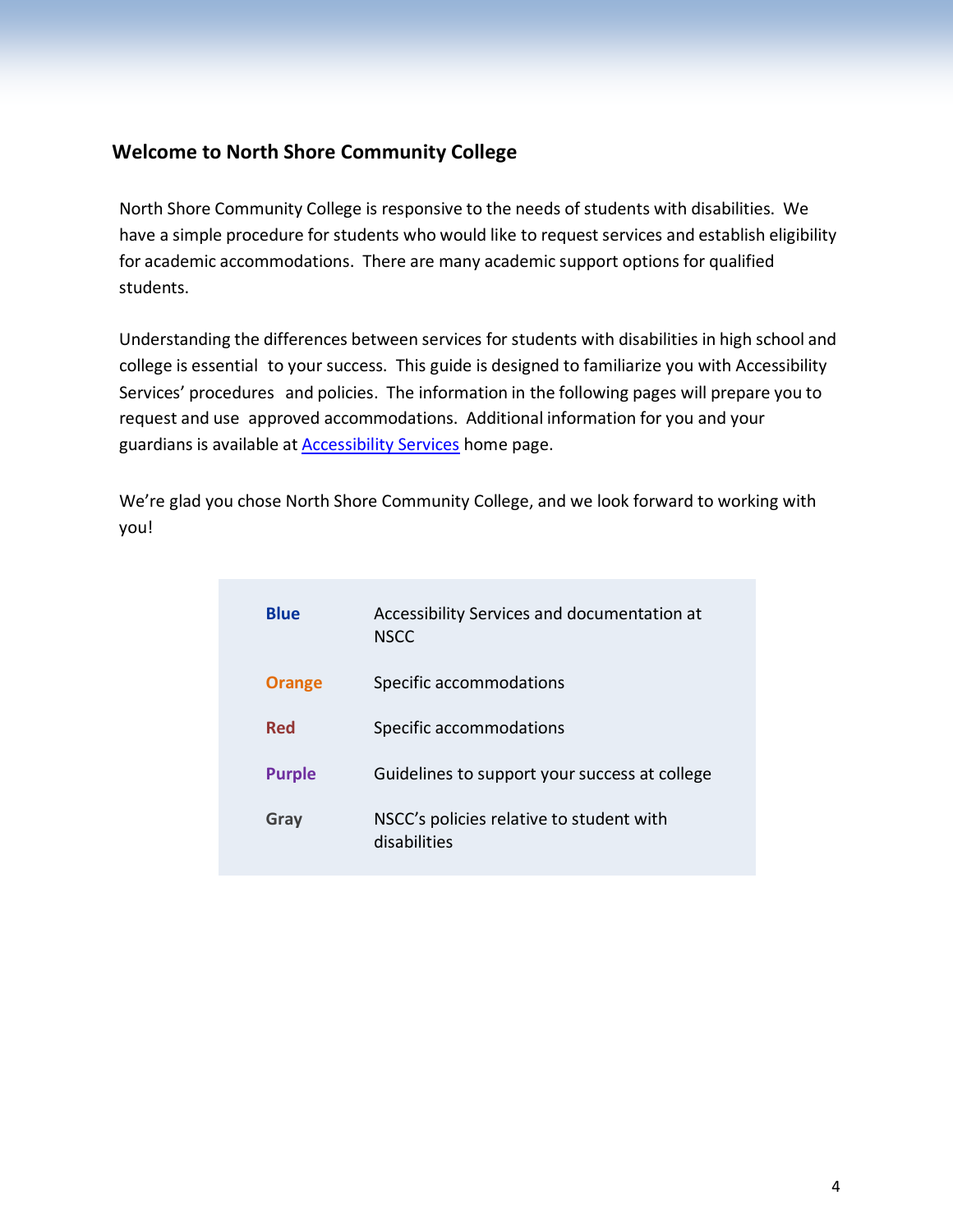# <span id="page-4-0"></span>**High School versus College**

| <b>K-12 (IDEA)</b>                                                                              | <b>College (ADA)</b>                                                                                                                                                                     |
|-------------------------------------------------------------------------------------------------|------------------------------------------------------------------------------------------------------------------------------------------------------------------------------------------|
| Education is a RIGHT and must be provided<br>in appropriate environments to ALL<br>individuals. | <b>Education is NOT A RIGHT. Students must</b><br>meet certain admissions criteria and be<br>defined under the ADA as "otherwise<br>qualified."                                          |
| School districts are responsible to identify<br>students' disabilities.                         | <b>Students must SELF-IDENTIFY to Accessibility</b><br>Services.                                                                                                                         |
| School districts must provide free testing,<br>evaluation, and transportation to programs.      | Students must provide transportation as well<br>as current and appropriate documentation. If<br>the documentation is insufficient, students<br>may obtain evaluations at their own cost. |
| School districts develop Individualized<br><b>Education Plans (IEPs).</b>                       | No IEPs are developed in college, as there is<br>no special education. IEPs from high school<br>do not apply in college and need not be<br>submitted for services.                       |
| School districts are responsible for providing<br>all IEP supports and services.                | Students are responsible for activating and<br>using approved services every semester.                                                                                                   |
| Fundamental alterations of programs and<br>curricula are required.                              | No fundamental alterations are required.                                                                                                                                                 |
| Personal services for medical/physical<br>disabilities are required.                            | No personal services are required.                                                                                                                                                       |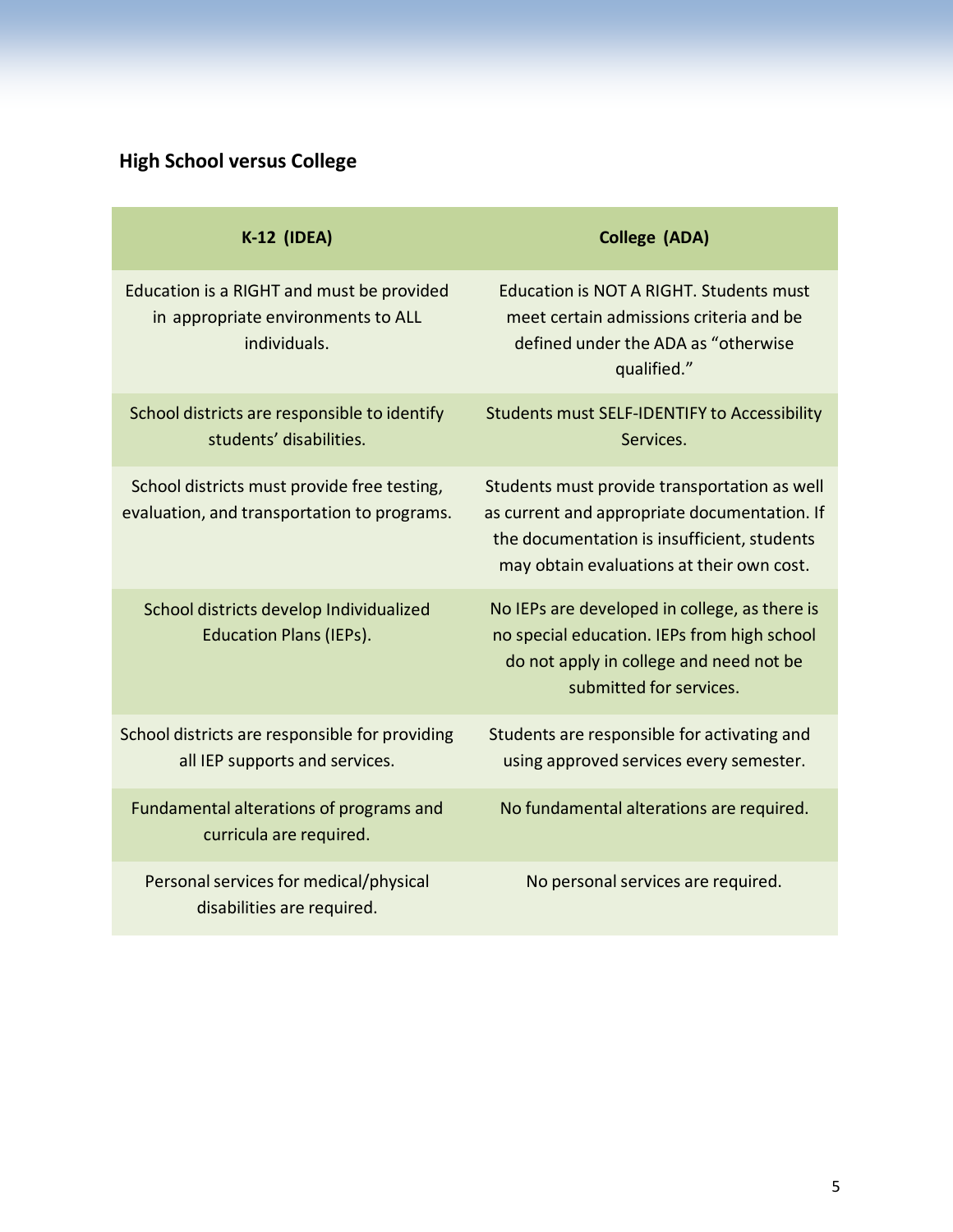#### <span id="page-5-0"></span>**What are academic accommodations?**

Accommodations are academic adjustments designed to provide students with disabilities equal access and equal opportunity to participate in programs, courses, services, and activities. Accommodations allow students to be evaluated based on their true abilities.

NSCC offers academic adjustments designed to "level the playing field" for students with disabilities in a mainstream model. Allstudents must learn the same material and are graded according to the same standards. Likewise, all students, including students with disabilities, must comply with the behavioral standards set forth in the College Catalog.

Colleges are not required to reduce or adjust the essential requirements of a course or program, to conduct testing of learning disabilities, to provide personal attendants or tutors, or to prepare or adhere to IEPs (Individual Education Plans).

Requests for accommodations are evaluated based on documentation supplied by students and in accordance with the Americans with Disabilities Act.

#### NSCC reserves the following rights which are governed by federal law*:*

- To deny a request for accommodations, academic adjustments, and auxiliary aids/services if a student's documentation demonstrates that the requested accommodation is not warranted, or if the student fails to provide appropriate documentation.
- To select among equally effective accommodations, adjustments, and auxiliary aids and services.
- To refuse to approve an accommodation, adjustment, or auxiliary aid/service that requires fundamental alteration of a program of study or NSCC activity.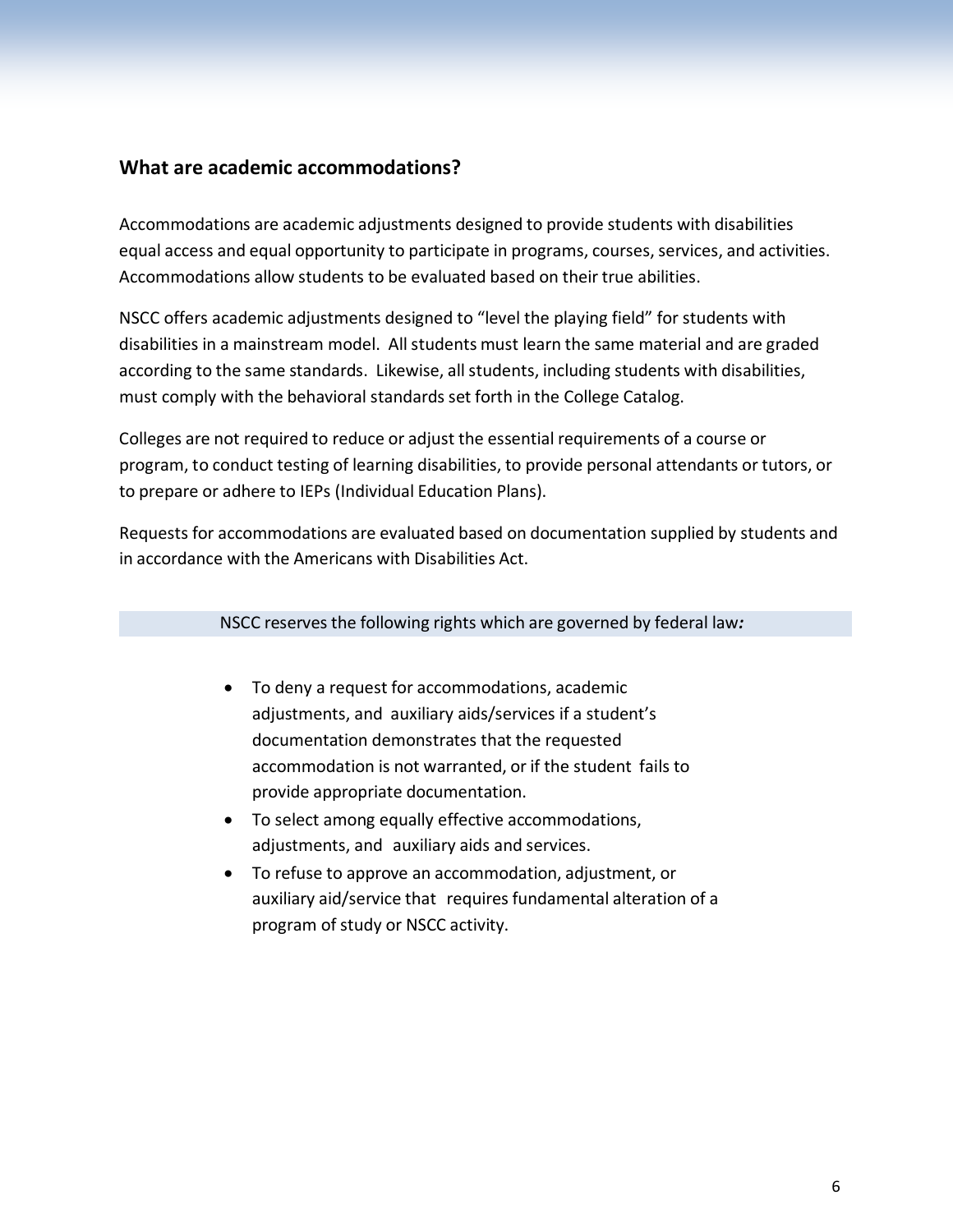#### <span id="page-6-0"></span>**How do I request accommodations?**

- 1. Apply and be accepted to North Shore Community College.
- 2. Take the **Computerized Placement Test** (CPT) in the Center for Alternative Studies (CAS).
- 3. Attend an **Orientation Session** where you will register for courses.

4. Go to **[Accessibility Services](http://www.northshore.edu/accessibility)** home page and download the **[Service Packet\(s\)](http://www.northshore.edu/accessibility/request-services.html)** that corresponds to your disability.

5. Complete the packet and submit it with any specified documentation to Accessibility Services **at least 6 weeks** before the start of the semester.

6. You will receive a call or an email from Accessibility Services when we receive your complete documentation. We willschedule an appointment for a one-on-one **Intake Interview** with you.

7. The Intake will last approximately one hour and will be an opportunity for you to collaborate with your Disability Counselor and discuss appropriate accommodations that you would like to request.

8. You will receive a Student Accommodation Decision letter electronically listing the Accessibility Team's decisions about your accommodation requests.

9. You must **activate** your accommodations every semester. There is a standard activation process. Some accommodations require special activation.

10. Know that you can call upon Accessibility Services and other resources at the college if you encounter academic difficulties.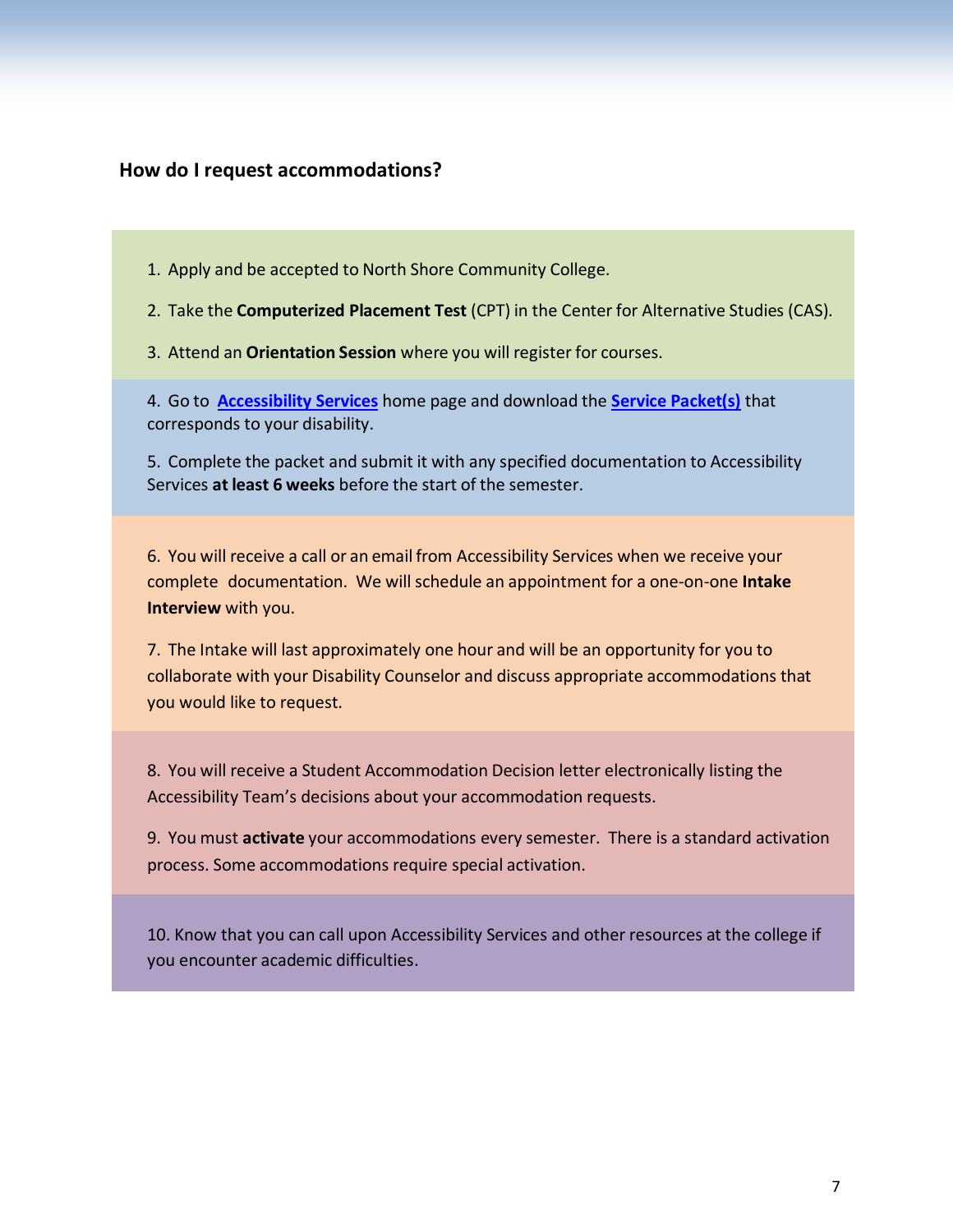## <span id="page-7-0"></span>**General Guidelines for Documentation of a Disability**

(Please refer to and submit the **[Service Packets](http://www.northshore.edu/accessibility/request-services.html)** available on the web)

#### **Sensory Impairment**

Accessibility Services requires clear documentation of vision or hearing impairment. The documentation must be completed by a qualified professional and should include recommendations about accommodations or services that can minimize the impact of the impairment.

#### **Physical Impairment**

Accessibility Services requires clear documentation of physical limitations, including mobility, reaching, sitting, using hands, etc. The documentation must be completed by a qualified professional and should include recommendations about accommodations or services that can minimize the impact the impairment.

#### **PsychologicalDisability**

Accessibility Services requires clear documentation of the diagnosis. The documentation must be completed by a qualified professional and should include recommendations about accommodations or services that can minimize the impact of the disability. In addition, the documentation should discuss the likely impact of the disability and prescribed medications on college-level academics, group involvement, and stress tolerance.

#### **Chronic Conditions**

Accessibility Services requires clear documentation of the diagnosis and its likely impact on academic work, including attendance and other foreseeable complications. The documentation must be completed by a qualified professional.

#### **Temporary Conditions**

Accessibility Services requires clear documentation of the temporary medical condition. In most cases, a temporary impairment is a condition that has placed physical limitations on the student that may include moving, reaching, sitting, or using the hands, etc. for a short period of time. The documentation must be completed by a qualified professional and should include recommendations about accommodations orservices that can minimize the impact the impairment.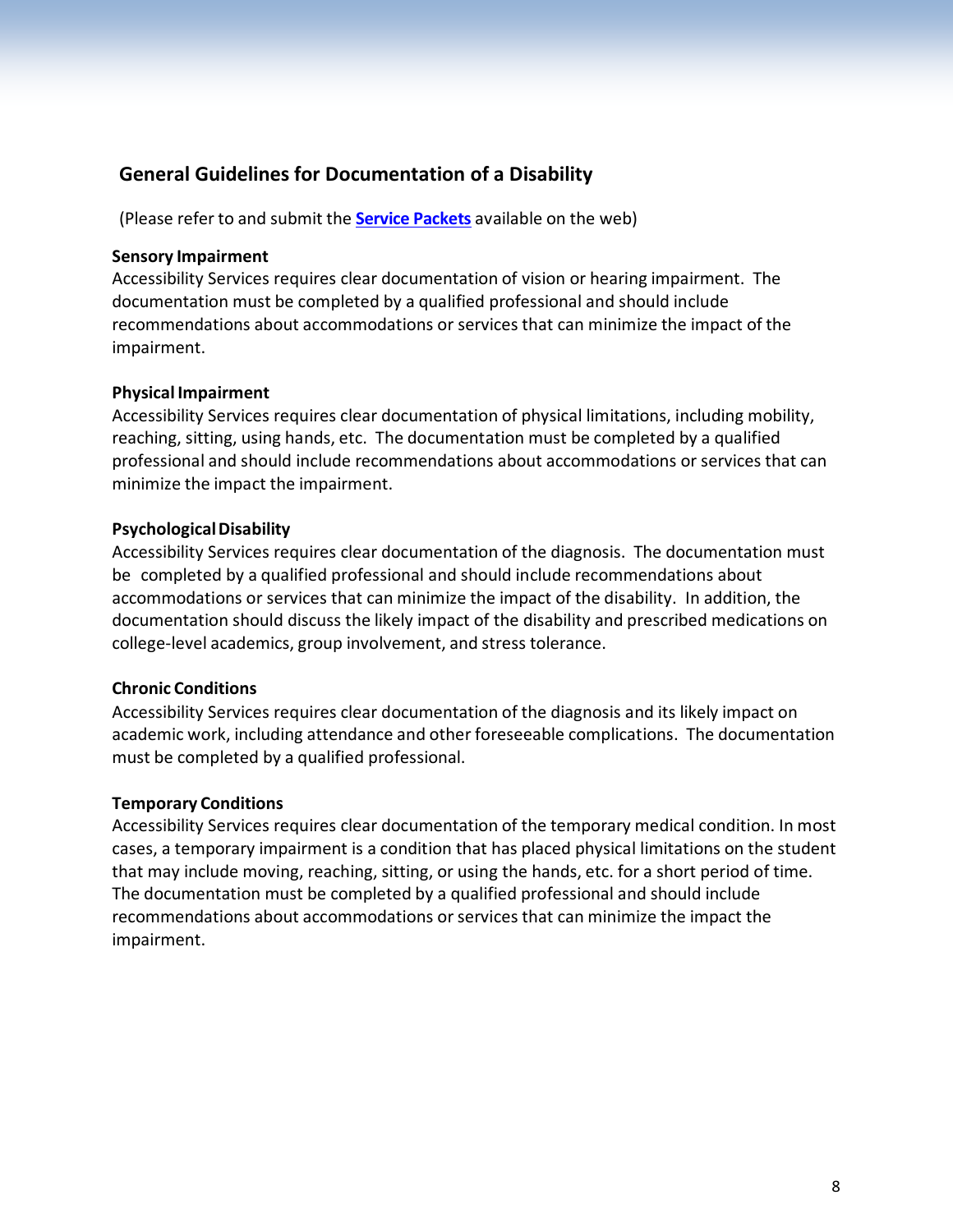## <span id="page-8-0"></span>**General Guidelines for Documentation of a Learning Disability**

(Please refer to and submit the **[Service Packets](http://www.northshore.edu/accessibility/request-services.html)** available on the web)

#### **Testing must be current and comprehensive (within 5 years)** It must include the actual scores from the following assessments as data is required to substantiate eligibility for accommodations.

#### **Aptitude**

Acceptable instruments include one (or more) of the following

- The Wechsler Adult Intelligence Scale-Revised (WAIS III) with subtest scores
- The Woodcock-Johnson Psycho-Educational Battery, Revised: Test of Cognitive Ability
- The Standard-Binet Intelligence Scale: 5th Edition

#### **Achievement**

Acceptable instruments include one (or more) of the following

- The Woodcock-Johnson Psycho-Educational Battery, Revised Tests of Achievement
- The Stanford Test of Academic Skills (TASKS)
- Scholastic Ability Test for Adults
- Wechsler Individual Achievement Test (WIAT) or specific achievement tests such as The Nelson-Denny Reading Skills Test, Test of Written Language 2 (TOWL 3), Woodcock Reading Mastery Test, Revised, Stanford Diagnostic Mathematics Test

**Please Note**: The Wide Range Achievement Test-Revised is not a comprehensive measure of achievement and therefore is not suitable.

#### **Information Processing**

Acceptable instruments include one (or more) of the following

- Subtests from the WAIS III
- The Woodcock-Johnson Tests of Cognitive Ability

Testing must provide clear and specific evidence of a learning disability.

Individual "learning styles," "differences," or "weaknesses" do not constitute a learning disability.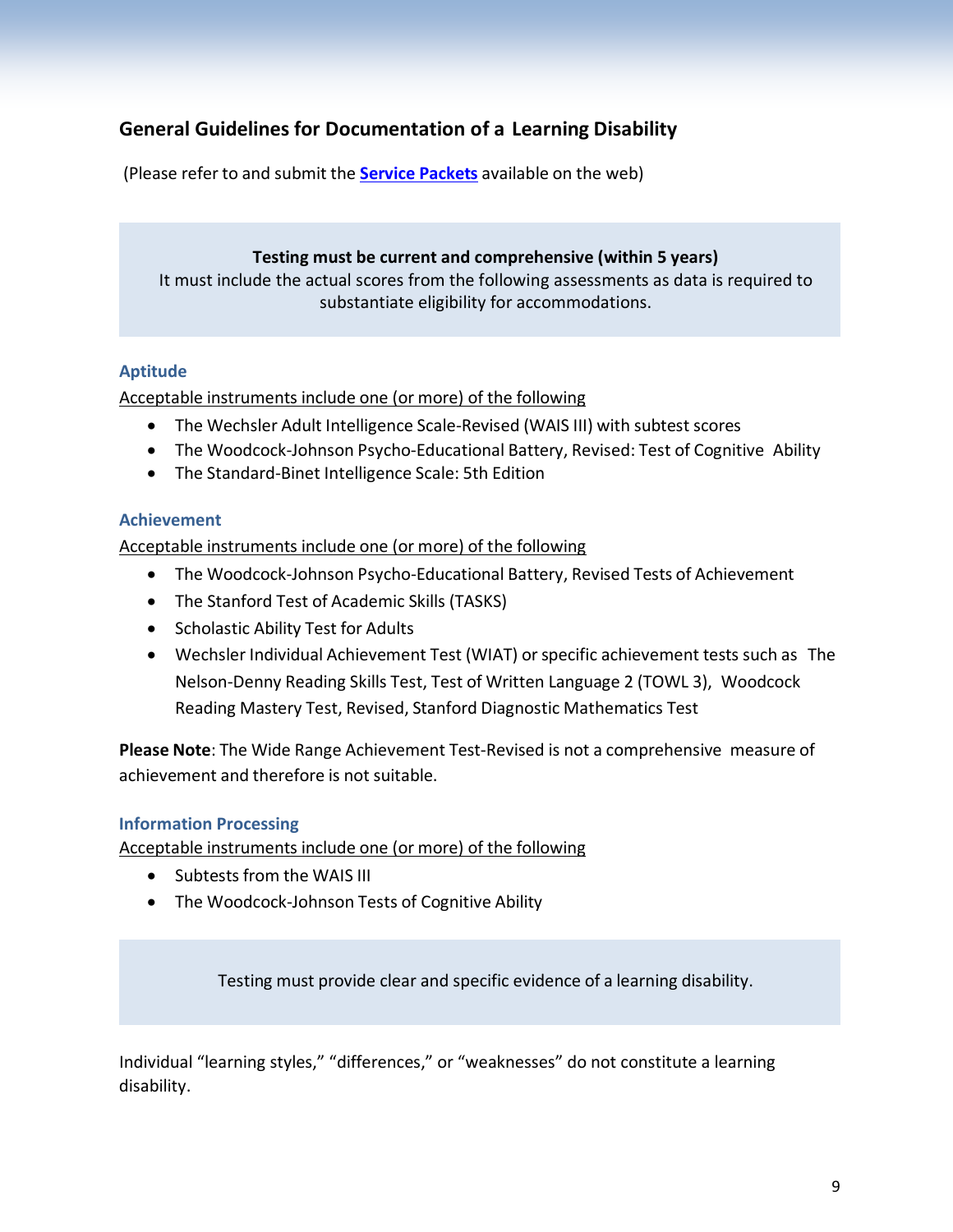Testing must be conducted by a qualified professional.

Trained and certified/licensed psychologists, learning disability specialists, and educational therapists are typically involved in the process of assessment. The assessor's experience working with an adult population is essential. The selected assessment instruments must be suitable, reliable, and valid for an adult population.

The testing evaluator must clearly identify him or herself.

Documentation must include evaluator's name, title, and signature, and the dates of testing.

## **A Note on Confidentiality**

<span id="page-9-0"></span>Accessibility Services requests information for the sole purpose of determining appropriate accommodations so that students may have equal access and equal opportunities. All documentation is confidential. No disability-related information will appear on a student's transcript or any part of the academic record.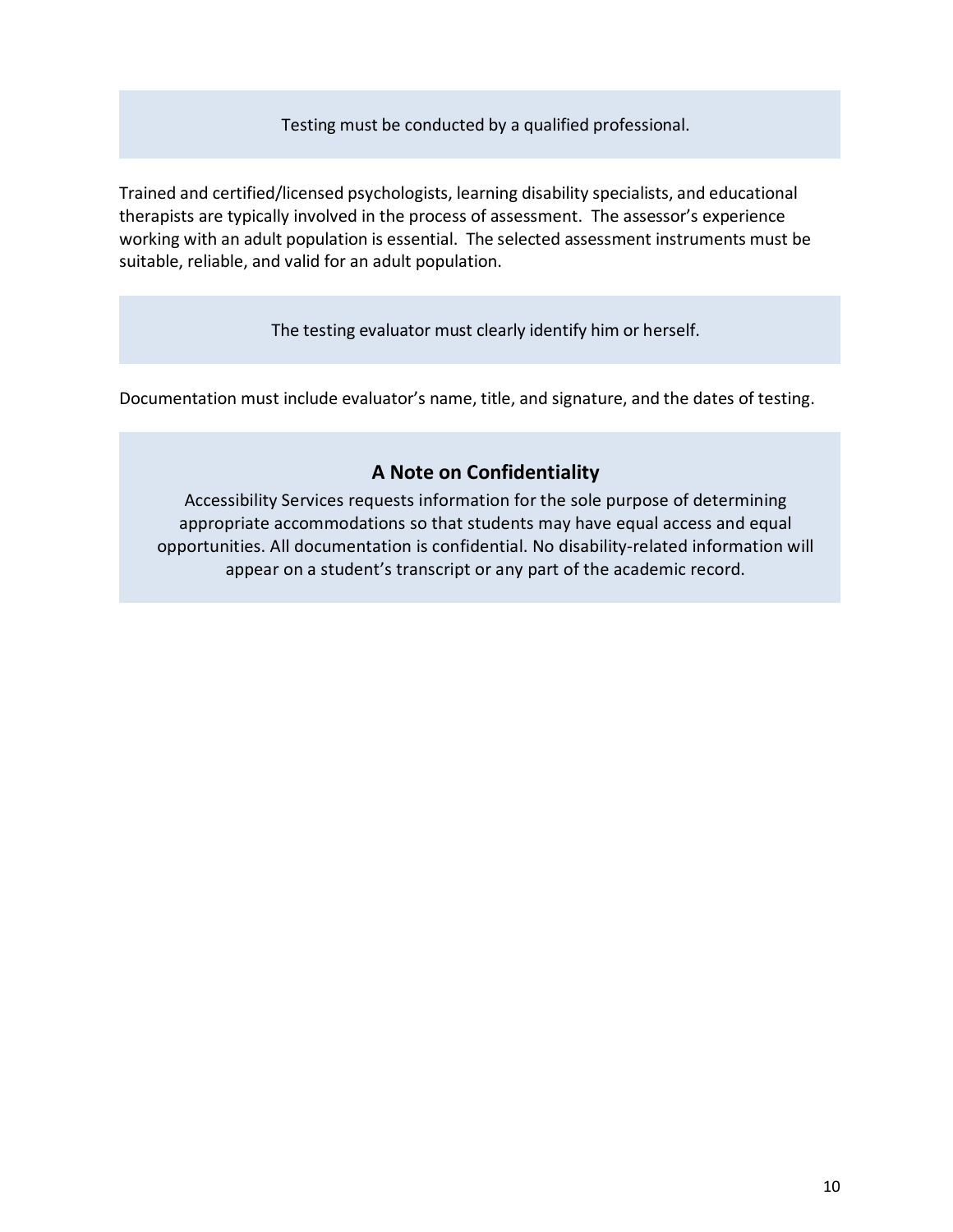## <span id="page-10-0"></span>**Policies and Proceduresfor SpecificAccommodations**

In the following pages, you will find descriptions of the different accommodations available at NSCC along with

- Eligibility requirements
- The process to request the accommodation if you meet the eligibility requirements
- The Special Activation Process (if any) to use if you are approved for an accommodation

*Please note: most accommodations also require Standard Activation.*

• Notes relevant to the accommodation

This information is provided so that students may make reasonable requests for accommodations as well as make full use of approved accommodations by completing all steps necessary for activation.

This list that follows includes commonly requested accommodations; the list is not inclusive of all accommodations a student may request.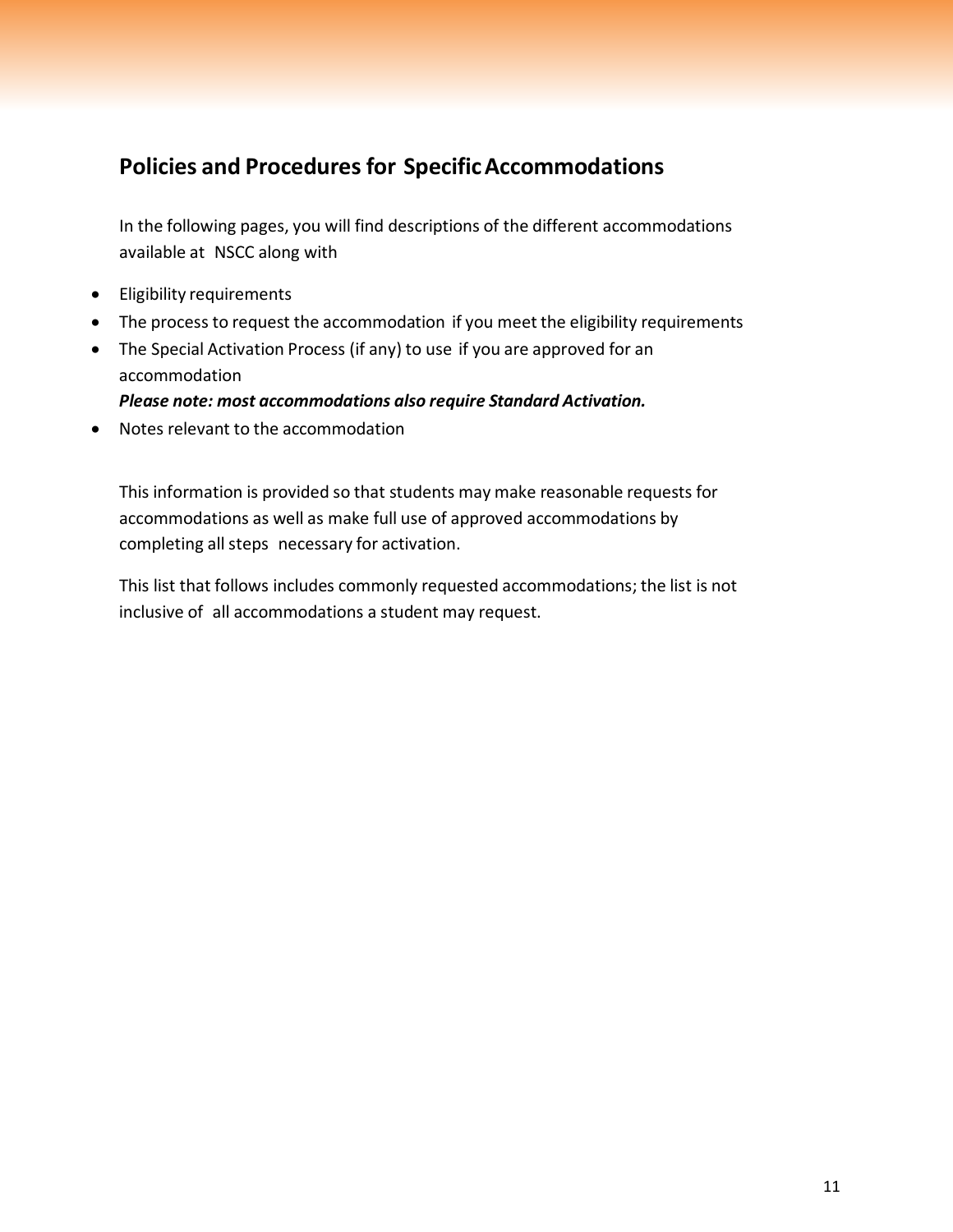## <span id="page-11-0"></span>**Accessible Furniture**

Accessible Furniture is defined as a chair and/or table placed in the classroom and designated for use by the approved student. For example, a student who uses a wheelchair may request a table that provides an accessible writing surface. A person who has severe back pain may request a free- standing chair if the classroom provides only attached bucket seats. Accessible Furniture is simple, uncushioned furniture provided as a means to improve classroom access.

#### Eligibility Requirements

- Documentation of a physical or medical disability that significantly impairs the student's ability to perform required activities using classroom furniture
- Enrollment in a course(s) in Danvers or Lynn

## Request Process

- Follow the outlined procedure to request services at **[Accessibility Services](http://www.northshore.edu/accessibility)** home page.
- Request this accommodation as early as possible (in advance of a planned surgical procedure).

#### Special Activation Process (this accommodation requires standard activation)

- Register for classes at least 4-6 weeks before the start of every semester. Immediately after you register, email [accessibility@northshore.edu](mailto:accessibility@northshore.edu) and write "Accessible Furniture Request" in the subject line of your message. Include the names and locations of your courses in the body of the message.
- Accessibility Services may be unable to fulfill your requests if you fail to complete these steps well in advance of the semester.

## Notes

- Accessible furniture is not prescriptive; it is provided only to improve classroom access.
- Students are responsible for bringing any needed cushion or orthopedic support; the college is not responsible for items left in the classroom.
- Students must contact Accessibility Services immediately if their schedule or classroom location changes.
- Students must contact Accessibility Services immediately if they find Accessible Furniture is missing or has been moved to another classroom.
- Room size and safety codes prevent Accessibility Services from having accessible furniture placed in some classrooms.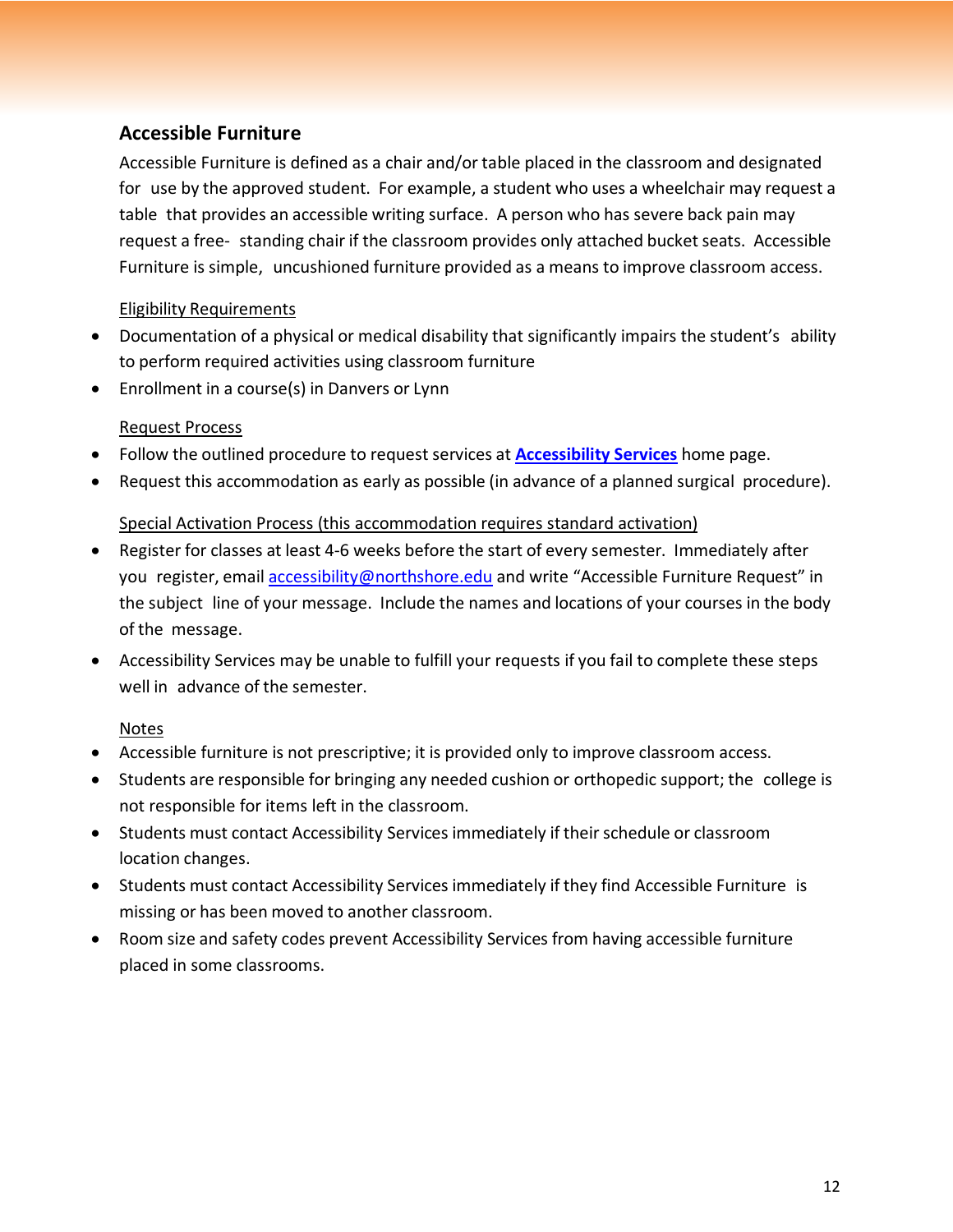## <span id="page-12-0"></span>**Assistive Technology Lab**

The Assistive Technology Lab offers approved students the use of assistive technology such as JAWS, Kurzweil 3000, and Dragon Naturally Speaking for both studying and taking exams. A Learning Specialist provides one-on-one training to approved students.

#### Eligibility Requirements

• Documentation of a physical disability or learning disability that significantly impairs the student's ability to perform required activities.

#### Request Process

• Follow the outlined procedure to request services at **[Accessibility Services](http://www.northshore.edu/accessibility)** home page.

#### Special Activation Process

• None (this accommodation requires standard activation)

#### Notes

- This accommodation is available in the fall and spring semesters only.
- Students must be able to use the lab during lab hours.
- Students requesting access to JAWS must be proficient in the use of this software.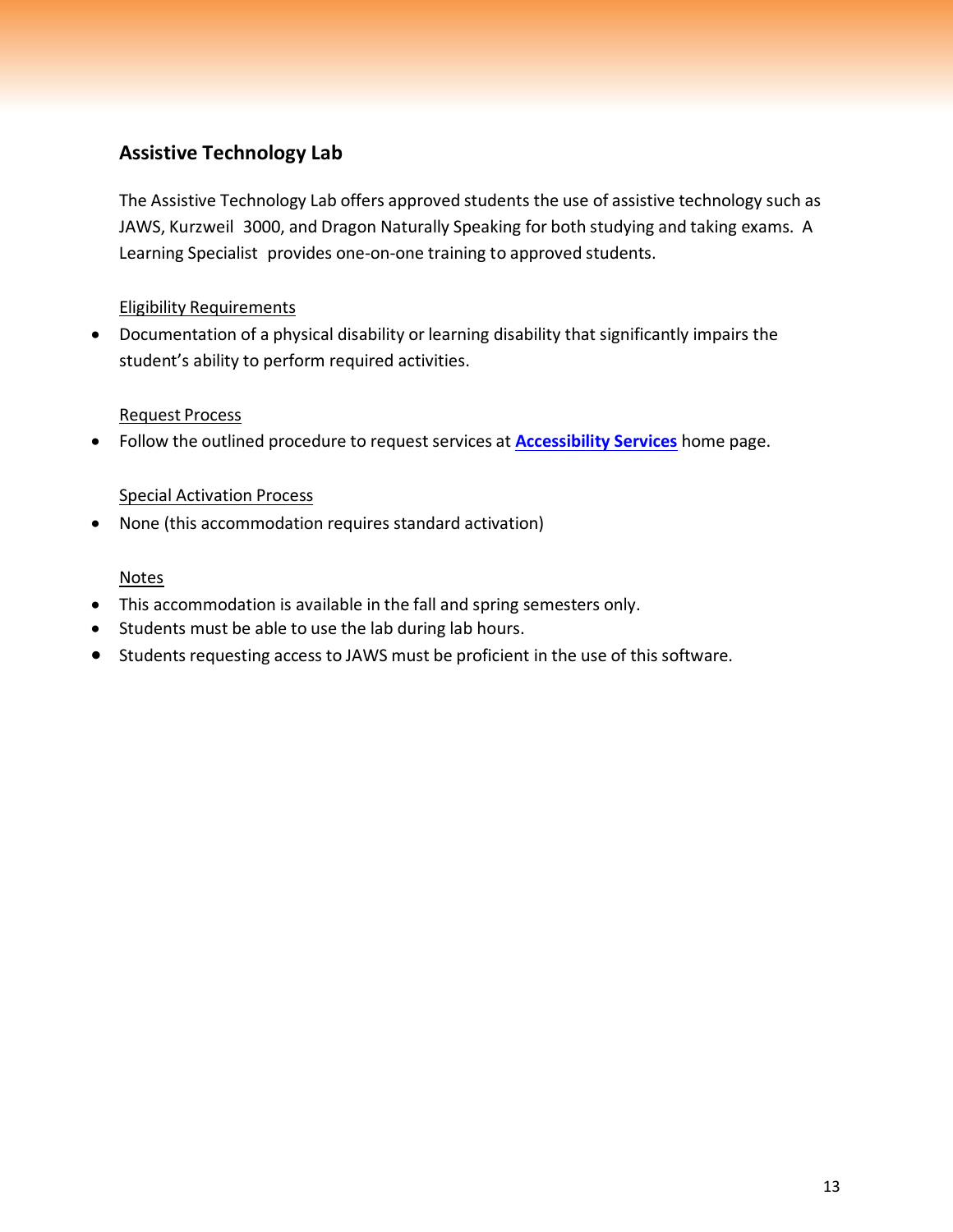## <span id="page-13-0"></span>**Alternate Format Textbooks**

(Audio Books, Digital Talking Books, e-Texts, and Braille)

Alternative Format Textbooks accommodation makes the content of textbooks accessible for students whose disability affects their ability to interact with printed textbooks and process printed materials. Alternative Format Textbooks include Audio Books, Digital Talking Books, e-Texts, and Braille.

#### To be eligible for this accommodation, the student must:

Be registered with Accessibility Services and present current documentation that verifies a visual, learning or physical disability that significantly impacts the student's ability to use standard textbooks.

#### To request this accommodation, the student must:

- Register with Accessibility Services. To do so please follow the procedure to request services outlined on **[Accessibility Services](http://www.northshore.edu/accessibility)** web page.
- Provide Accessibility Services with appropriate and current documentation that fully supports the need for the requested accommodation.
- Understand that alternative format textbook may take up to 4 weeks to arrive after the student activates this accommodation.

#### To activate this approved accommodation, the student must:

- 1. Register for classes at least 4-6 weeks before the start of every semester. Understand that if the student does not complete these steps in a timely manner every semester, Accessibility Services may be unable to fulfill requests.
- 2. Immediately after registering, send an email to [accessibility@northshore.edu](mailto:accessibility@northshore.edu) with the subject line "Alternative Format Textbook Request" and the following information for each course:
- CRN & Course Title (for example: 90636, Composition 1)
- Course Code & Section (for example: CMP 101-LB1)
- Any preference of format or playback method (PDF, plain text, DAISY, Classic Audio, Victor Reader Stream, Kurzweil, JAWS, PC or Mac, portable device, etc.); be sure to also include any restrictions or formats you CANNOT use.
- 3. Provide a proof of purchase (receipt, invoice, etc.) for all the textbooks, unless an alternative format textbook is requested through Learning Ally membership.
- 4. Sign the Alternative Format Agreement restricting the student against further reproducing and redistributing the materials as it is an infringement of copyright.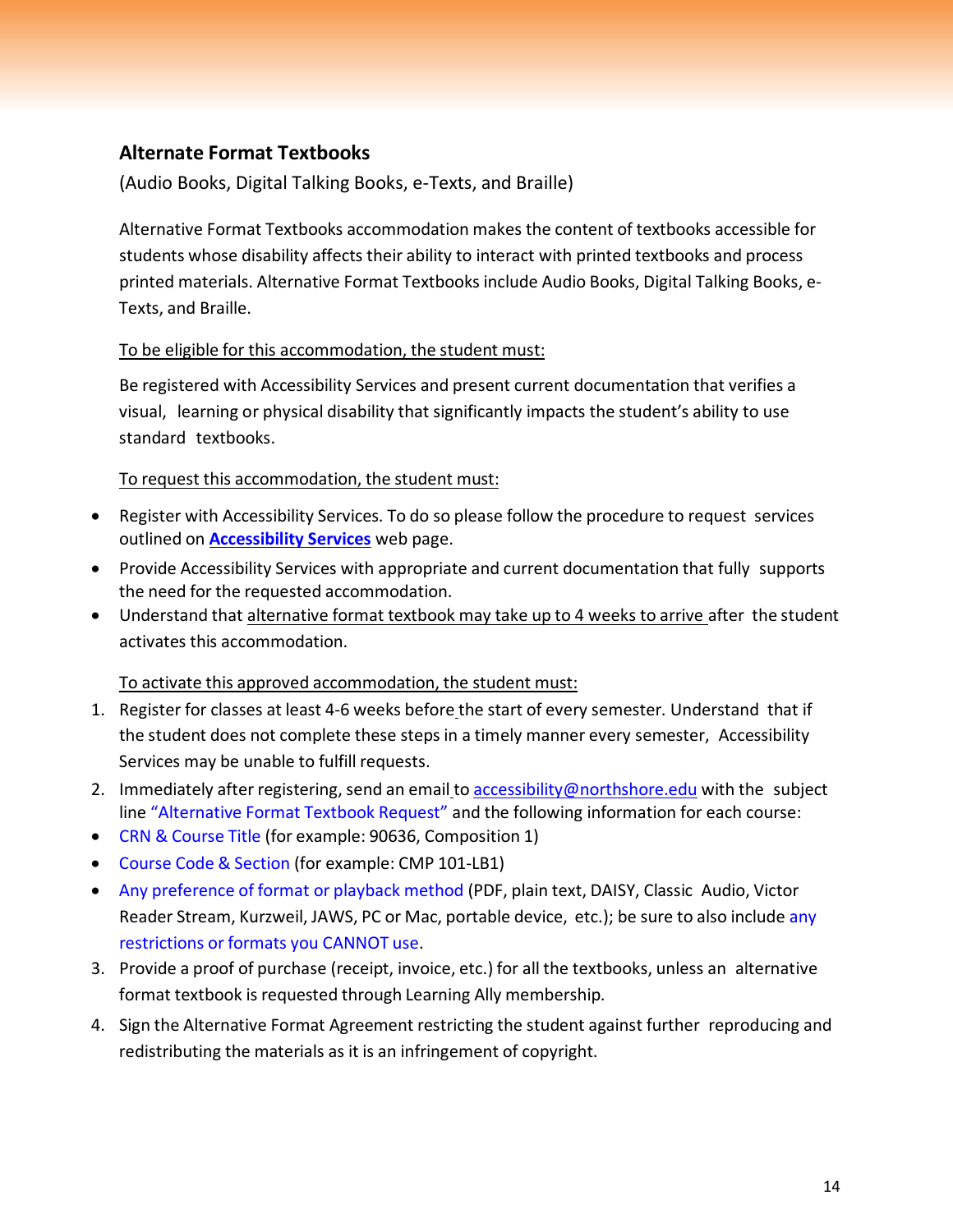## <span id="page-14-0"></span>**Alternate Format or Assistive Technology on the CPT**

(CPT = Computerized Placement Test, also called Accuplacer)

The CPT is a state-mandated placement exam taken by incoming students enrolled in credit programs/courses requiring communications and/or mathematics proficiency. The CPT is not a pass/fail exam; it is an assessment tool designed to place students in appropriate classes. There is no advantage in attempting to earn a score that is higher than the student's true ability level, as the student will need to continually demonstrate and build upon that skill level in his/her courses.

The test is comprised of two sections: Reading and Mathematics. Both sections are untimed; therefore, both carry a built-in accommodation. If a student earns a qualifying score on the Reading section, he or she will be able to take the Writing section. Writing is the only part of the exam that is timed, and this section has a built-in accommodation of extended time for testing (1 hour) for all students. Accessibility Services recommends that students take the Reading /Writing section on one day and the Math section another day. The tests are free and can be taken up to two times per semester.

Accessibility Services may approve use of the companion version or use of assistive technology on the CPT to students who meet the eligibility requirements. The Audio Version of the CPT is the companion version. JAWS and ZoomText are assistive technologies compatible with the CPT.

#### Eligibility Requirements

• Documentation of low vision, blindness, dyslexia, or an upper mobility disability.

#### Request Process

- Follow the outlined procedure to request services at **[Accessibility Services](http://www.northshore.edu/accessibility)** home page.
- Request this accommodation as early as possible, as the student will need to attend an intake appointment and make arrangements for testing with accommodations, if approved.

## Special Activation Process

• Arrive at the CAS Testing Center promptly on the arranged date and time.

## Notes

• A personal calculator is not permitted on the CPT. The math portion of the CPT begins with addition, subtraction, fractions, and decimals. According to higher education disability law, a calculator is not considered to be a reasonable accommodation for basic mathematic computations. However, the test is untimed and, if the student reaches Algebra questions on the test, the student will have access to a "pop up" calculator on screen. Students who cannot access the "pop up" calculator due to visual or mobility disabilities may request appropriate assistive technology.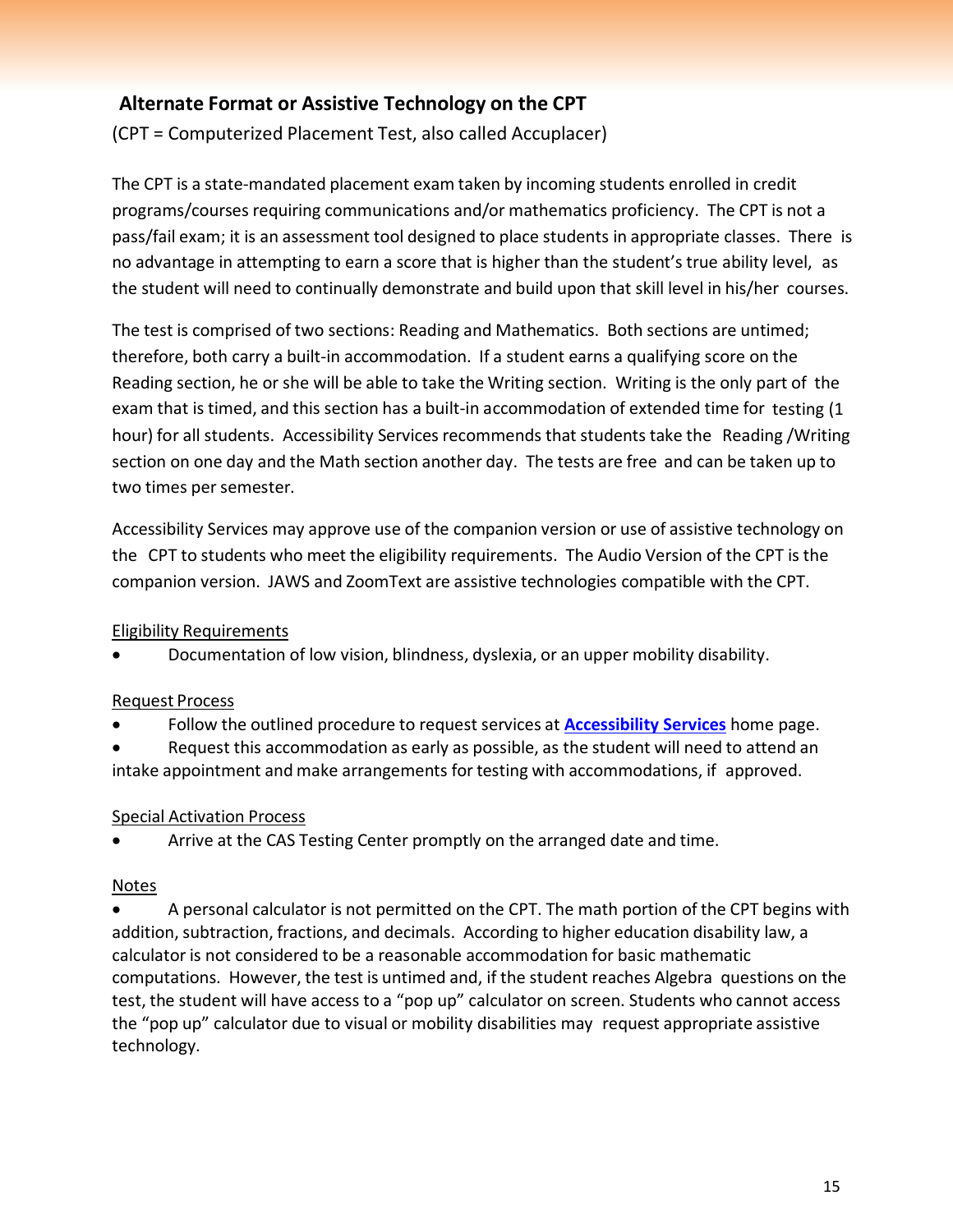## <span id="page-15-0"></span>**Math Course Substitution**

A Math Course Substitution allows a student to take a course from an approved discipline such as science in place of a required math course such as Liberal Arts Math.

#### Eligibility Requirements

- Attainment math proficiency.
- Enrollment in the Liberal Arts program.
- Documentation of a mathematical learning disability, such as dyscalculia, that meets the criteria outlined in our documentation guidelines. For more details about documentation guidelines, please see the Learning Disability Verification Packet at **[Accessibility Services](http://www.northshore.edu/accessibility)** home page.

#### Request Process

- Follow the outlined procedure to request services at **[Accessibility Services](http://www.northshore.edu/accessibility)** home page
- Provide Accessibility Services with appropriate and current documentation that fully supports the need for the requested accommodation.
- Understand that Accessibility Services will consider all of these factors and make a decision on a case-by-case basis.
- If approved, the student is required to substitute the math requirements with two classes from the Science elective course options. The two courses need to over and above the Liberal Arts science sequence requirements.

#### Special Activation Process

• None.

#### Notes

• This accommodation can be granted only to a student in the Liberal Arts program, as the accommodation would constitute a fundamental alteration of any other program of study.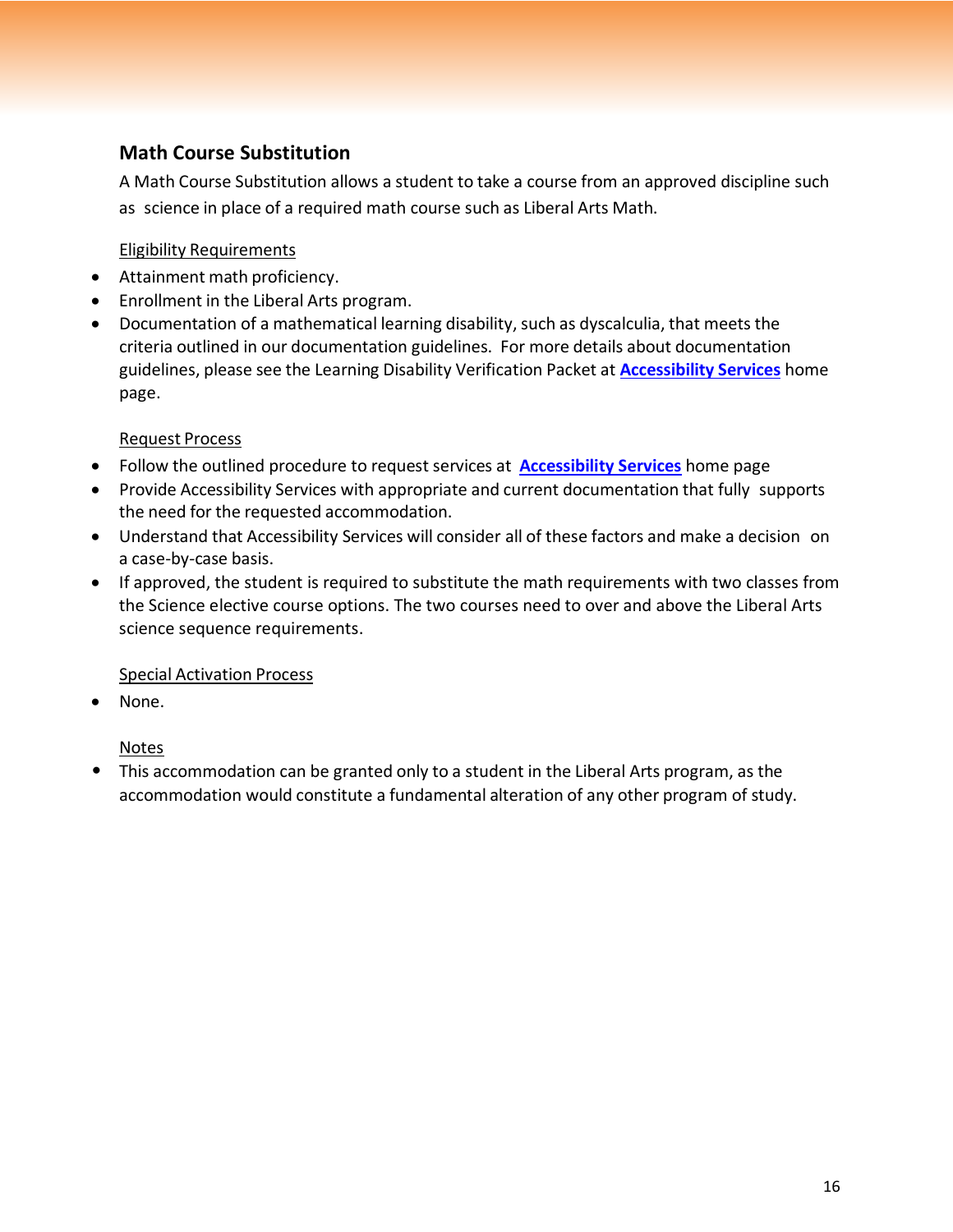## <span id="page-16-0"></span>**Math Proficiency Waiver**

A Math Proficiency Waiver allows a student in a program of study that requires math proficiency to complete his/her program without meeting proficiency requirements.

Math proficiency requirement is met by:

- successful completion of Math Literacy course MAT 050,
- high school GPA of 2.7 (graduated from HS 2014 or later)
- or a passing score on the Math Placement Exam, or SAT.

#### *Please note: It is only under very rare and special circumstances that a student qualifies for a waiver.*

#### To be eligible for this accommodation, the student must

- Be in a program of study that requires no math courses beyond proficiency.
- Be in a program that does not require any courses for which math proficiency is a prerequisite.
- Present current documentation of a mathematical learning disability, such as dyscalculia, to Accessibility Services. The documentation must meet the criteria outlined in NSCC's documentation guidelines (see Learning Disabilities [Registration](https://www.northshore.edu/accessibility/files/ld-packet.pdf) Packet).
- Take the appropriate math proficiency course at NSCC at least once using all of the following supports from the start of the semester:
- 1. Approved academic accommodations.
- 2. Guidance from the course instructor.
- 3. Ongoing tutoring at the NSCC's Tutoring Center, which is documented and tracked.
- Have support from the course professor that the student made a good faith effort to succeed in the course, including verification of all of the following practices:
- 1. Regular attendance;
- 2. Timely completion of assignments;
- 3. Use of accommodations;
- 4. Participation during class and during after class help-sessions (if offered);
- 5. A fully committed and cooperative attitude.

#### **To request this accommodation, the student must:**

- Follow the procedure to request services outlined at [Accessibility Services](http://www.northshore.edu/accessibility) home page.
- Provide Accessibility Services with appropriate and current documentation that fully supports the need for this accommodation.

#### **To activate this accommodation, the student must:**

• The student must activate the Waiver by meeting with a Disability Counselor. The Waiver is not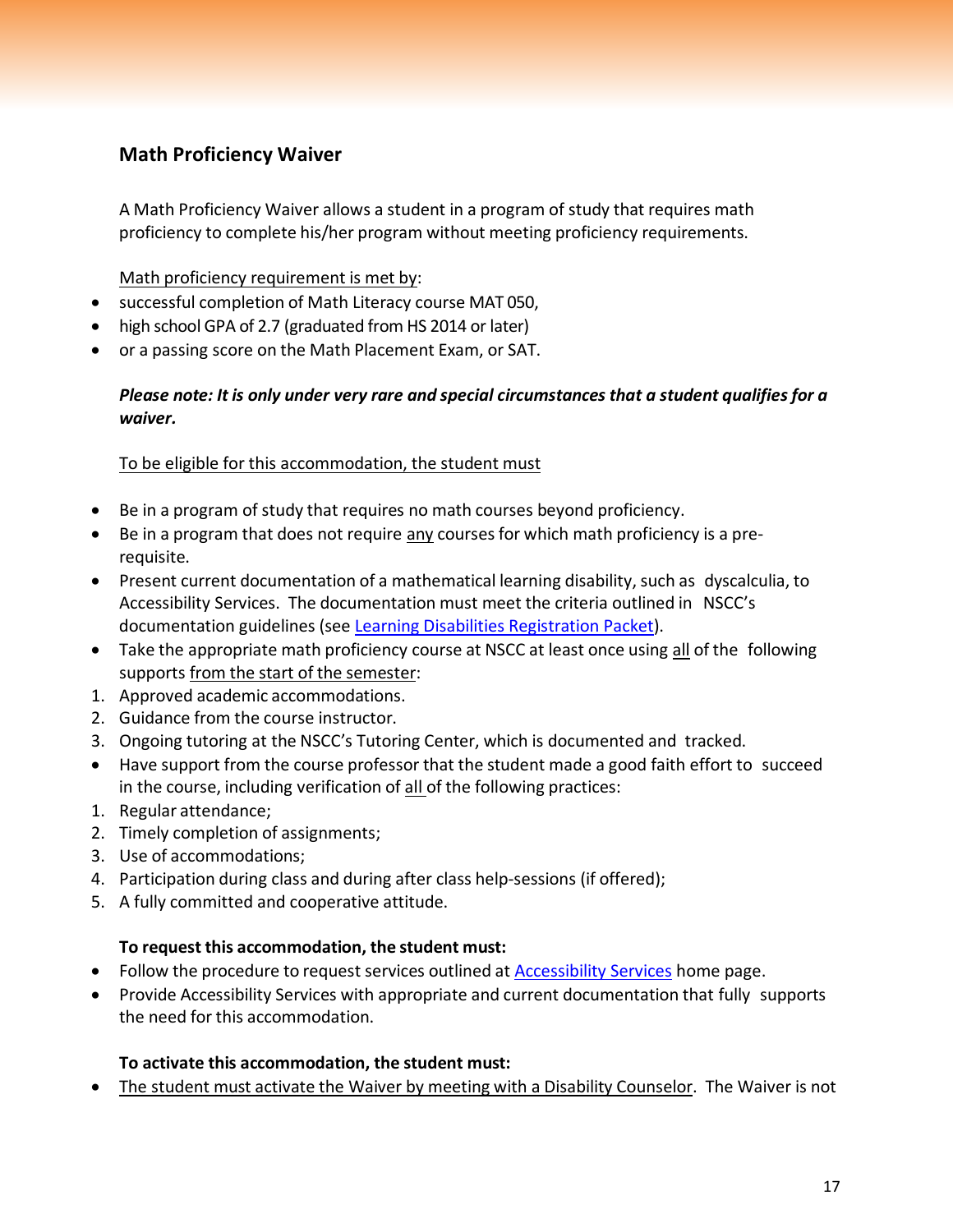in effect until the accommodation is activated.

#### **Reasons for denial of this accommodation include but are not limited to:**

- The student's program is one in which math proficiency is required because math proficiency is a pre-requisite to progress through required classes, and/or the program has math requirements as part of the program of study.
- Accessibility Services determines that the student's documentation is insufficient.
- The student fails to demonstrate consistent use of all of the above supports from the beginning of the semester.
- The student's math professor does not verify the student's good faith effort as demonstrated by all of the practices listed above.

#### **Please Note**

The following strategies are highly recommended to ensure the best outcome when attempting a proficiency-level math class:

- Choose a math course that meets 3 times per week
- Attend tutoring at least 3 times per week
- Take math courses early in your studies at NSCC; do not wait until your final semester(s)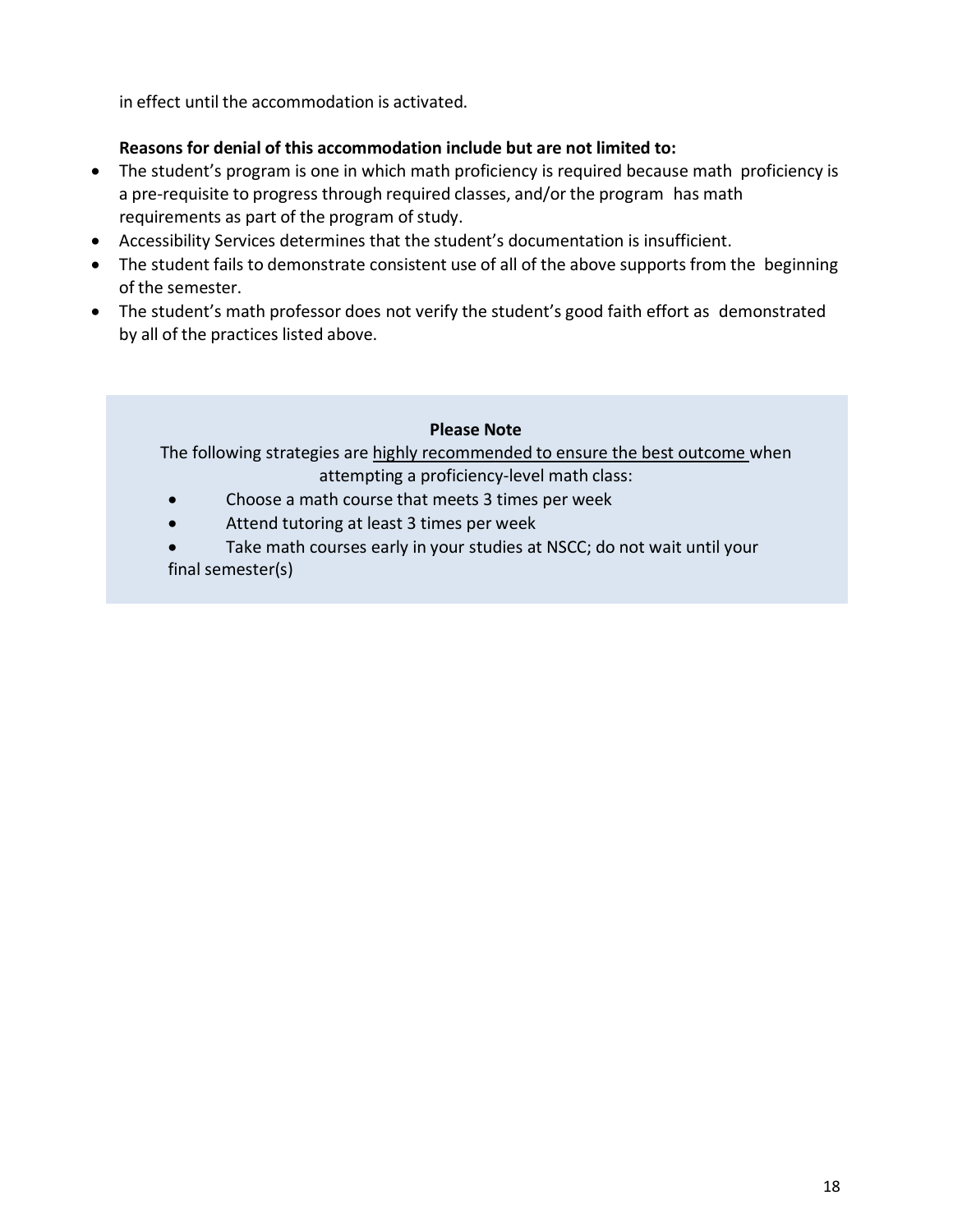## <span id="page-18-0"></span>**Reduced Course Load**

Reduced Course Load permits a student to register for a course load that is less than full-time while still maintaining full-time status. A student approved for this accommodation is entitled to all services available to a full-time student, including full-time status for health insurance and financial assistance purposes. The student pays tuition for only the number of courses in which he is enrolled; however, he is responsible for all other charges typically billed to a full-time student.

#### Eligibility Requirements

- Enrollment in a program with no time limit to complete the degree or certificate.
- Documentation of disabilities that severely impair a student's ability to succeed in a full-time course load regardless of work or other commitments.

#### Request Process

- Follow the outlined procedure to request services at **[Accessibility Services](http://www.northshore.edu/accessibility)** home page.
- Provide Accessibility Services with appropriate and current medical documentation that fully supports the need for the requested accommodation.

#### Special Activation Process

- Reduced Course Load does not automatically roll from one semester to the next like many other accommodations.
- Register for classes at least 6 weeks before the start of every semester.
- Immediately after registering, send an email to [accessibility@northshore.edu](mailto:accessibility@northshore.edu) with the subject line **"Reduced Course Load."**
- Register for a minimum of 9 credits and a maximum of 11 credits. 12 credits is a full- time course load. This accommodation cannot be used by a student who registers for a full-time course load and later withdraws from one or more courses yet wishes to maintain full-time status.

#### Notes

- This accommodation is not retroactive: if the accommodation is approved after classes have begun, the accommodation applies to future semesters only.
- This accommodation will not be approved for a student who requests reduced course load because of demands outside of college**.**
- Accessibility Services cannot and will not certify a student as disabled.
- Students seeking a Reduced Course Load must understand that this accommodation may carry negative implications. It is the sole responsibility of the student to be aware of and accept any and all person al, academic, and financial repercussions of this accommodation. Use of this approved accommodation may cause a student to lose funds and/or benefits for which a course load of 12 or more credits is a condition of eligibility.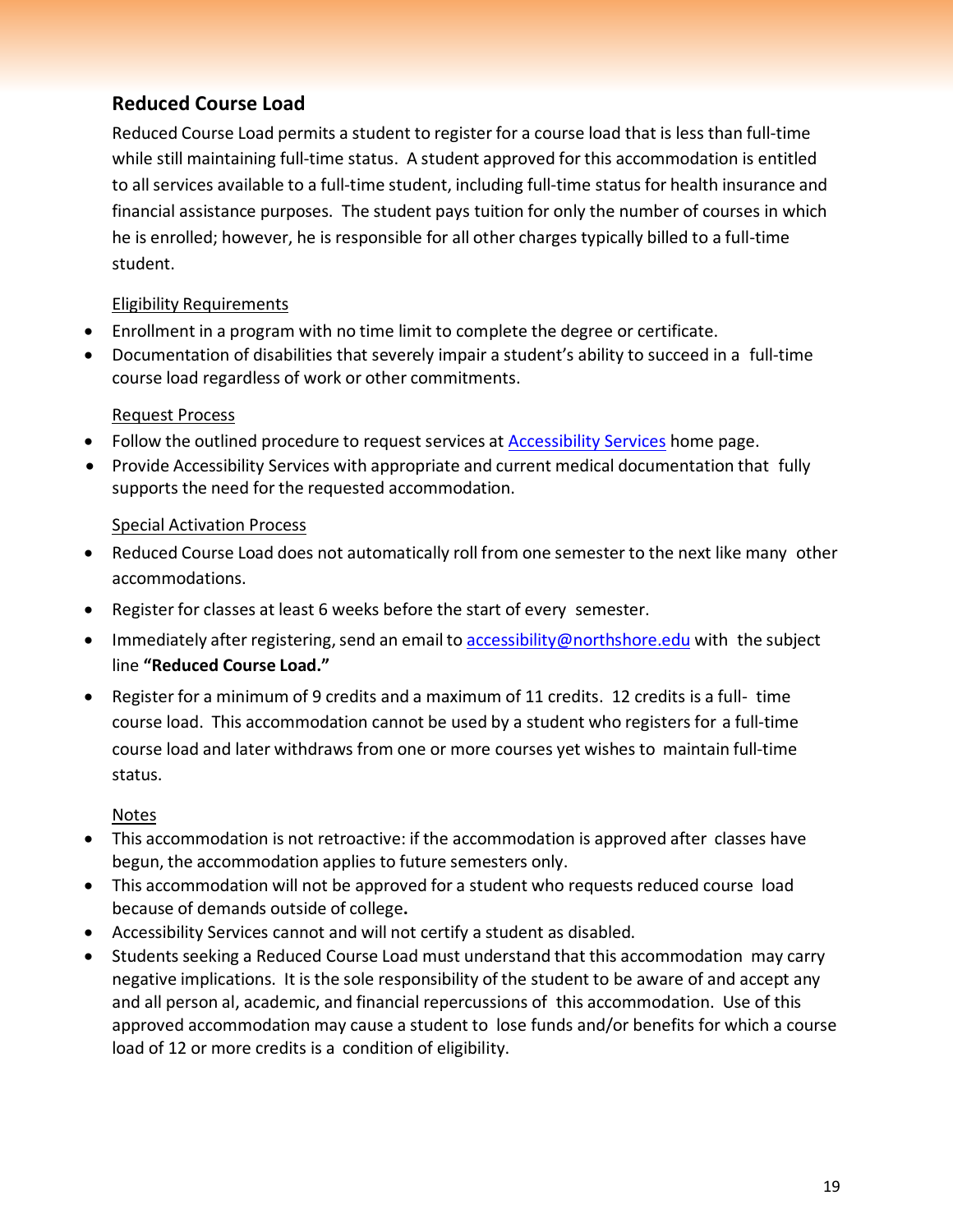## <span id="page-19-0"></span>**Service Animals**

#### Policy on Service Animals

North Shore Community College generally permits service animals assisting individuals with disabilities in all facilities maintained by the College. Therefore, an individual with a disability shall be permitted to be accompanied by his/her service animal in all areas of the College's facilities where members of the public are permitted. The College reserves the right to impose restrictions on the use of service animals on its property in order to maintain safety or to avoid disruption of College operations.

This policy applies only to facilities owned by the College or under its control. Please be advised that there may be restrictions imposed on the use of service animals in non-college facilities, such as hospitals, science laboratories or other clinical or internship experience locations. Such restrictions are established by the individual facilities according to their own policies and procedures and the College has no control over such restrictions.

#### **"Service Animal" Defined.**

The Americans with Disabilities Act's regulations define "service animal" as any dog that is individually trained to do work or perform tasks for the benefit of an individual with a disability, including a physical, sensory, psychiatric, intellectual, or other mental disability. Other species of animals, whether wild or domestic, trained or untrained, are not service animals for the purposes of this definition. However, in certain instances, the use of other animals as a service animal may be permitted under other laws so please consult with Susan Graham, the College's Director of Accessibility Services via email at [sgraham@northshore.edu](mailto:sgraham@northshore.edu) or by phone 978-762- 4000 ext. 4373.

## **Type of Work or Tasks a Service Animal May Provide.**

Work or tasks performed by a service animal must be directly related to its handler's disability. Examples of work or tasks performed by service animals include, but are not limited to:

- assisting individuals who are blind or have low vision with navigation and other tasks;
- alerting individuals who are deaf or hard of hearing to the presence of people or sounds;
- providing non-violent protection or rescue work;
- pulling a wheelchair;
- assisting an individual during a seizure;
- alerting individuals to the presence of allergens;
- retrieving items such as medicine or the telephone;
- providing physical support and assistance with balance and stability to individuals with mobility disabilities; and
- helping persons with psychiatric and neurological disabilities by preventing or interrupting impulsive or destructive behaviors.

#### **Services that do not qualify as work or tasks performed by a service animal include:**

• crime deterrent effects; or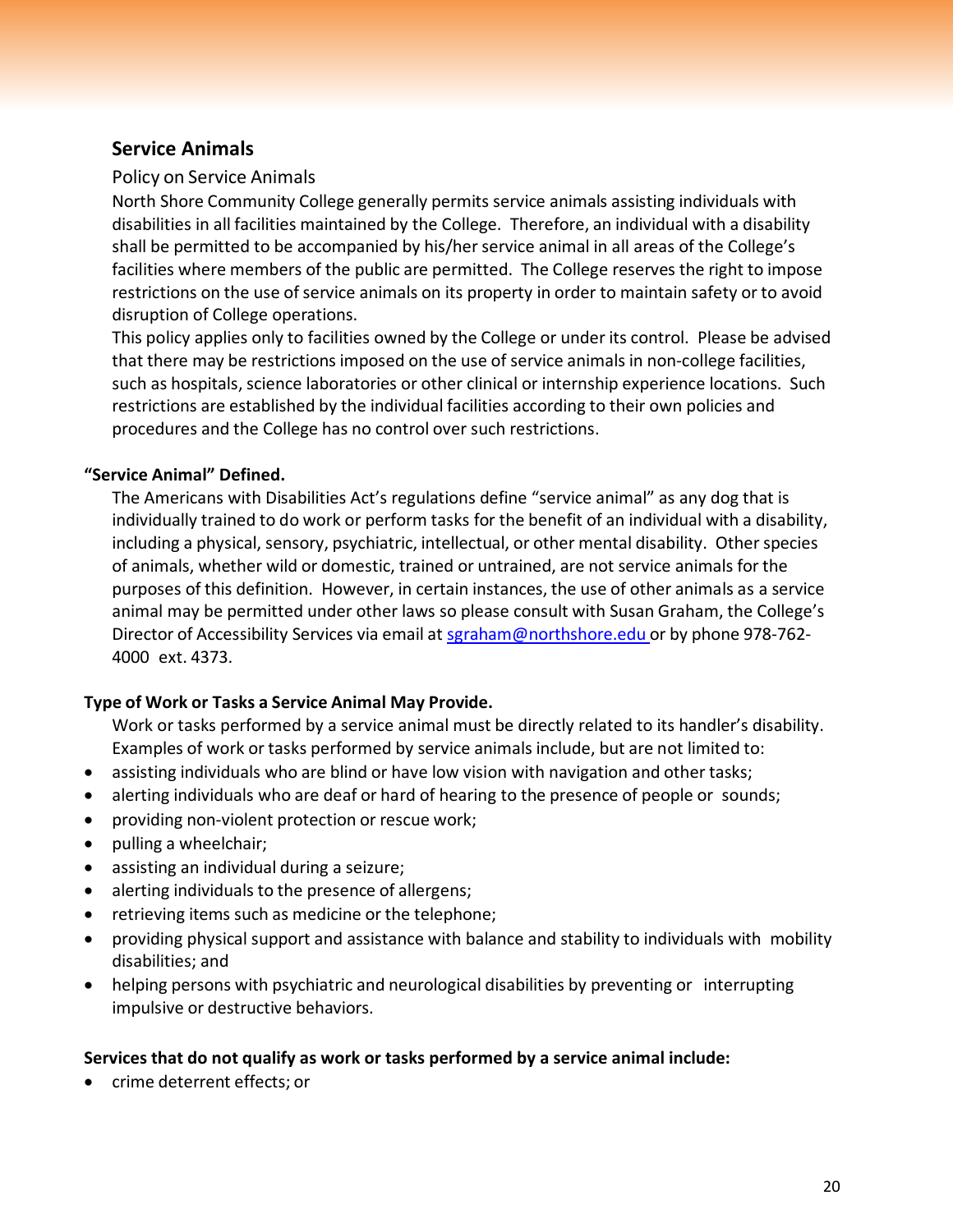• the provision of emotional support, comfort, or companionship, often referred to as "therapy" or "companion" animals.

#### **Service Animal Documentation.**

Consistent with state law, all dogs on campus shall:

- possess an animal license in compliance with Massachusetts law;
- be properly immunized and vaccinated; and
- wear a current license and rabies vaccination tag. It is recommended that a service animal wearsome type of recognizable symbol identifying it as a service animal. However, there is no requirement for documentation to prove that the animal has had particular training or is a "certified" service animal.

#### **Registration of a Service Animal on Campus.**

When practicable, a student or employee seeking to use a service animal is requested to notify the Office of Accessibility Services prior to bringing the animal on to College property. A service animal's handler will be asked to complete a voluntary *Service Animal Registration Form* and an *Acknowledgement of Responsibility and Waiver of Liability Agreement*. These documents shall be maintained confidentially by the College. If the animal qualifies as a service animal, the handler will voluntarily agree to comply with this policy at all times while the animal is on College property. Members of the general public intending to visit the college with a service animal should notify the College's Office of Accessibility Services in advance when practicable. Specific questions related to the use of service animals on College property can be directed to Susan Graham via email at [sgraham@northshore.edu](mailto:sgraham@northshore.edu) by phone at 978-762-4000 ext.4373.

#### **Permissible Inquiries about a Service Animal.**

It is permissible for the College to make the following inquiries in order to determine whether an animal qualifies as a service animal:

- is the animal required because of a disability? and
- what work or task is the animal trained to perform?

The College shall not inquire about the nature or extent of a person's disability. Further, the College shall not make these inquiries about a service animal when it is readily apparent that an animal is trained to do work or perform tasks for an individual with a disability (e.g., the dog is observed guiding an individual who is blind, pulling a person's wheelchair, or providing assistance with stability or balance to an individual with an observable mobility disability).

#### **Control of a Service Animal.**

The College is not responsible for the care or supervision of a service animal. A service animal must be under the control of its handler at all times. A service animal shall have a leash or other tether, unless the handler is unable because of a disability to use a leash or other tether, or the use of such would interfere with the service animal's safe, effective performance of its work or tasks. Under those circumstances where a service animal is not tethered, the service animal must be otherwise under the handler's control (e.g., voice control, signals, or other effective means).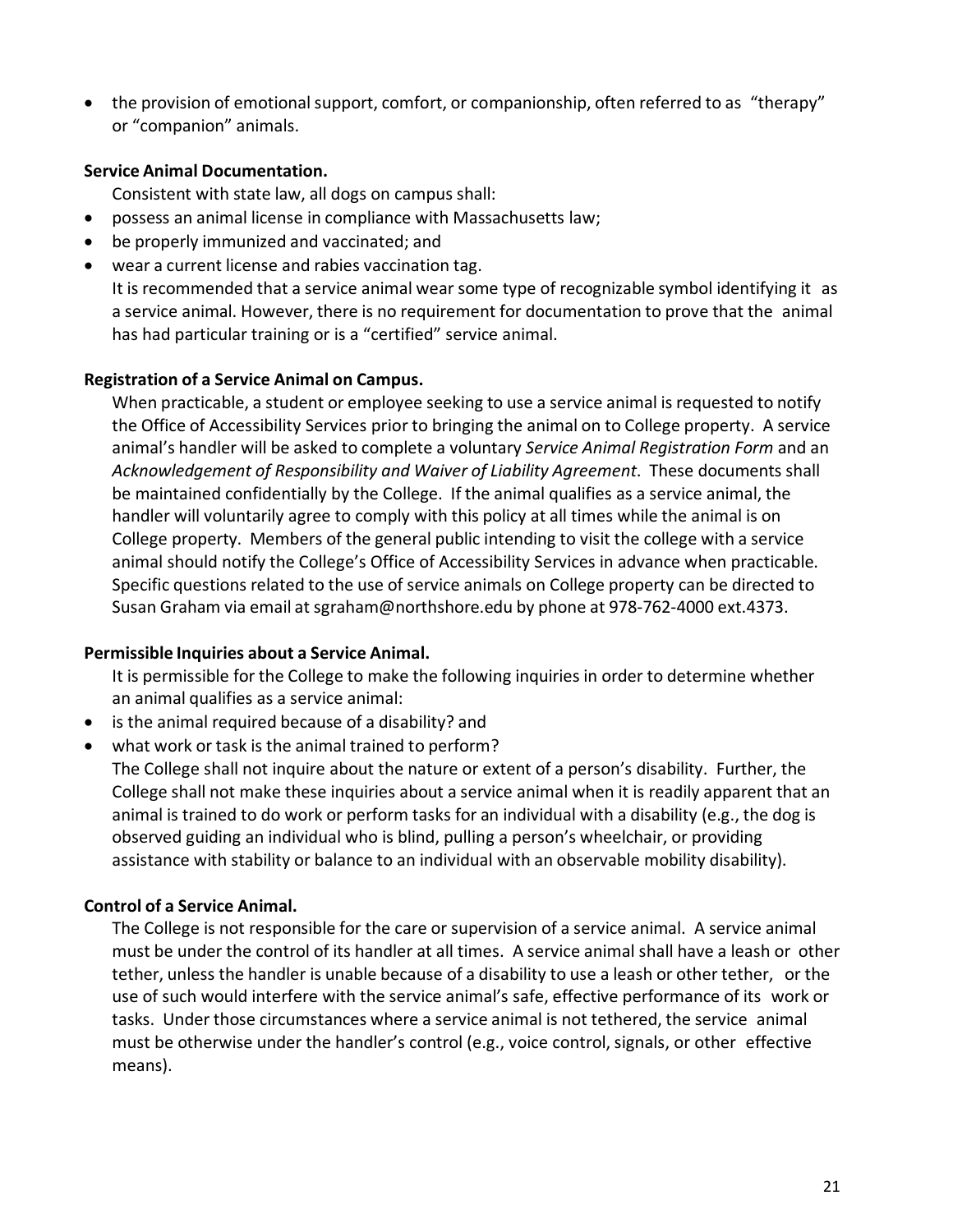#### **Health, Hygiene and Cleanliness.**

Service animals must be clean. Daily grooming and occasional baths should be utilized to keep the animal's odor to a minimum. Adequate flea prevention and control must be maintained. If a service animal's odor is offensive to other individuals, the handler will be requested to bathe the service animal prior to returning to the College. A service animal's handler must clean up after the animal. If due to a disability the handler is unable to do so, the handlershall make alternative arrangements to do so.

#### **Exclusion of a Service Animal from College Property.**

The College may direct an individual with a disability to remove a service animal from the premises if the animal:

- is out of control and its handler does not take effective action to control it (including the animal poses a direct threat to others on campus and/or exhibits behavior that interferes with the educational process);
- is not housebroken, is ill, or presents a reoccurring offensive odor; and/or
- is not properly licensed and/or vaccinated. If the College excludes a service animal from its premises, it shall still afford the individual with a disability the opportunity to participate in its programs or activity without having the service animal on the premises.

#### **Public Etiquette Rules.**

Members of the public should avoid:

- petting a service animal as it may distract the animal from its work;
- feeding a service animal;
- deliberately startling a service animal;
- calling or attempting to attract the attention of a service animal; and
- attempting to separate a service animal from its handler.

#### **Grievances.**

Any person who believes that his/her rights to use a service animal on College property have been violated may file a complaint under the College's Affirmative Action Plan by contacting, the College's Affirmative Action Officer via email at [npelonia@nortshore.edu](mailto:npelonia@nortshore.edu) or by phone 978-762- 4000 ext. 0000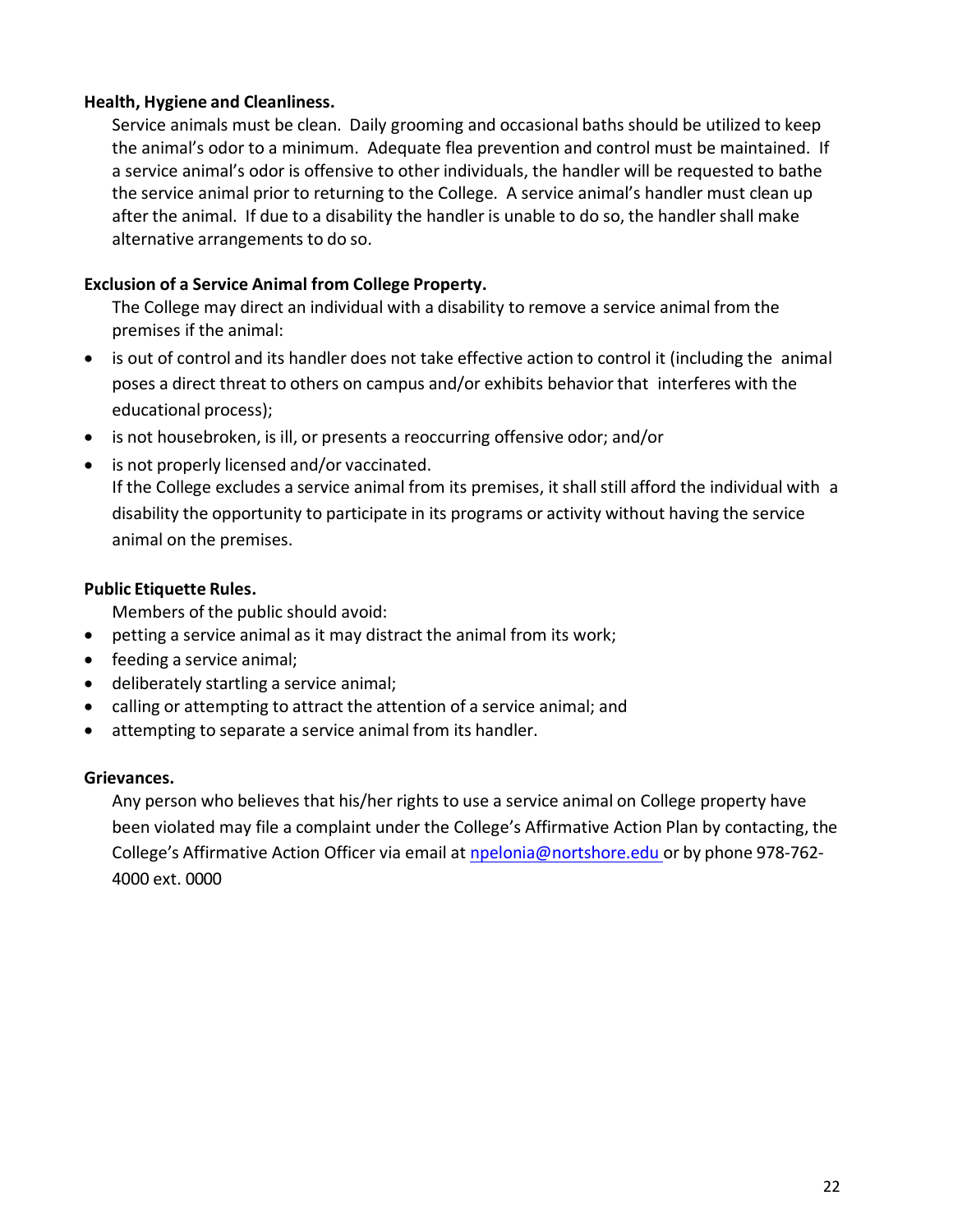## <span id="page-22-0"></span>**Service Providers**

(CART, C-Print, and Sign Language Interpreters)

**CART Services** is near-verbatim transcription of the spoken word into visual text on a computer screen. CART Services are useful for individuals who are late deafened, hard of hearing, or not fluent in ASL.

**C-Print** is speech-text transformation. The captionist uses text-condensing strategies and an abbreviation system that reduces keystrokes. The text can be displayed simultaneously to one or more students both on laptops and on display monitors. The captionist includes as much information as possible, generally providing a meaning-for-meaning (not verbatim) translation of the spoken English content. C-Print is useful for providing communication access to individuals who are deaf or hard of hearing.

If CART, C-Print, or a Sign Language Interpreter is deemed appropriate, Accessibility Services will hire qualified providers. Students may also request the accommodation of a student note taker in their classes to provide written notes.

#### Eligibility Requirements

• Documentation of a severe auditory disability that substantially limits or prevents access to the curriculum.

#### Request Process

- Follow the outlined procedure to request services at [Accessibility Services](http://www.northshore.edu/disability) home page.
- Provide Accessibility Services with appropriate and current medical documentation that fully supports the need for the requested accommodation. Make requests and provide documentation at least 6 weeks before the start of classes. Delay in making requests may result in delayed provision of service. Accessibility Services will make every effort to accommodate late requests but cannot guarantee coverage for late requests given the high demand of qualified service providers.

#### Special Activation Process (this accommodation also requires standard activation)

• This accommodation does not automatically roll from one semester to the next like many other accommodations. Register for classes at least 6 weeks before the start of every semester. Immediately after registering, send an email to **[accessibility@northshore.edu](mailto:accessibility@northshore.edu)** with the subject line **"Service Provider Request."** Include in your message your name, the semester for which you are requesting services, course name, and location. If you cannot send an email request, make an appointment with Accessibility Services to request in person at least 6 weeks before the start of the semester you require this accommodation.

#### Notes

• Please review "Student's Procedure for Use of Service Providers" in the next section.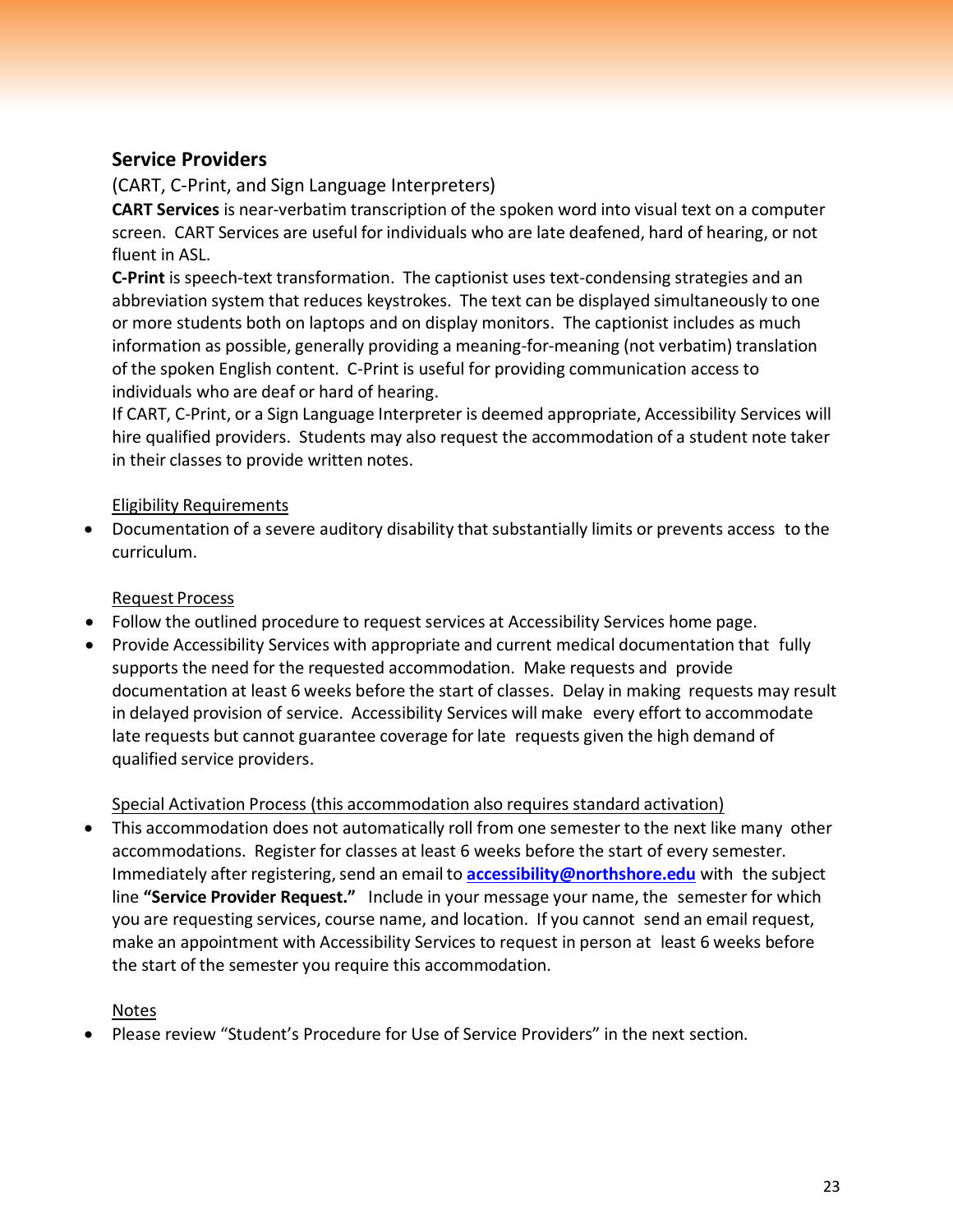## <span id="page-23-0"></span>**Temporary Parking**

A Temporary Parking Sticker allows a student to park in the yellow-lined spaces (not in handicapped or special permit spaces) for 30 days. Subject to approval, the accommodation may be renewed one time for an additional 30 days. This accommodation is forstudents with temporary disabilities who, for a short time, require parking that is closer to the college.

#### Eligibility Requirements

• Documentation of a temporary physical disability that significantly impairs the student's mobility.

#### Request Process

- Follow the outlined procedure to request services at **[Accessibility Services](http://www.northshore.edu/accessibility)** home page.
- Provide Accessibility Services with appropriate and current medical documentation that fully supports the need for the requested accommodation.
- Make this request as early as possible (i.e., in advance of a planned surgical procedure), as it may take several days to review the request and activate the accommodation if approved.

#### Special Activation Process

- Pick up the temporary parking sticker.
- Affix the sticker to the car's rear passenger window behind the driver.
- Peel off and dispose of the sticker at the end of 30 days.

#### Notes

• For permanent disabilities, a handicapped parking placard should be requested through the Registry of Motor Vehicles. The Temporary Parking Sticker accommodation is not appropriate for students with permanent disabilities, unless the student verifies that he is waiting to receive a requested placard from the RMV.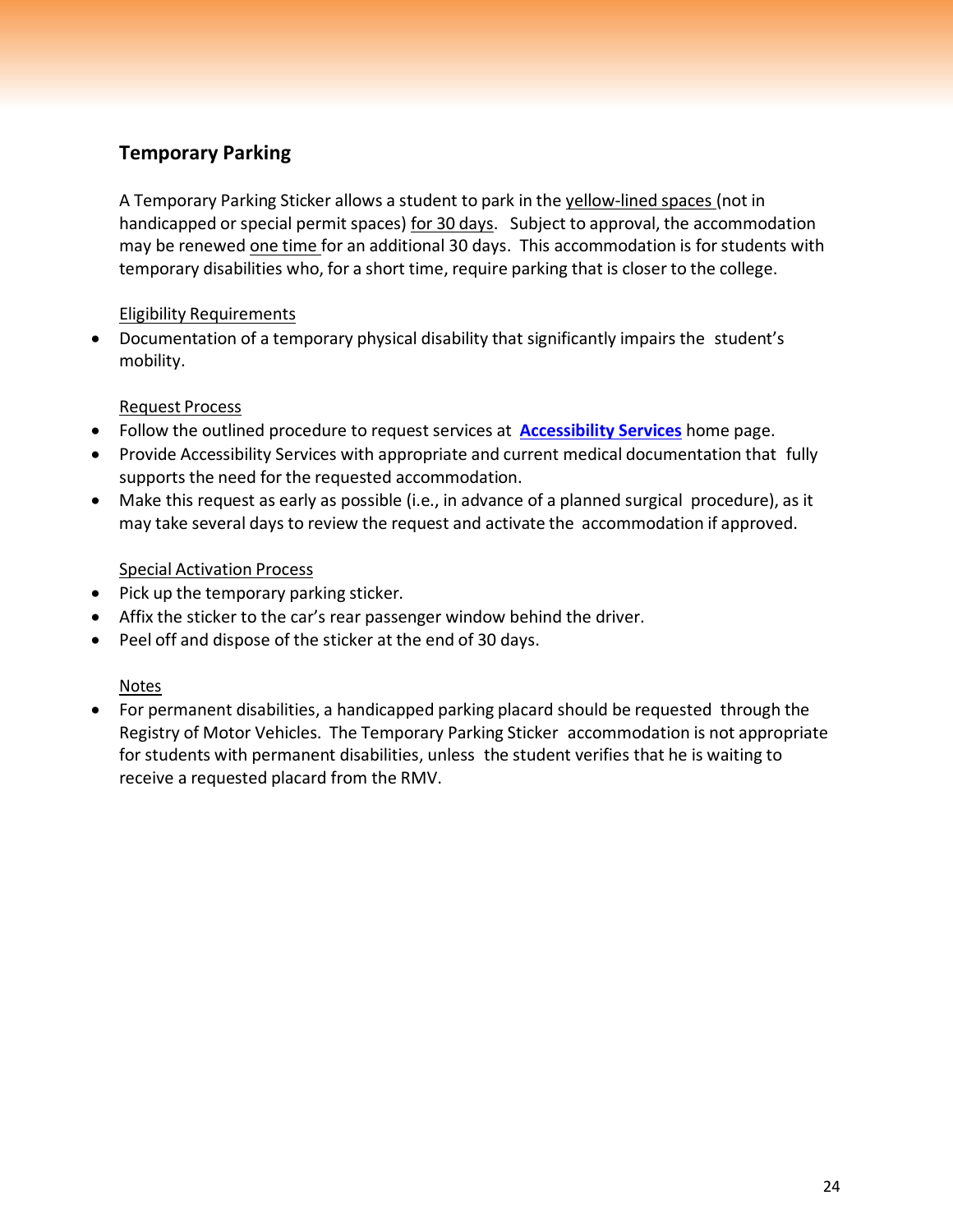## <span id="page-24-0"></span>**ActivatingAccommodations**

#### **Why do I need to activate?**

Students at NSCC are in full control of confidential information related to their disability. Once approved for accommodations, it is up to students activate their accommodation in order to share with professors their **Faculty Letters**, which list approved accommodations. If you choose not to activate your accommodations, no one will be notified of your accommodations.

#### **Standard Activation**

**Standard Activation** is the process of emailing the Accessibility Services Office, [accessibility@northshore.edu,](mailto:accessibility@northshore.edu) at the start of every semester, requesting activation of services. We will activate you in our system and send electronic Faculty Letters to the faculty members for your classes. Faculty members electronically sign the letter via Adobe Sign and the letter is automatically returned to our office. We ask that you activate accommodations after you have made any add/drop changes to your schedule, as this will eliminate confusion with Faculty Letters.

#### **Special Activation**

A few accommodations have additional requirements for activation that you need to complete during an earlier timeframe. This is because certain accommodations involve collaboration with other departments and companiesthat can require weeks to process. If you are approved for one or more of these accommodations, it is particularly important that you follow the **Special Activation Process** in additional to Standard Activation to ensure that you are able to use all of your accommodations. Accommodations that require special activation include:

- Accessible Furniture;
- Alternate Format materials such as E-texts;
- Alternate Format or Assistive Technology on the CPT;
- Reduced Course Load;
- Service Providers;
- Temporary Parking.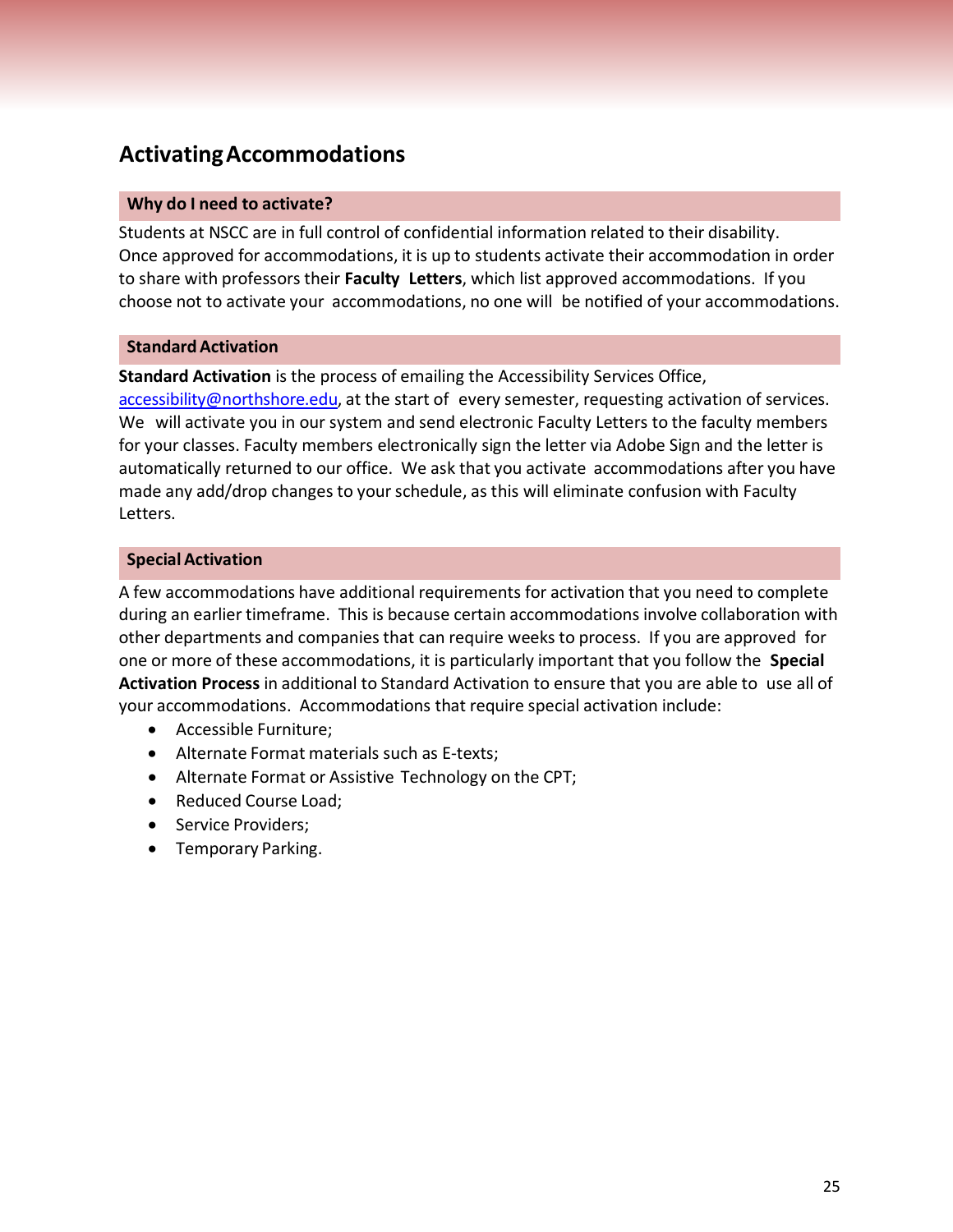## **Extended Time for Testing and Reduced Distraction Testing in CAS**

<span id="page-25-0"></span>Extended time is usually considered to be 100% of the given test time plus 50% more than that afforded to other students.

Reduced Distraction Testing in The Center for Alternative Studies and Educational Testing (CAS) is an essential part of this accommodation. It provides a quieter space with fewer distractions than the classroom. Students approved for this accommodation have a right to test in CAS for all quizzes and exams.

- **You are responsible to notify your professors** that you have this accommodation by emailing the Accessibility Services Office, [accessibility@northshore.edu,](mailto:accessibility@northshore.edu) to request activation of services each semester. Professors do not know that you are approved for Extended Time for Testing with Reduced Distraction Testing unless you request activation and they receive the Faculty Letter outlining your accommodations. It is your responsibility - not your professor's or your counselor's – to make sure that you activate your accommodations and use this accommodation when needed.
- **Remind your professor about this accommodation at least 48 hours before every quiz or exam**. If you fail to do so, you may not be able to access this accommodation for that specific test.
- **Take your test at the same time as it is being given in the classroom**. If this is not possible because CAS is closed during your class, make arrangements to test earlier the same day that your test is administered in class. If you cannot test in CAS, it is essential that you talk with your professor and develop an alternative plan that allows you to use this accommodation as needed. Please talk with your Disability Counselorif you need assistance with this process. We are here to help you!

#### **CAS is located in DB 213 and LS 215**

Please see the CAS home page for hours and additional policies with questions about CAS. [Center for Alternative Studies and Testing](https://www.northshore.edu/cas/)

- You will be asked to present a photo ID in order to test in CAS.
- During testing, all belongings including backpacks, hats, coats, hooded sweatshirts, food, drinks, gum, purses, laptops, and cell phones must be left outside the testing room. CAS is not responsible for lost or stolen items.
- Testing occurs on a first-come, first-served basis. If CAS is full, there is a waiting area.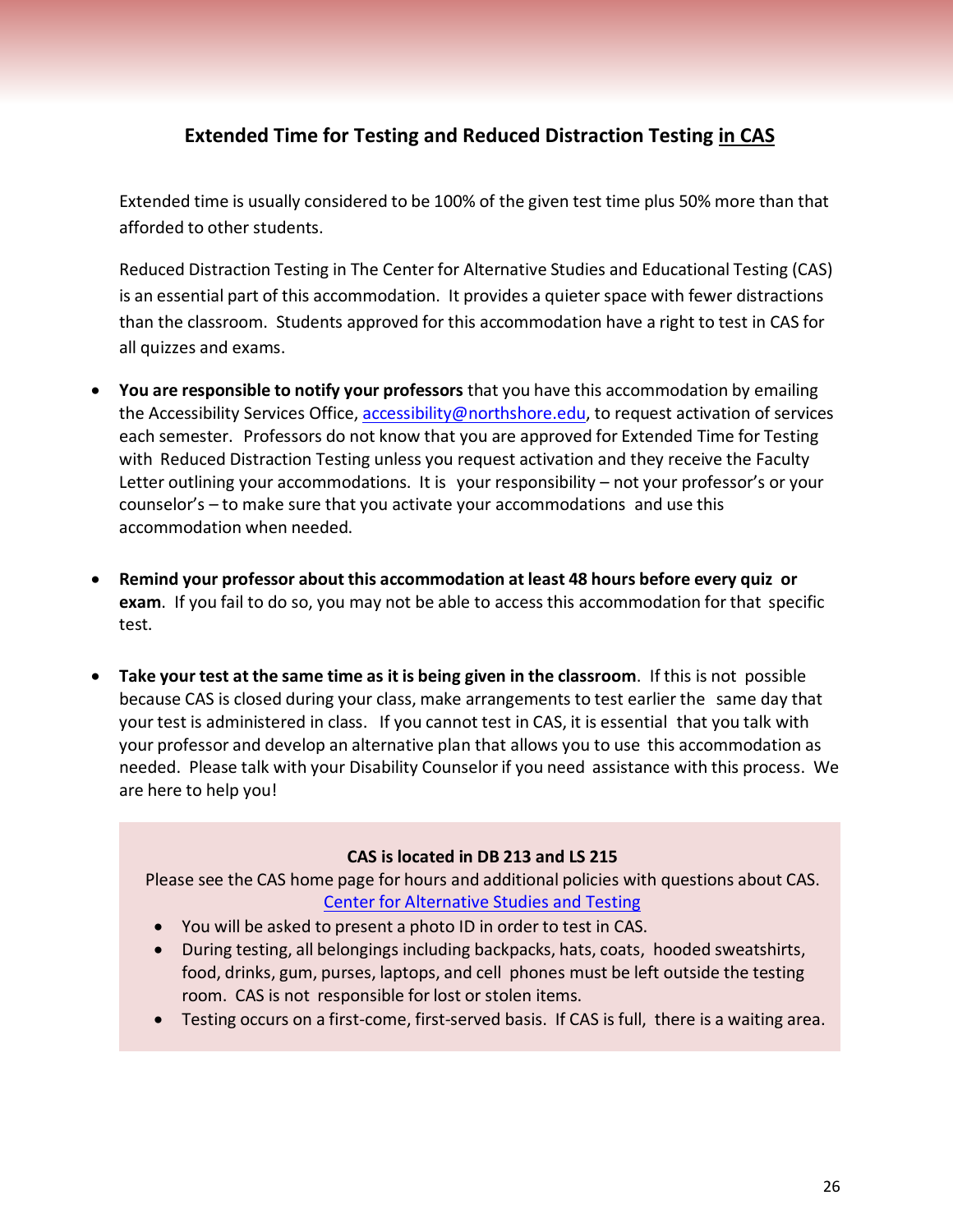## **Extended Time for Testing and Reduced Distraction Testing in Assistive Technology Lab**

<span id="page-26-0"></span>Extended time is usually considered to be **100% of the given time, plus 50% more** than that afforded to other students.

| Lynn Campus, LW 116     | Danvers Campus, DH 161 |
|-------------------------|------------------------|
| $(781)$ 593-6722 x.6608 | (978) 762-4000 x.4415  |

- **Activate your Accommodations** by emailing Accessibility Services, [accessibility@northshore.edu,](mailto:accessibility@northshore.edu) to request activation during the 1st week of every semester. Your professors will receive an electronic Faculty Letter outlining your accommodations, which they will sign. The letter is automatically returned to the Accessibility Services Office.
- **Remind your professor** of your accommodation before every test, quiz, and exam. Your professor delivers tests to the Lab and fills out paperwork prior to your testing, so you will not be able to use this accommodation if you do not remind your professor to make arrangements in advance. It is your responsibility—not your professor's or your counselor's—to make sure that you use this accommodation when needed.
- **Take your test at the same time as it is being given in class.** If this is impossible because the lab is closed during your class, make arrangements to test earlier the same day your test is administered in class.
- **If you cannot test in the Lab,** it is essential that you talk with your professor and develop an alternative plan that allows you to use this accommodation as needed.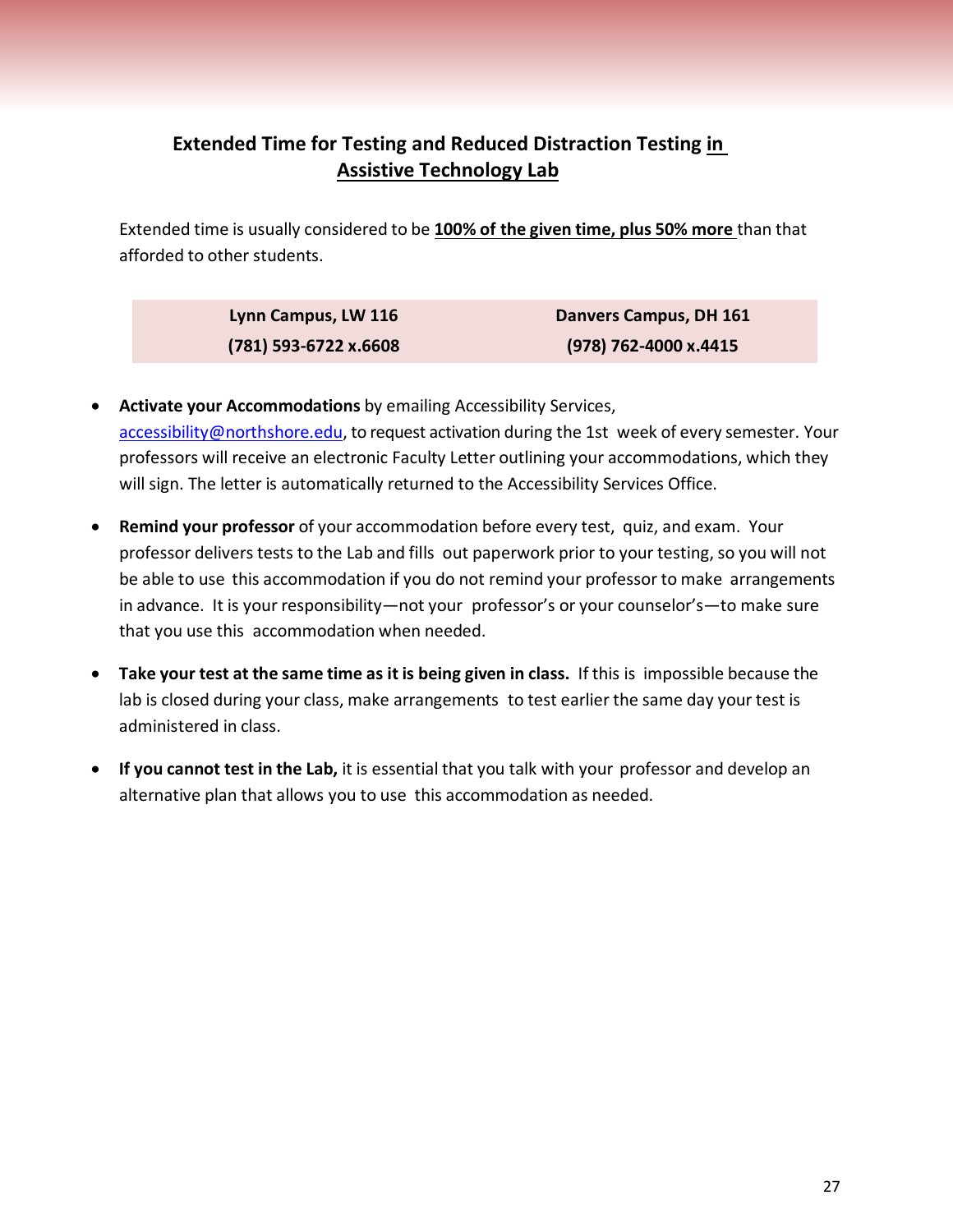# **FAQs about Extended Time for Testing and Reduced Distraction Testing**

<span id="page-27-0"></span>

| Do I have to use Extended<br><b>Time for Testing and</b><br><b>Reduced Distraction Testing</b><br>on every test and quiz?                 | No. You do not have to use this accommodation. You can always choose to<br>test in the classroom without Extended Time for Testing. Be prepared to<br>write "I am waiving Extended Time for Testing" on the test with your<br>signature and date to verify this decision. You can still choose to use<br>Extended Time for Testing on future tests in that course.                                                                                                                                         |
|-------------------------------------------------------------------------------------------------------------------------------------------|------------------------------------------------------------------------------------------------------------------------------------------------------------------------------------------------------------------------------------------------------------------------------------------------------------------------------------------------------------------------------------------------------------------------------------------------------------------------------------------------------------|
| Can I test in the classroom<br>with Extended Time for<br>Testing instead of going to<br>CAS?                                              | No. The designated testing site for Extended Time for Testing is CAS.<br>Professors are not equipped or expected to proctor tests with Extended<br>Time for Testing in the classroom.                                                                                                                                                                                                                                                                                                                      |
| What should I do if an exam<br>or quiz takes place during<br>the beginning of the class<br>with lecture/activities that<br>follow?        | You need to be present for class lectures/ activities that occur after a test.<br>When you remind your professor that you will test in CAS, ask how long the<br>test will take and what time you are expected to be present in class after<br>taking the test. Write this information down and test earlier than the start<br>of class so that you do not miss any class time. It is your responsibility to<br>arrange testing that does not overlap with other class activities.                          |
| What should I do if my<br>professor has unannounced<br>quizzes or pop quizzes?                                                            | Talk to your professor about your accommodation and the importance of<br>using it. Your professor should work with you to find a solution. That might<br>mean that your professor tells you privately when a quiz is coming so that<br>you can test in CAS before class.                                                                                                                                                                                                                                   |
| What should I do if a<br>professor suggests that I<br>take a test without<br><b>Extended Time for Testing or</b><br>without going to CAS? | You have the right to use Extended Time for Testing in CAS for all quizzes<br>and exams except lab exams. You can agree to your professor's suggestion<br>if you feel comfortable doing so. However, feel free to tell your professor<br>"I have been approved for this accommodation and I prefer to use it." If<br>you encounter any difficulties, please contact your Disability Counselor.<br>Our goal is to support open lines of communication while ensuring<br>students' access to accommodations. |
| Why do I need to remind my<br>professor that I am going to<br>test in CAS?                                                                | Your professor will need a reasonable amount of time to deliver your test<br>to CAS and complete paperwork prior to your testing.                                                                                                                                                                                                                                                                                                                                                                          |
| Can I start my exam in the<br>classroom and then decide<br>to use Extended Time for                                                       | No. Once you start taking an exam, you cannot stop and continue taking it<br>at another time or in another place.                                                                                                                                                                                                                                                                                                                                                                                          |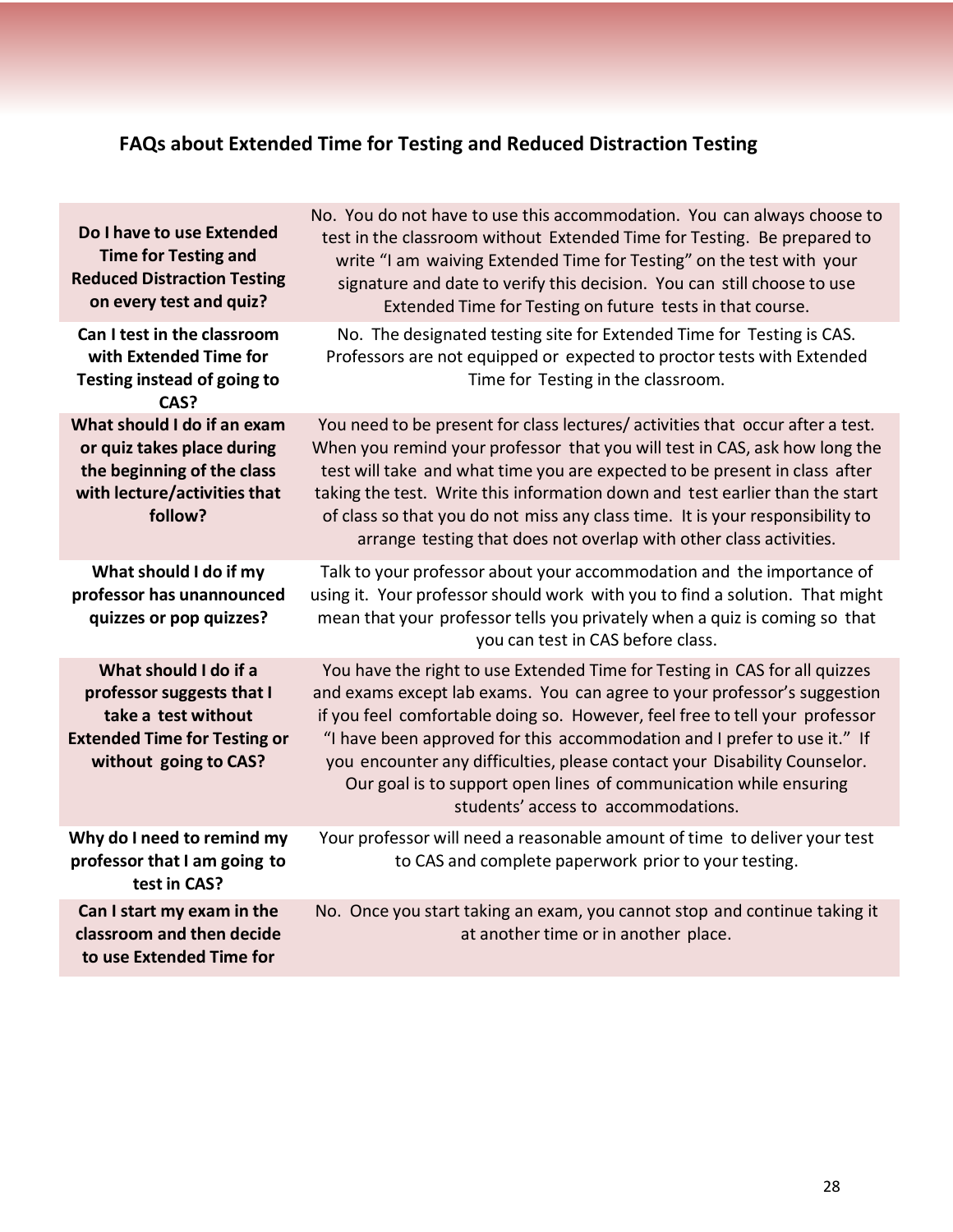## <span id="page-28-0"></span>**Student's Procedure for Assistive Technology Lab**

(Extended Time for Testing and Reduced Distraction Testing)

Learning Specialists in the Assistive Technology Lab provide one-on-one training to students who have received Accessibility Services' formal approval to use the lab. To maintain a productive, comfortable, and sound testing environment, students must adhere to the following policies at all times:

#### **Students may NOT**

- Use the lab before or after 9 am-2pm Monday through Friday.
- Install software of any kind on computers.
- Change the operational settings of computers.
- Use computers for gaming, chatting, or personal work; the computers are for educational and academic purposes only.
- Engage in unethical or illegal use of these computers as defined by NSCC's Computer Use Policy.
- Eat or drink in the lab.
- Use cell phones in the lab; phones must be shut off or set to vibrate and taken outside to be used; students may never look at or use cell phones during testing.
- Refer to any materials during testing that are not specifically permitted by the professor in writing.
- Return to complete an exam that was seen or started previously without written permission from the professor.

#### **Please note**

- Learning Specialist will assist students with troubleshooting, power failures, and any other technological difficulty.
- In the event of a fire alarm, students should exit the building immediately in accordance with fire safety guidelines; computers are to be left on.
- Accessibility Services and NSCC are not responsible for any lost or stolen items; students must take all personal items with them when leaving the lab.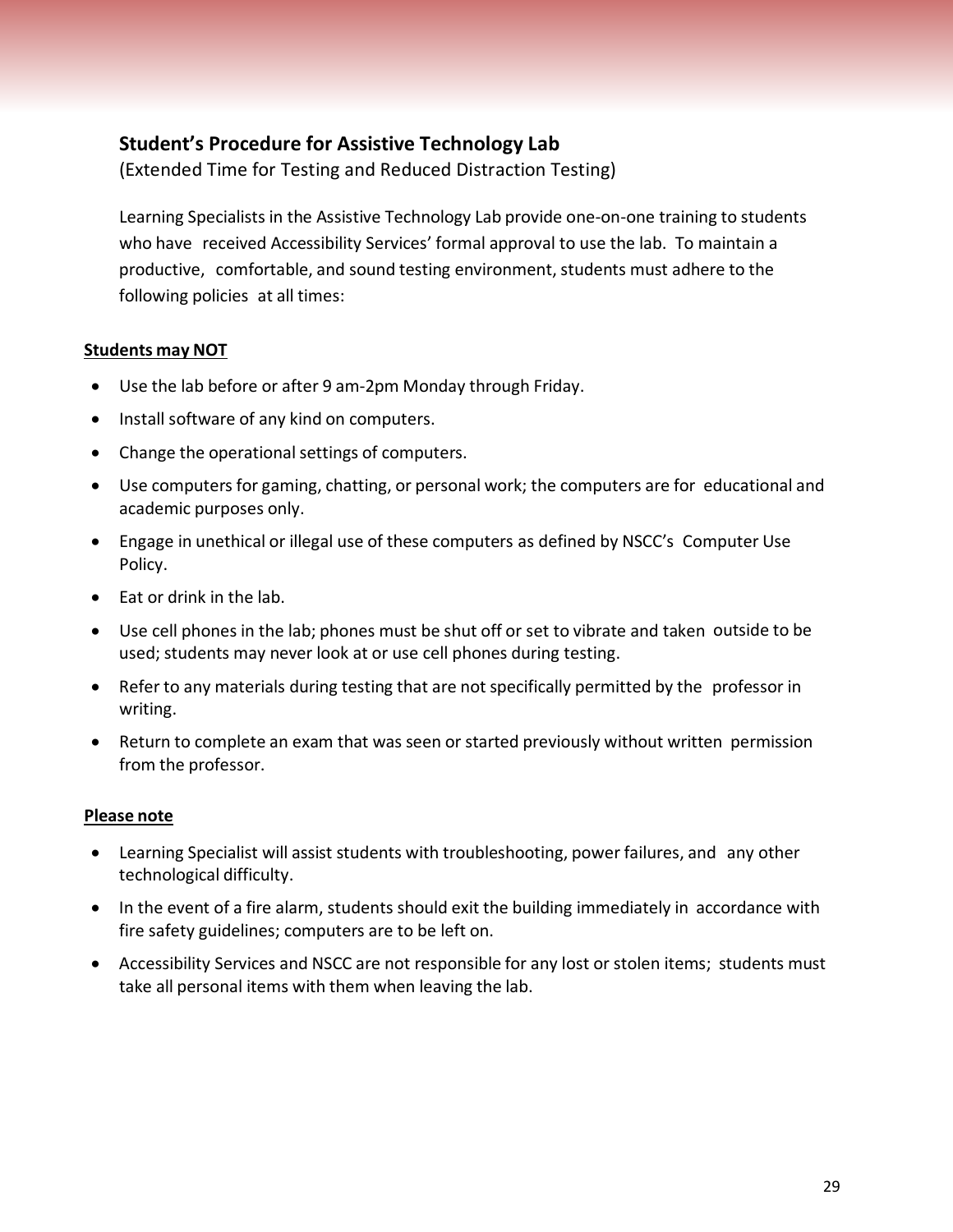## <span id="page-29-0"></span>**Student Agreement for Recording Lectures**



As a student approved to record lectures, you are responsible for using the recorded material appropriately and only in conjunction with the course. Yoursignature below indicates that you have read and agreed to the following policy. If you are found in violation of this agreement, you may be subject to disciplinary action under the Code of Conduct and/or subject to penalties under state and federal law (e.g. copyright law).

- I understand that the recorded material is only for my use.
- I understand that the recorded material is only for use in conjunction with the course.
- I agree to turn off the recorder at the request of my instructor when personal or sensitive information is discussed that is not relevant to an assignment or test.
- I agree to dispose of all recordings before or at the conclusion of the semester.
- I understand that instructors can inform the class that lectures are being recorded.
- I understand that instructors have the right to view this policy agreement if requested.
- I understand that information in the recorded lecture may be protected by state and federal law (e.g. copyright law).

Student's Signature:

Student's Printed Name:

Student's Number: N00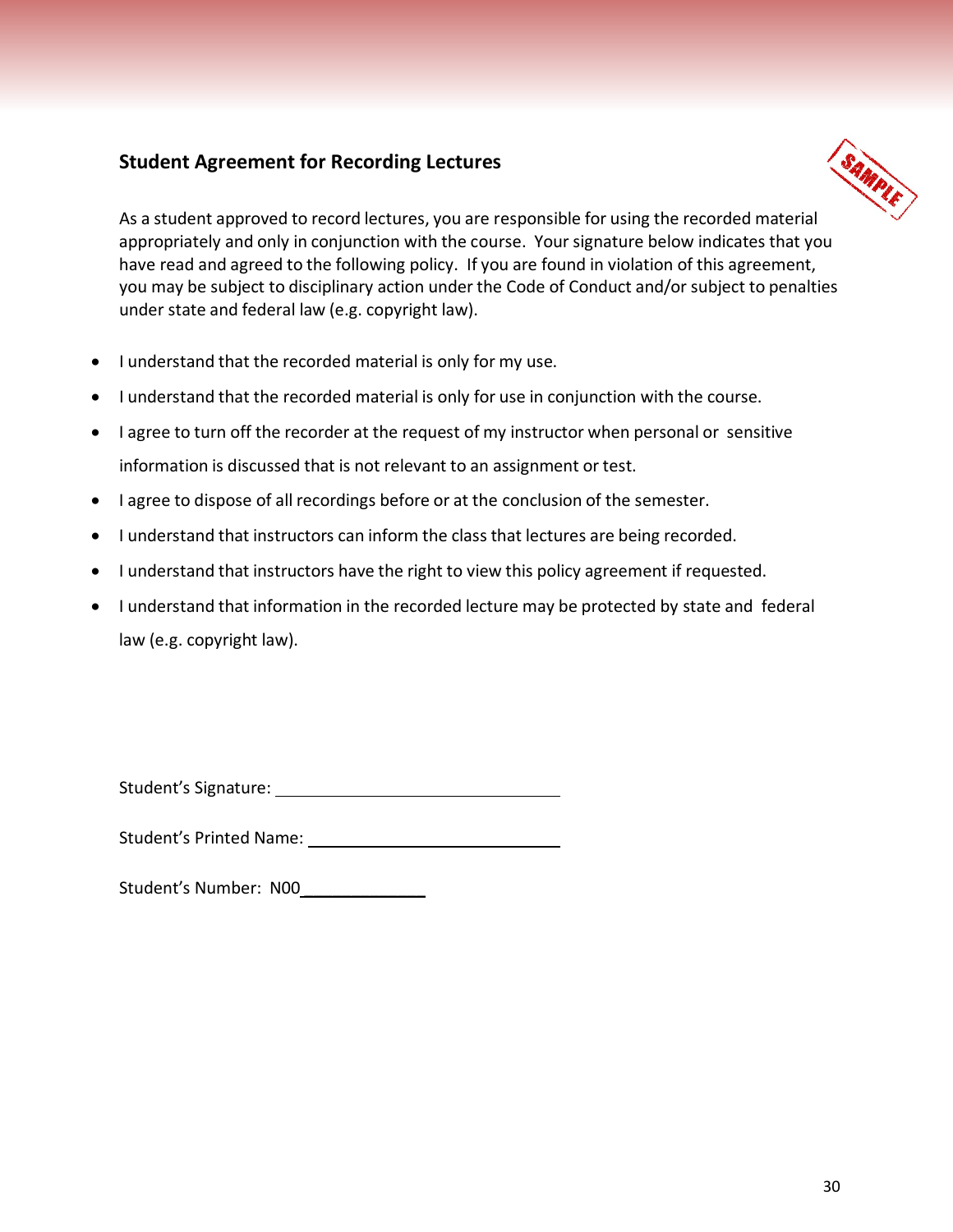## <span id="page-30-0"></span>**Student's Procedure for Use of Service Providers**

(Service Providers include CART, C-Print, and Sign Language Interpreters)

#### Before the semester begins

- Register for classes at least 4-6 weeks before the start of the semester.
- Immediately contact Accessibility Services to request service providers for your new courses.
- The longer you delay in requesting services, the greater the chance that service providers will not be available. Accessibility Services will make every effort to fulfill late requests (made less than 4 weeks before the start of classes), but we cannot guarantee coverage since providers are commissioned well in advance of each semester and are in short supply.
- Contact Accessibility Services immediately to report any changes to the courses for which you are registered. If Accessibility Services has already commissioned service providers and alter your schedule, we may be unable to secure providers for the changed course(s).

#### After the semester begins

• In the case of withdrawal, course cancellation, or room change, report these changes to Accessibility Services immediately, as we will need to coordinate with providers.

#### If you are absent

If you cannot attend class, complete the following steps in order to continue provider services:

- Contact your providers to cancel service at least 24 hours in advance. Ask your providers for their contact information at the start of the semester in case you must be absent.
- Contact Accessibility Services at least 24 hours in advance to inform us of absence and your cancellation of provider services.
- Failure to notify providers and Accessibility Services can jeopardize your eligibility for services. All services will be suspended if you fail to notify providers and Accessibility Services of an absence on three occasions. You will need to request a meeting with the Director of Accessibility Services to discuss the situation and the possibility of reinstating services. Accessibility Services asks all providers to notify us when a student receiving services is absent.

#### If you are late

If you must be late to class, complete the following steps in order to continue provider services:

- Immediately notify your providers. Providers will not wait for students to arrive longer than 20 minutes after the start of class.
- Contact Accessibility Services to report your lateness and notification of providers. If you are late on three or more occasions without proper notification, provider services will be suspended until you meet with the Director of Accessibility Services to discuss possible reinstatement.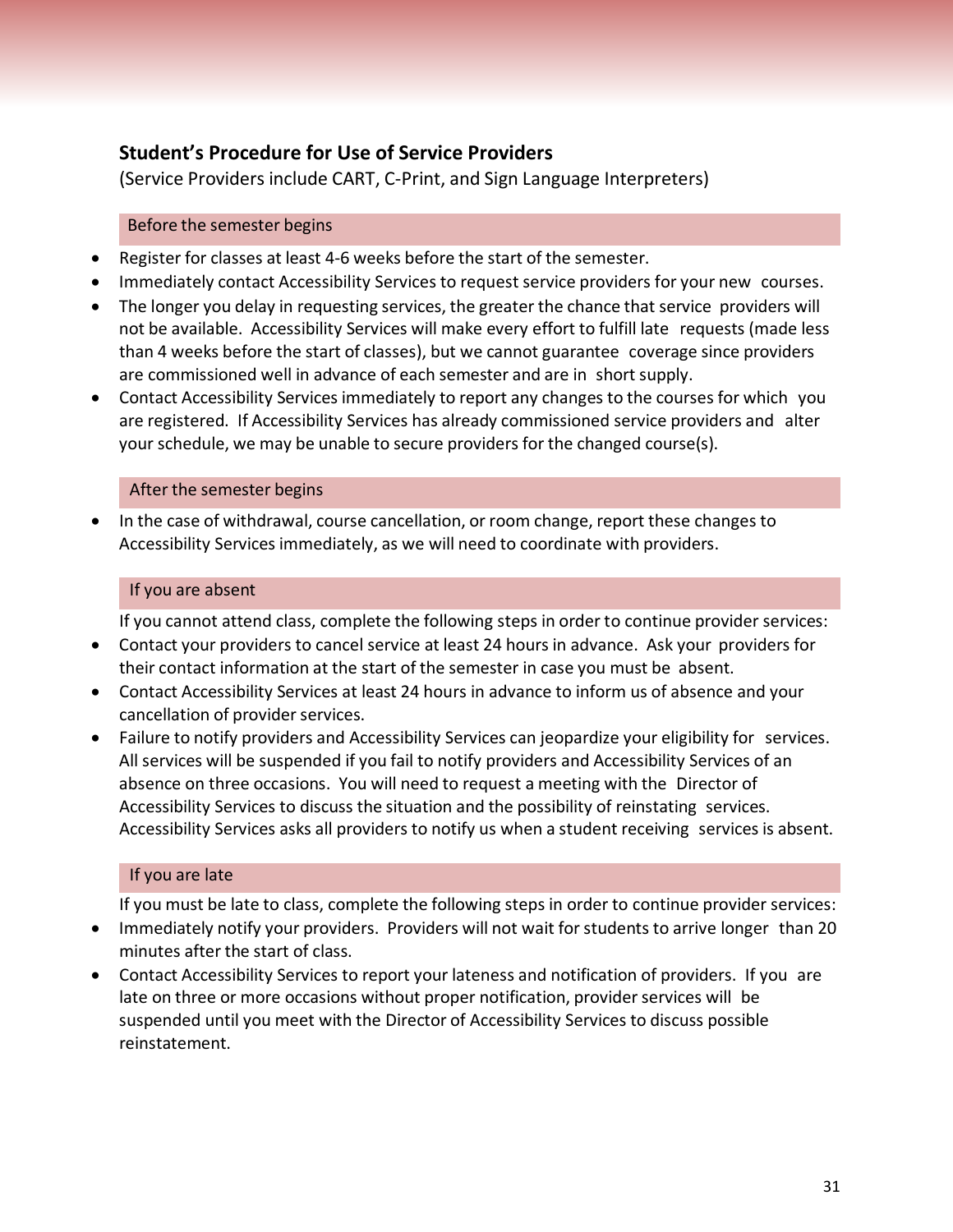#### If your provider is absent

If the provider needs to cancel, he orshe must find an appropriate substitute. If this procedure fails and the provider notifies Accessibility Services at least 24 hours in advance, Accessibility Services will make reasonable attempts to secure a substitute with the understanding that providers may not be available given the short notice. If the provider notifies Accessibility Services of a substitute in a timely manner, Accessibility Services will make reasonable attempts to inform the student and/or professor(s).

#### If your provider is late

Although lateness is uncommon in this profession, it can happen. We ask for your patience and understanding during those unforeseen instances. If the provider notifies Accessibility Services in advance, we will attempt to contact you and/or your professor to address the classroom communication requirements until the provider arrives.

- Always defer to your approved note taker.
- If Accessibility Services has not informed you of the provider's lateness, please quickly notify us of the lateness.
- Please always contact Accessibility Services if a provider's tardiness becomes a concern.

#### Requesting services other than scheduled in-class services

• If you need to arrange for a provider outside of your regularly scheduled class times, such as for a college-sponsored event, submit your request to Accessibility Services at least two weeks prior to the event (or as soon as you are aware of the need). We will attempt to fulfill requests made on shorter notice with the understanding that providers may not be available.

#### CART Services Note

Receiving CART transcripts is not part of the CART Service, nor is it considered a "reasonable academic accommodation." Access to the curriculum is given by the CART Provider "real time" (as the class is being conducted). Therefore, CART transcripts will not be provided or approved by NSCC, nor can a student request that his or her professor(s) or Service Provider(s) waive this policy in order to publish a CART transcript. However, a student who has formal approval for a CART provider may also be approved for a note taker to supplement notes from class lectures and discussions.

#### C-Print Services Note

Receiving C-Print file texts is not considered part of the C-Print Service, nor is it considered a "reasonable academic accommodation." Access to the curriculum is given by the C-Print Provider as the class is being conducted. Therefore, C-Print text files will not be provided or approved by NSCC, nor can a student request that his or her professor(s) or Service Provider(s) waive this policy in order to publish a C-Print text file. However, a student who has a formal approval for a C-Print Provider may also be approved for a note taker to supplement notes from class lectures and discussions.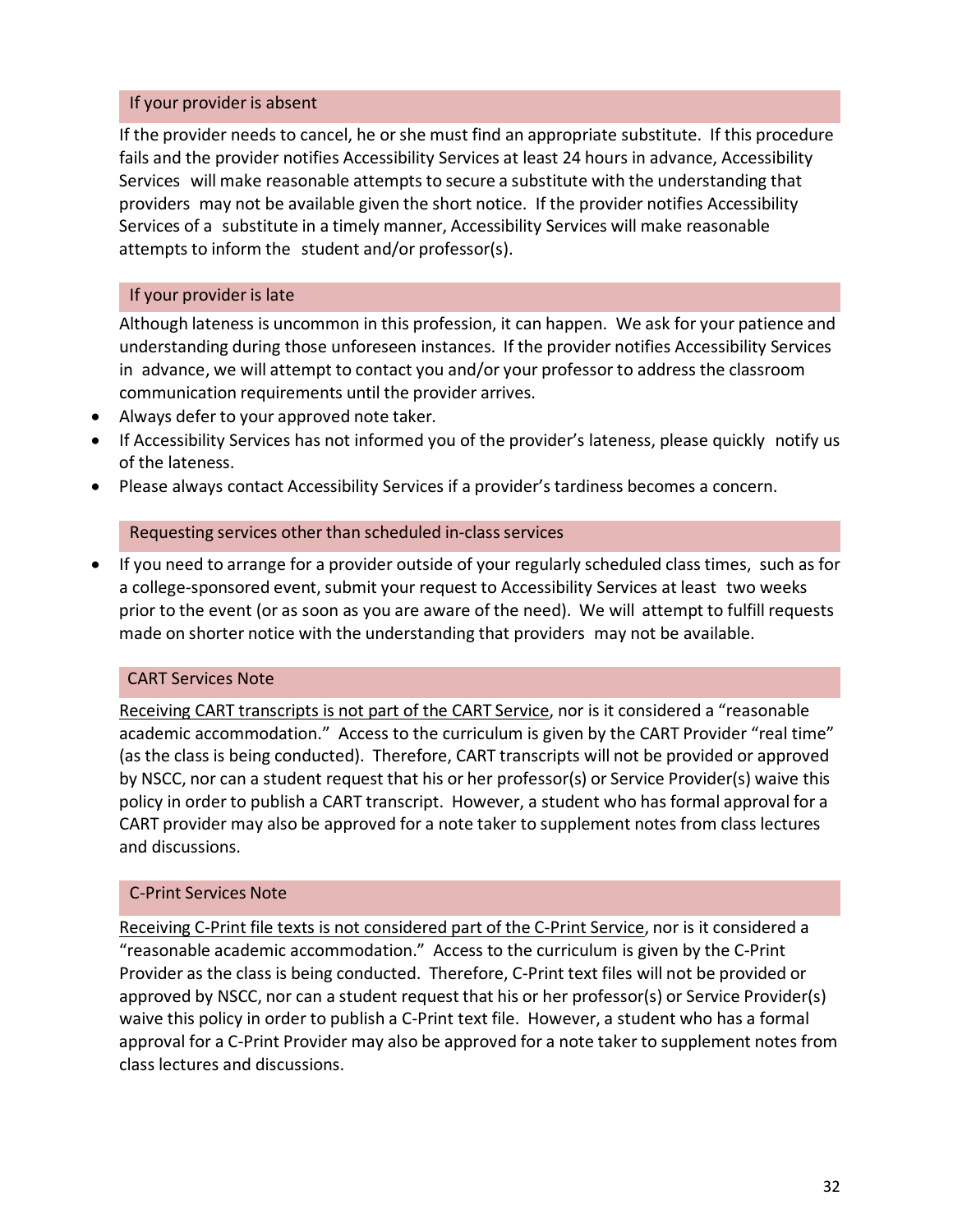Tips for Working with Interpreters

- Your interpreters will usually arrive 15 minutes before the start of class.
- Your interpreters may suggest optimal seating arrangements for you to access the service.
- Your interpreters' job is to relay information only, not to provide any more information than what is given by your professors in class.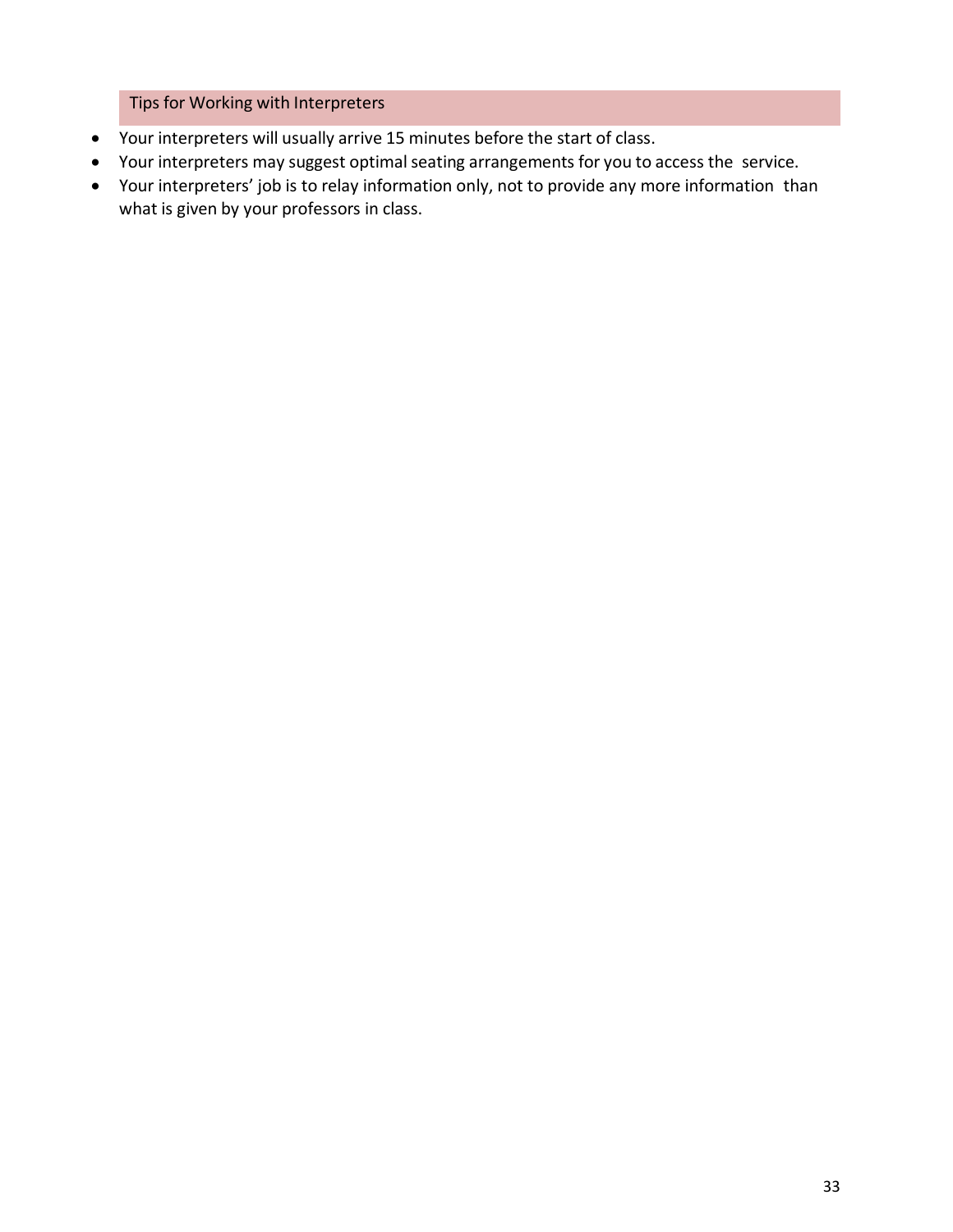## <span id="page-33-0"></span>**Student's Procedure to Grieve an Accommodation Decision**

North Shore Community College has established informal and formal grievance procedures to resolve differences between students and Accessibility Services regarding accommodations. The student has the right to seek a review if such a difference arises. The student has the option of pursuing either an informal or formal grievance.

Though not required, students are asked to speak about their concerns first with their Disability Counselors or the Director of Accessibility Servicesto achieve a satisfactory resolution. If a student opts to pursue an informal complaint, he or she may later pursue a formal grievance if not satisfied with the resolution of the informal process.

| Informal grievance:      | Please schedule an appointment with Accessibility Services to<br>discuss your concerns.                                                                                          |
|--------------------------|----------------------------------------------------------------------------------------------------------------------------------------------------------------------------------|
| <b>Formal grievance:</b> | Please contact the 504 Coordinator in the Human Resources<br>Office. The 504 Coordinator will carry out an investigation of<br>the complaint within a reasonable amount of time. |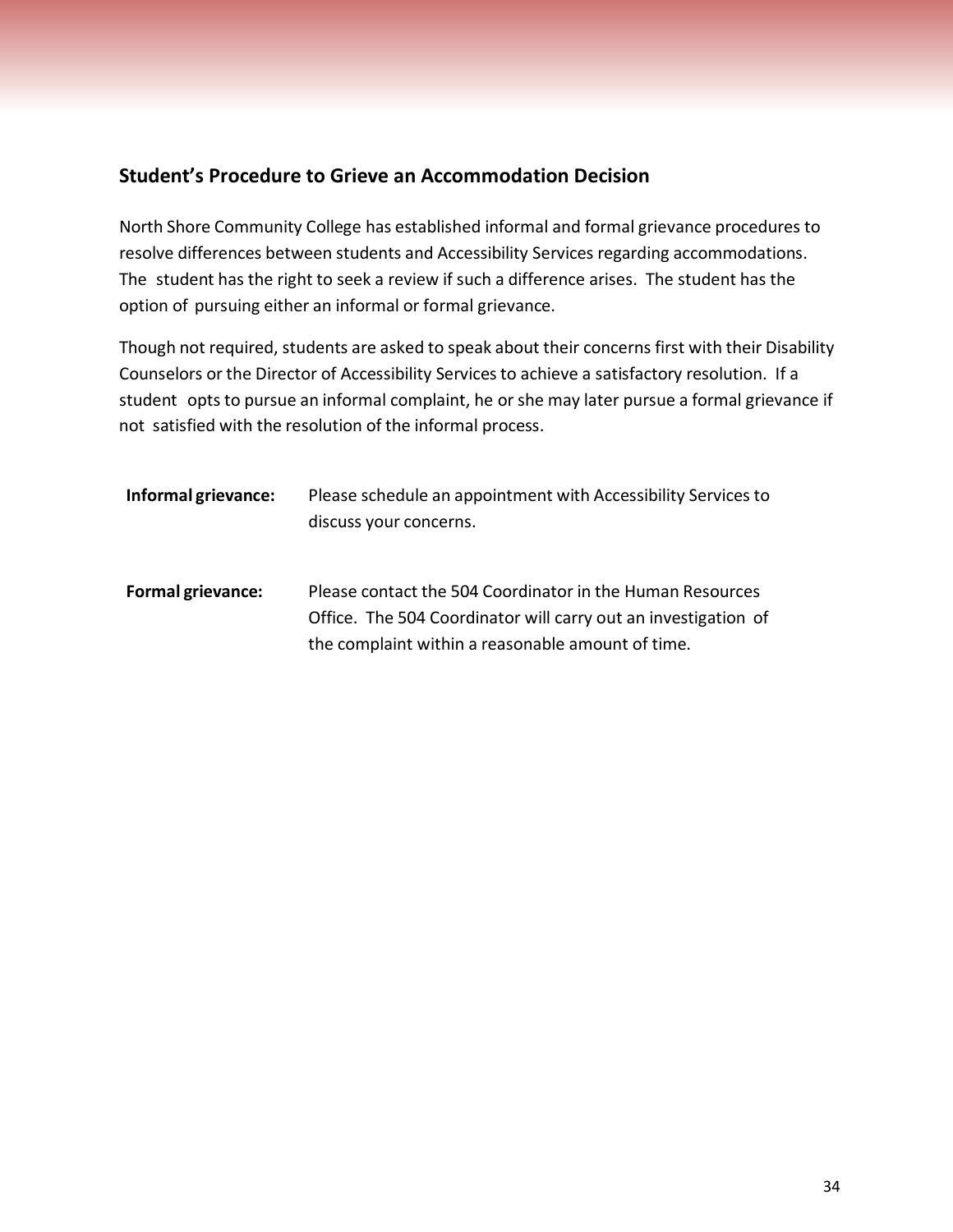## <span id="page-34-0"></span>**Student's Procedure for a Fire Safety or Emergency Evacuation**

These guidelines are designed to help students prepare for drills and potential emergency situations.

#### **General Instructions**

- If you think you may need assistance during a building evacuation, please advise your professors at the beginning of each semester.
- If you are on the ground level during an evacuation, leave the building using the closest exit.
- If you are on the upper level(s) of a buildings during an evacuation, go to the stairwells or designated evacuation points posted on fire exit signs where a monitor will assist in your evacuation should an actual emergency exit.
- Do not attempt to use the elevator; elevator use is prohibited by law during fire emergencies.

#### **Danvers Campus**

#### **Berry Building**

- If you are on the ground level during an evacuation, leave the building using the nearest posted fire exit.
- If you are on the second floor or third floor, proceed to the south stairwell where a monitor will assist in your evacuation should an actual emergency exist.

#### **Health Professions & Student Support Building**

- Persons with disabilities on the first floor are to exit using the nearest posted fire exit.
- Persons on the second floor are to proceed to the Center of the building main exit.
- Persons on the Third Floor are to Center & the West stairwells where a monitor will assist in your evacuation should an actual emergency exist.

#### **Math & Science Building**

- If you are on the ground level during an evacuation, leave the building using the nearest posted fire exit.
- If you are on the second floor, proceed to the center stairwell where a monitor will assist in your evacuation should an actual emergency exist.

#### **Lynn Campus**

#### **McGee Building**

- If you are on the ground level during an evacuation, leave the building using the nearest posted fire exit.
- If you are on the upper levels of the building, proceed to the east and west stairwells where a monitor will assist in your evacuation should an actual emergency exist.
- If you are on the second floor, east wing, proceed to the Learning Resource Center where a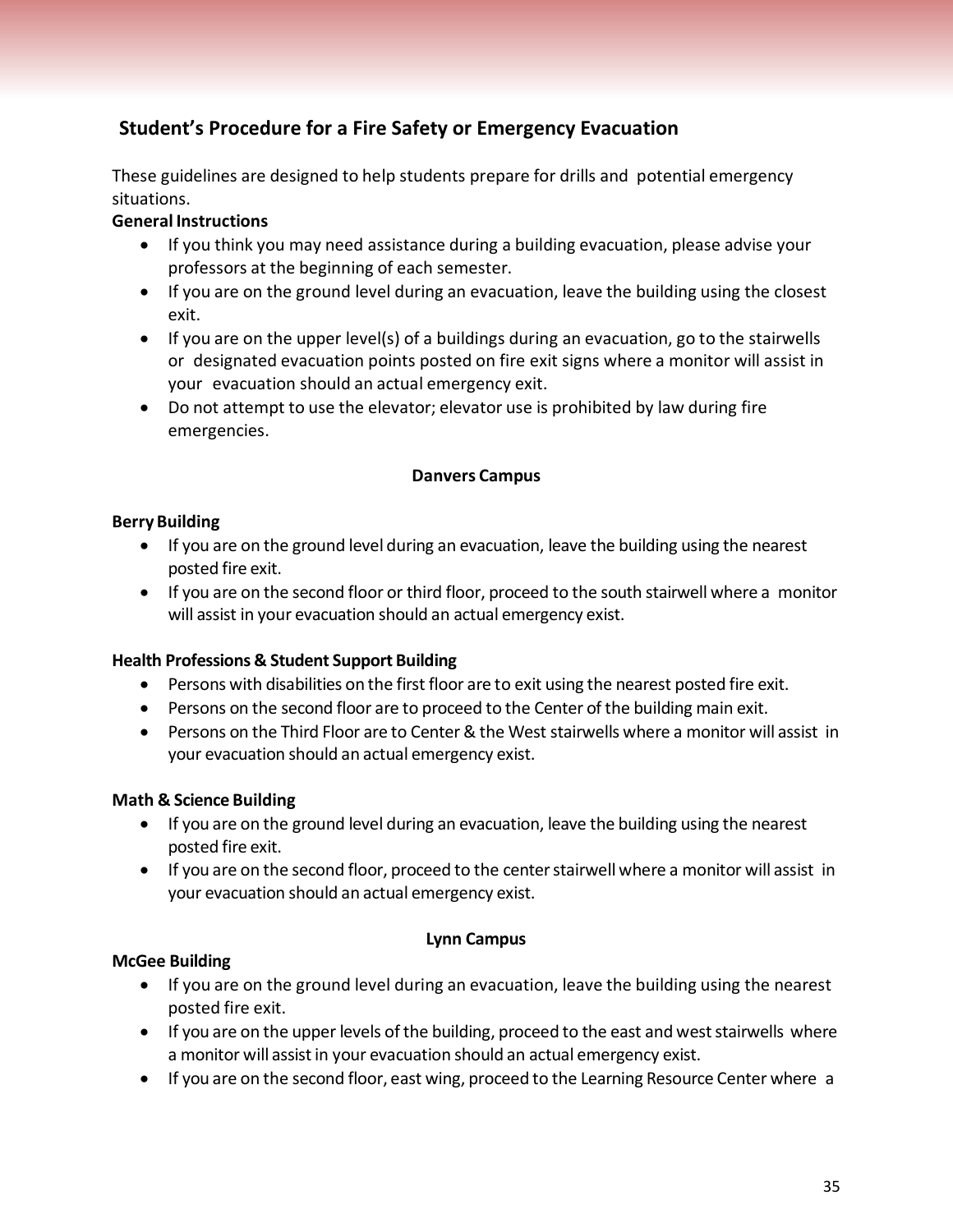monitor will assist you should an actual emergency exist.

#### **Fire Safety Tips**

- If you are in a room with a closed door, feel the door to see if it is hot. Also, look through the door window to see if there is smoke or fire in the hallway. If the door is cool and the hall is clear, open the door slowly and proceed to the exit. If the door is hot or the hall is not clear, do not open the door; smoke and fire gases are deadly.
- If the primary evacuation route shows signs of fire or heavy smoke, use the secondary route. Use the method described above to find a clear, safe exit, which may be a few rooms down the hall beyond the next set of fire doors.
- If you cannot leave the room, open a window and wave anything available (computer paper, trash bag, your shirt) and shout to gain the attention of anyone outside.
- Stay low if you encounter heat and smoke on the way out of the building. Crawl if necessary. There will be breathable air at floor level even when there is smoke and heat just two feet higher.
- If your clothing catches on fire, don't run:stop, drop, and roll until the flames are out.

#### **Students who may become upset or confused during an emergency**

- Meet with a Disability Counselor prior to the first day of class to review exit routes.
- Let instructors, fire marshals, and/or campus police know if you will require assistance during a fire drill.

#### **Students who need assistance during an evacuation**

- Be prepared to communicate critical information to policemen, firemen, and other first responders.
- Be prepared to give clear and concise instructions about the best way someone can assist you. Practice giving these instructions quickly and succinctly using a few short phrases.

#### **For example:**

- I can manage steps independently. Please carry my oxygen tank and walk behind me.
- I am blind. Let me take your left arm above the elbow and I will follow you out.
- I need to hang on to you. I have poor balance.
- Consider carrying a pre-printed message that contains instructions for emergency personnel.

#### **For example:**

- I am deaf and do not speak. Please use gestures or write down instructions.
- I have a psychiatric disability that may cause me to become confused in an emergency.
- Please speak calmly and slowly. Help me find a safe and quiet place.

Please refer to [Emergencies](https://www.northshore.edu/safety/emergencies/) and Evacuations for instructions about what to do in the [event](http://www.northshore.edu/safety/emergencies_evacuations.html) of [an](http://www.northshore.edu/safety/emergencies_evacuations.html) emergency.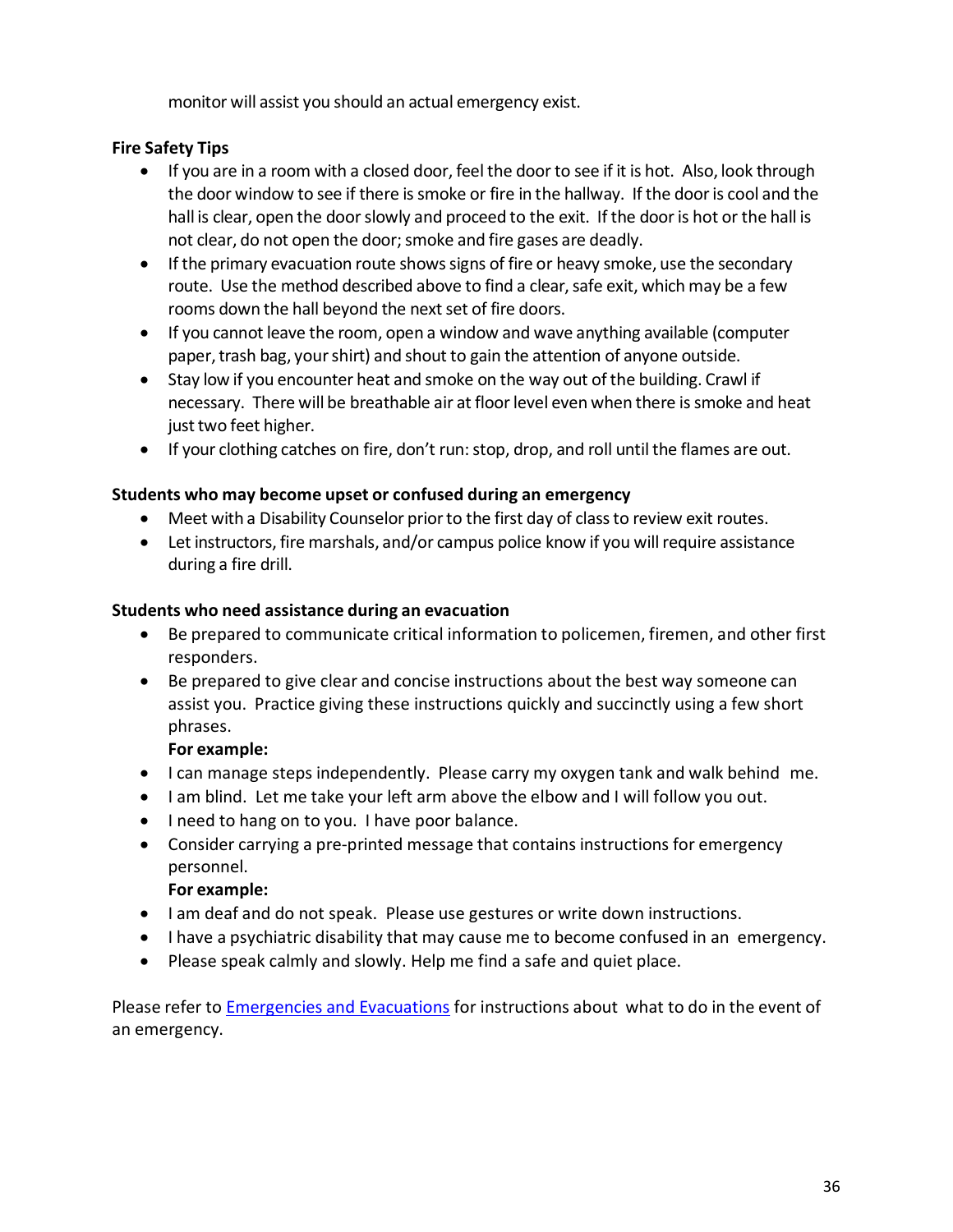## <span id="page-36-0"></span>**Strategies for Success in College**

Choose your program of study based in part on your academic strengths. Whether you have superior analytical skills or technical skills, select a program that is suited to you to your abilities.

Identify your learning style and develop study techniques that compliment your style. For example, if you learn visually and kinesthetically, copy your notes after class to make them more organized and to help solidify the information in your memory.

Know what time of day you are most alert. Schedule classes during that time.

Be on time and prepared for every class. In addition to completing all of the work assigned, bring your textbooks and materials to take notes.

Do not plan to work more than 15-20 hours per week if you are a full-time student. Allow ample time to devote to your studies (two hours of study for every hour of class).

Set reasonable goals and expectations. Be aware of what frustrates you and how to cope.

Ask questions if you do not understand an assignment or a new concept. Call upon college resources and services such as tutoring to help you.

Embrace your independence as a college student. Accessibility Services emphasizes independence and self-advocacy. You are responsible to communicate with professors and Disability Counselors, to follow through with your services, and to excel in your courses. In college, success and failure is up to you.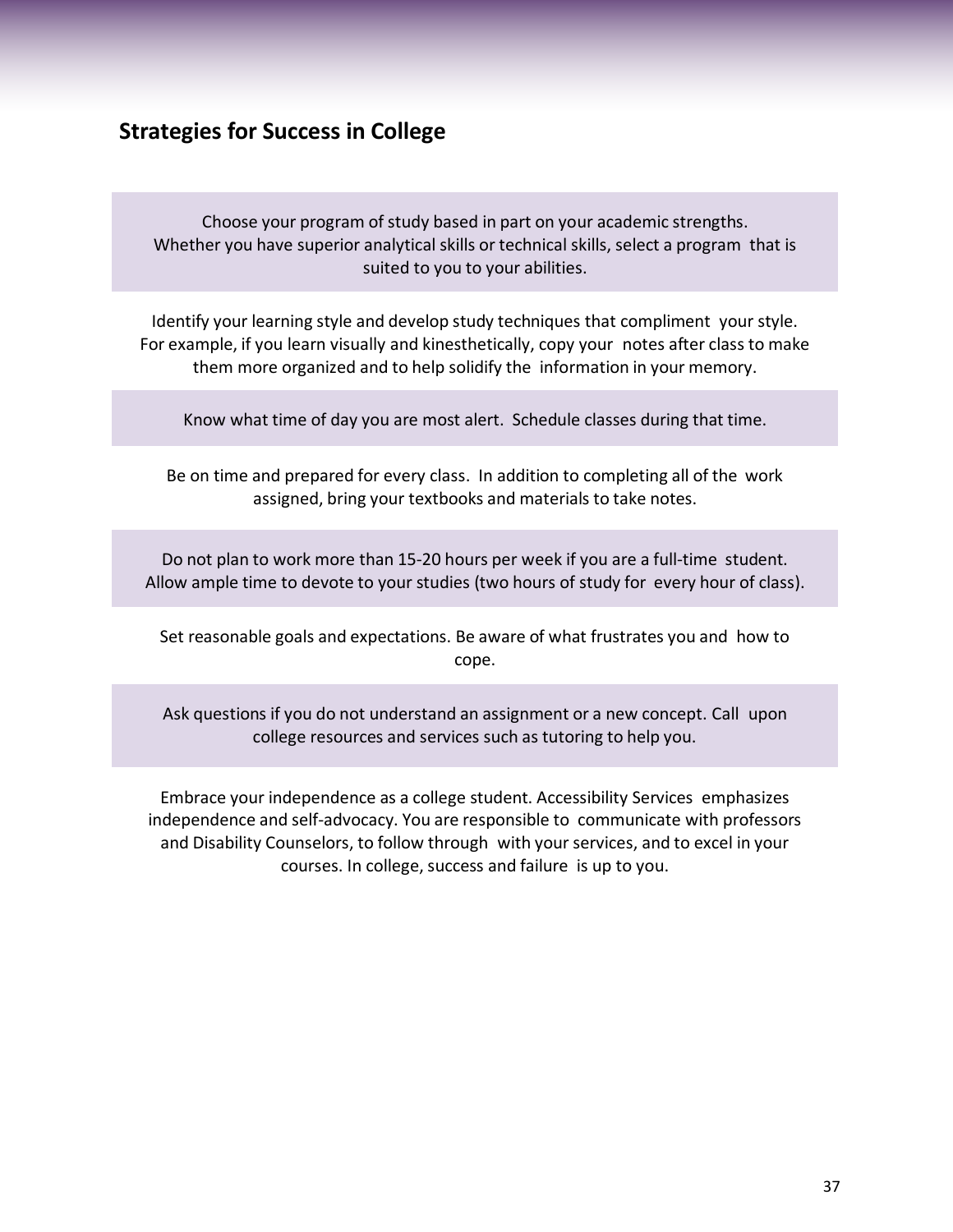## <span id="page-37-0"></span>**Self-Advocacy Strategies**

- Know the name of your disability and be able to describe it as you prepare to meet with a Disability Counselor.
- Review the eligibility requirements for different accommodations (listed earlier in the orange section of this booklet) so that you can make reasonable requests for accommodations.
- Be familiar with the procedure to use your approved accommodations and activate your accommodations in a timely manner each semester.
- Be willing to discuss your accommodations and the procedure to use accommodations with your instructors. You do not need to reveal the name of your disability to your instructor.
- Know when it is appropriate for you to seek advocacy help (for example, if an instructor is not allowing you access to an approved accommodation).
- Anticipate problems *and* resolutions.
- Know that Accessibility Services encourages students to advocate for themselves; however, we are here to support you when and if help is needed.
- Know that students attending college are considered adults with privacy and confidentiality protections. Accessibility Services cannot talk with parents or guardians about a student's academic activities as in the K-12 setting.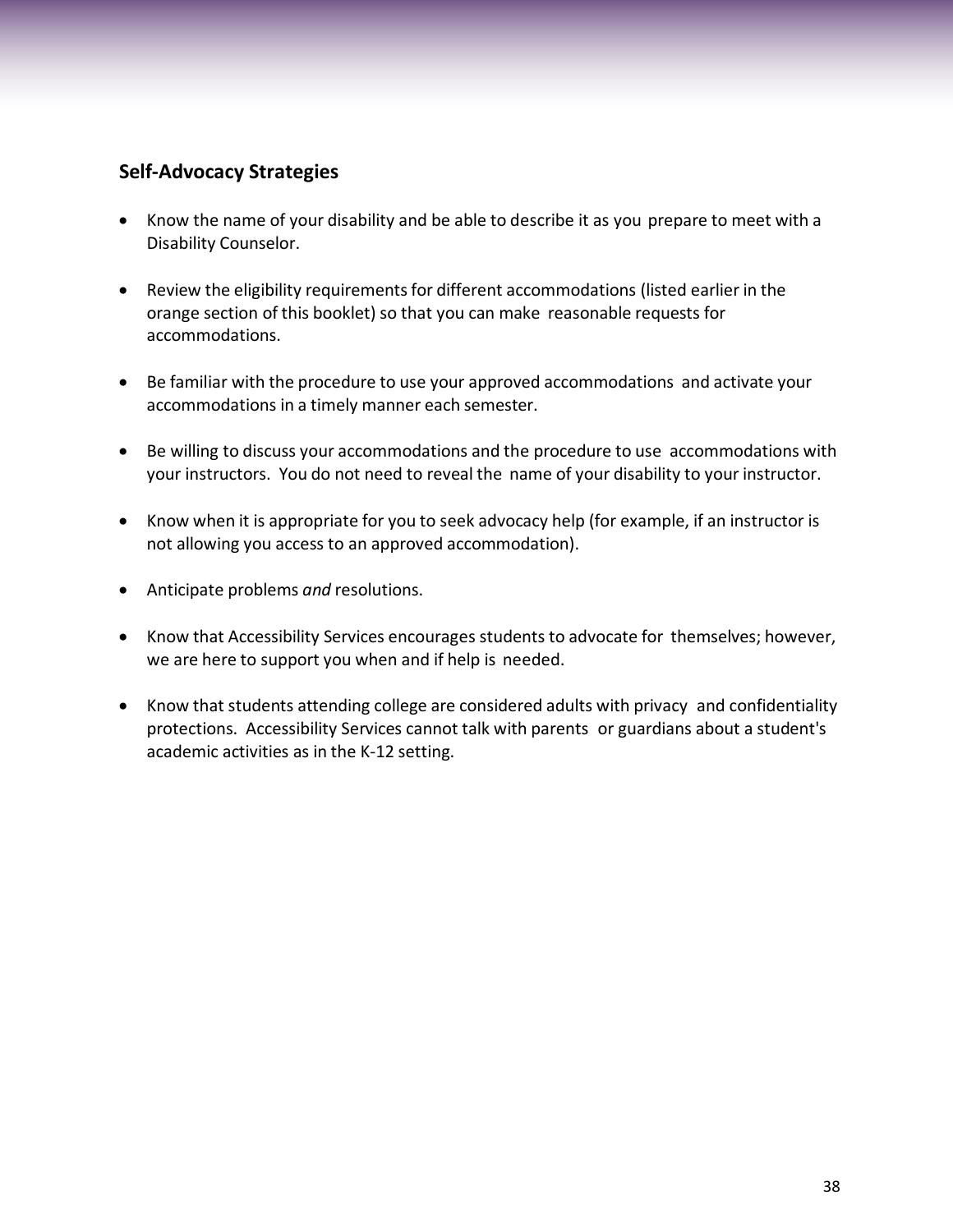## <span id="page-38-0"></span>**Guidelines for Communicating with Instructors**

- Provide your instructors with the Faculty Notice as soon as you activate your accommodations.
- If you have questions or concerns about the class or your performance, attend your instructor's office hours or make an appointment. Arrive punctually for the appointment and address your professor with courtesy. E-mail your professors if you have questions that are less complex.
- Professors have different policies for exams, due dates, and attendance. It is your responsibility to study each professor's syllabus. Adhering to your professors' policies will benefit you.
- E-mail your professors in advance if you need to be absent from class.
- Be ready to problem solve with your instructor. If any conflicts arise, devise potential solutions to propose to your professor.
- Contact your Disability Counselor if your need support or practice in talking with a professor.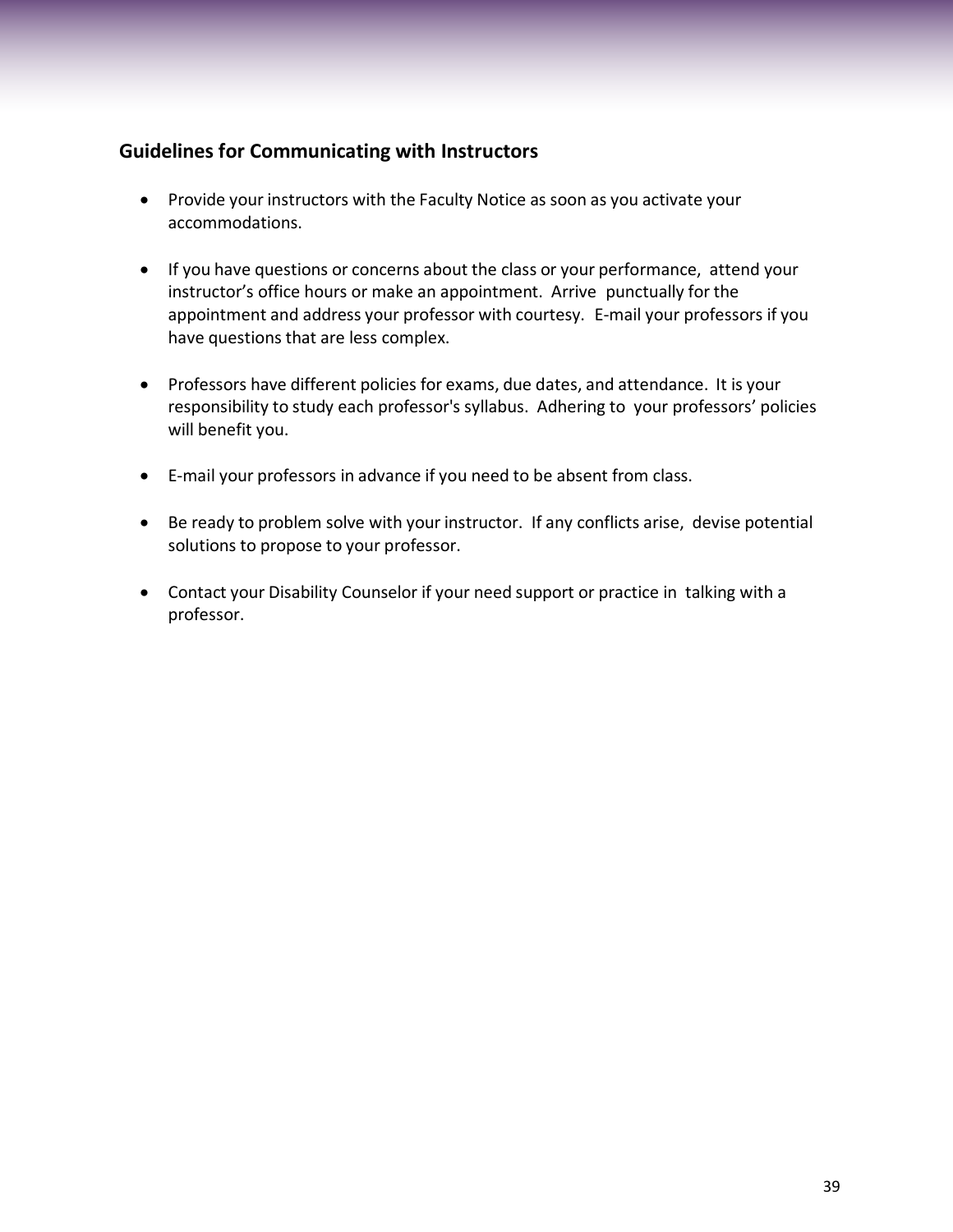# **Rights and Responsibilities of NSCC's Students**

<span id="page-39-0"></span>*Working together in a collaborative partnership ensures equal access for students with disabilities.*

| Every student with a documented disability<br>has the right to                                                                                                         | Every student with a documented disability<br>has the responsibility to                                                                                                                                                                                                                                                                                                              |
|------------------------------------------------------------------------------------------------------------------------------------------------------------------------|--------------------------------------------------------------------------------------------------------------------------------------------------------------------------------------------------------------------------------------------------------------------------------------------------------------------------------------------------------------------------------------|
| Have equal access to programs, courses,<br>services, and activities available at the<br>college.                                                                       | Meet NSCC's qualifications as well as<br>technical, academic, and institutional<br>standards.                                                                                                                                                                                                                                                                                        |
| Have reasonable and appropriate<br>accommodations, academic adjustments,<br>accessible formats, and auxiliary aids<br>determined on a case-by-case basis.              | Follow Accessibility Services procedure to<br>request services and to identify him or<br>herself as an individual with a disability in a<br>timely manner.                                                                                                                                                                                                                           |
| Have confidentiality of information<br>pertaining to a disability, including<br>disclosure of the disability to faculty, except<br>when disclosure is required by law. | Provide current and appropriate<br>documentation that verifies the nature of<br>the disability, functional limitations, and the<br>need for specific accommodations.                                                                                                                                                                                                                 |
|                                                                                                                                                                        | Contact Accessibility Services if approved<br>accommodations are not being implemented<br>in an effective manner.                                                                                                                                                                                                                                                                    |
|                                                                                                                                                                        | Cooperate in implementing<br>accommodations, such as utilizing<br>equipment or testing at alternative sites.                                                                                                                                                                                                                                                                         |
|                                                                                                                                                                        | Maintain the same responsibility for<br>education as a student who does not have a<br>documented disability; this includes adhering<br>to academic standards, maintaining<br>appropriate behavior, and giving timely<br>notification of special needs; a student must<br>be able to comprehend the course material<br>and communicate his or her comprehension<br>to the instructor. |
|                                                                                                                                                                        | Act as an independent adult.                                                                                                                                                                                                                                                                                                                                                         |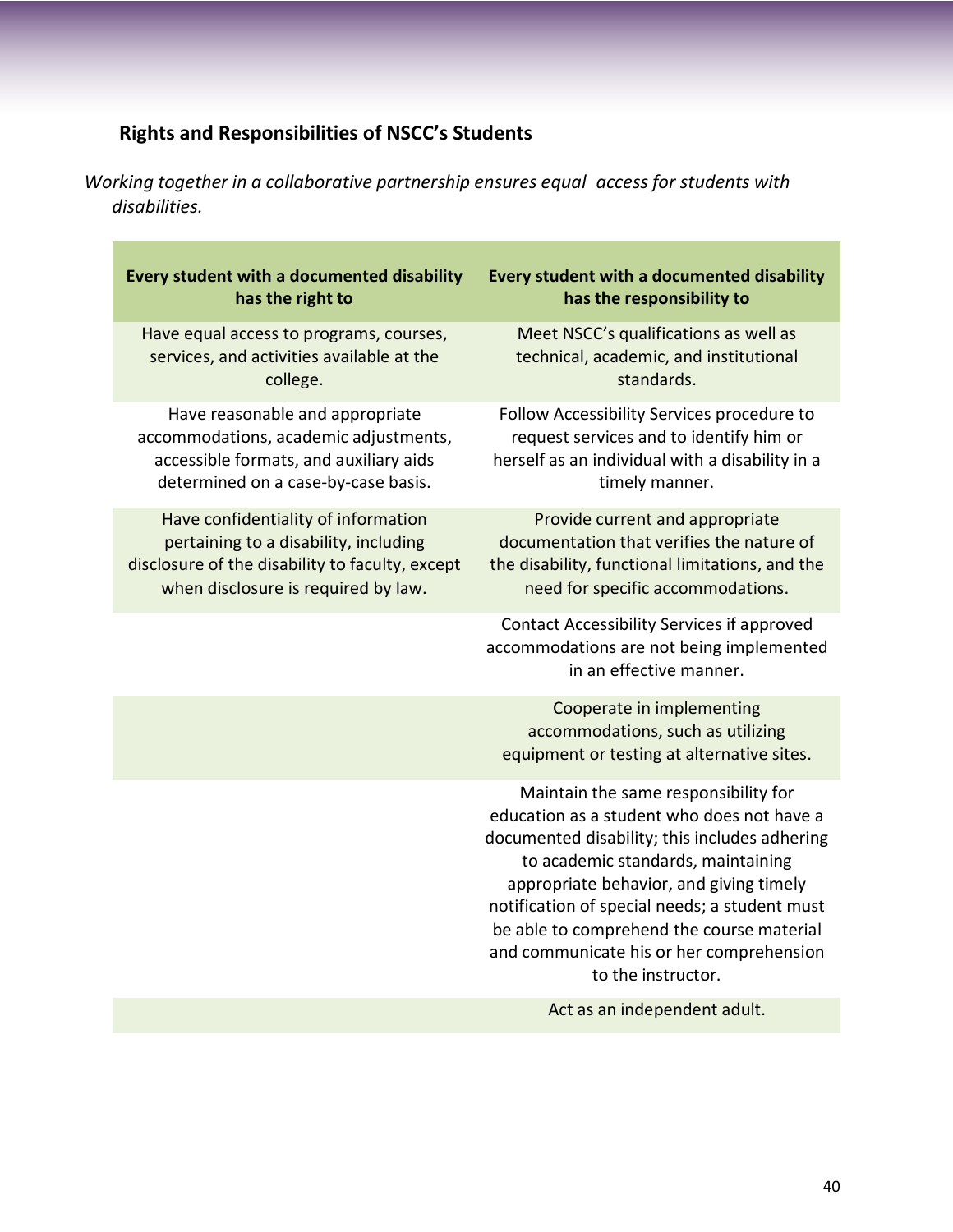# <span id="page-40-0"></span>**Rights and Responsibilities of NSCC's Accessibility Services Department**

| <b>NSCC's Accessibility Services Department</b><br>has the right to                                                                                                                                                                                                                         | NSCC's Accessibility Services Department has<br>the responsibility to                                                                                                                              |
|---------------------------------------------------------------------------------------------------------------------------------------------------------------------------------------------------------------------------------------------------------------------------------------------|----------------------------------------------------------------------------------------------------------------------------------------------------------------------------------------------------|
| Maintain the NSCC's academic standards.                                                                                                                                                                                                                                                     | Ensure that NSCC courses, programs, services,<br>jobs, activities, and facilities, when viewed in<br>their entirety, are offered and available in the<br>most integrated and appropriate settings. |
| Request and review current and appropriate<br>documentation by a qualified professional<br>who confirms the student's disability and the<br>need for reasonable accommodations,<br>academic adjustments, or auxiliary aids<br>before the services are to be initiated.                      | Evaluate students for eligibility of services in a<br>timely and efficient manner upon the<br>student's self-identification and formal<br>request of services.                                     |
| Discuss the student's needs for<br>accommodations, adjustments, or auxiliary<br>aids with professional sources when<br>authorized in writing by the student.                                                                                                                                | Provide reasonable and appropriate<br>accommodations, adjustments, or auxiliary<br>aids in a timely manner for students with<br>disabilities who have been deemed eligible<br>for services.        |
| Select among equally effective and<br>appropriate accommodations, adjustments,<br>or auxiliary aids in consultation with the<br>student.                                                                                                                                                    | Provide information about NSCC's policies<br>and procedures to students with disabilities<br>and to have those materials available in<br>accessible formats upon request.                          |
| Deny a request for accommodations,<br>academic adjustments, or auxiliary aids if the<br>documentation demonstrates that the<br>request is not warranted, or if the student<br>fails to provide appropriate documentation,<br>or if the documentation is not provided in a<br>timely manner. | Maintain appropriate confidentiality of<br>records and communication and disclose only<br>when permitted by law or when the student<br>provides written consent.                                   |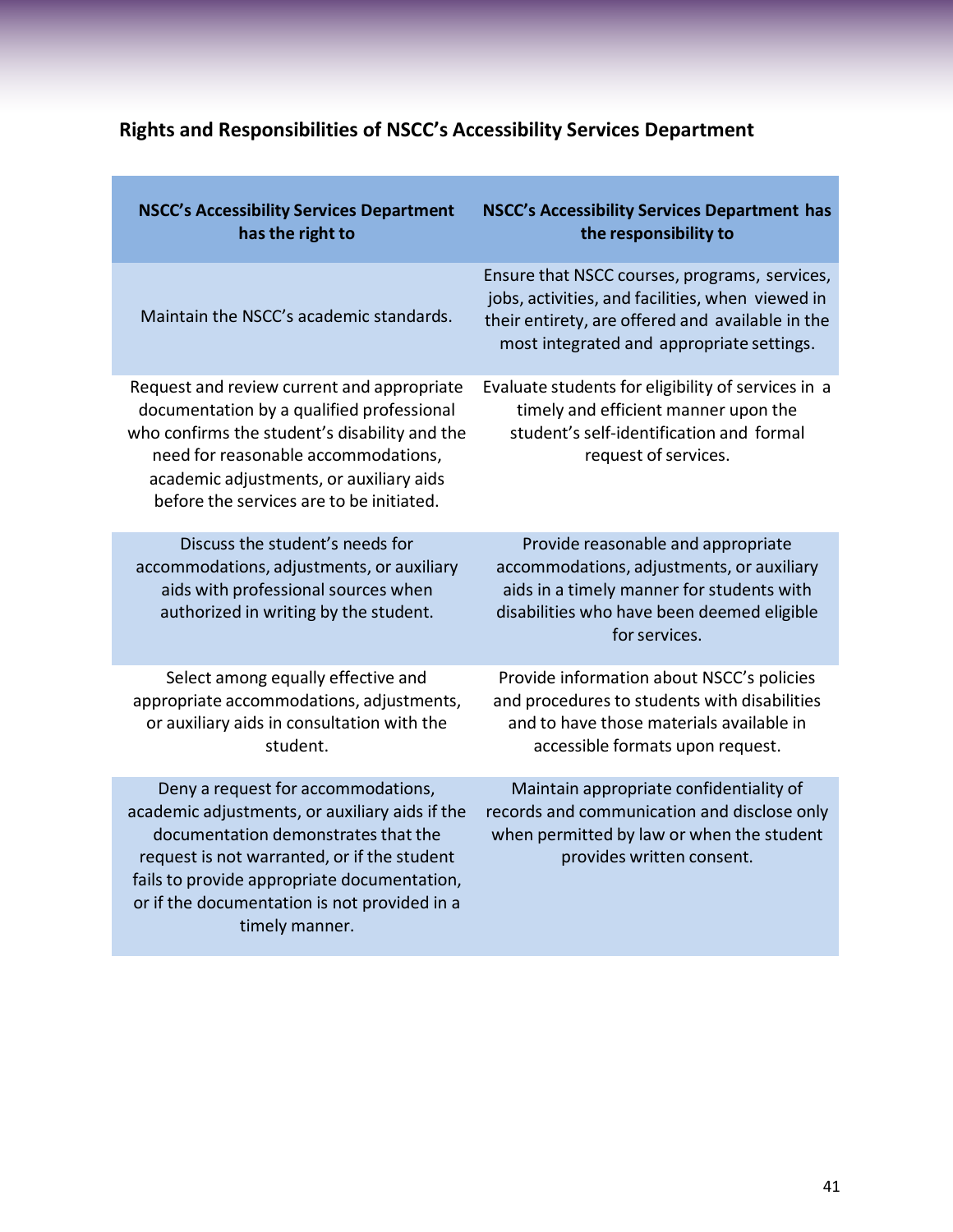| Refuse to provide academic<br>accommodations, adjustments, or auxiliary<br>aids that are unreasonable or inappropriate<br>including any requests that pose a direct<br>threat to the health or safety of others, pose<br>undue financial or administrative burden on<br>the college, or constitute a substantial<br>alteration of an essential element of a<br>program of study or course. | Assist students with their requests for<br>reasonable and appropriate accommodations,<br>academic adjustments, or auxiliary aids when<br>the students self-identify and meet NSCC's<br>eligibility criteria. |
|--------------------------------------------------------------------------------------------------------------------------------------------------------------------------------------------------------------------------------------------------------------------------------------------------------------------------------------------------------------------------------------------|--------------------------------------------------------------------------------------------------------------------------------------------------------------------------------------------------------------|
| Facilitate a culture of shared responsibility<br>by expecting employees of the college to<br>comply with legal mandates under the<br>federal laws.                                                                                                                                                                                                                                         | Ensure confidentiality of all information<br>pertaining to a student's disability.                                                                                                                           |
| Promote shared responsibility in providing<br>reasonable accommodations for students<br>with disabilities. As NSCC is legally<br>responsible for implementation of policies<br>and procedures for students with disabilities,<br>faculty are required to adhere to them.                                                                                                                   | Inform students with disabilities of NSCC's<br>policies and procedures for filing a formal<br>grievance (as well as the procedures of<br>external agencies, such as the Office of Civil<br>Rights).          |
| Expect students and faculty to work in<br>partnership with Accessibility Services to<br>appropriately facilitate accommodations,<br>adjustments, auxiliary aids, and services.                                                                                                                                                                                                             | Assist students with disabilities with the skills<br>to self-advocate and to understand their<br>strengths and functional limitations.                                                                       |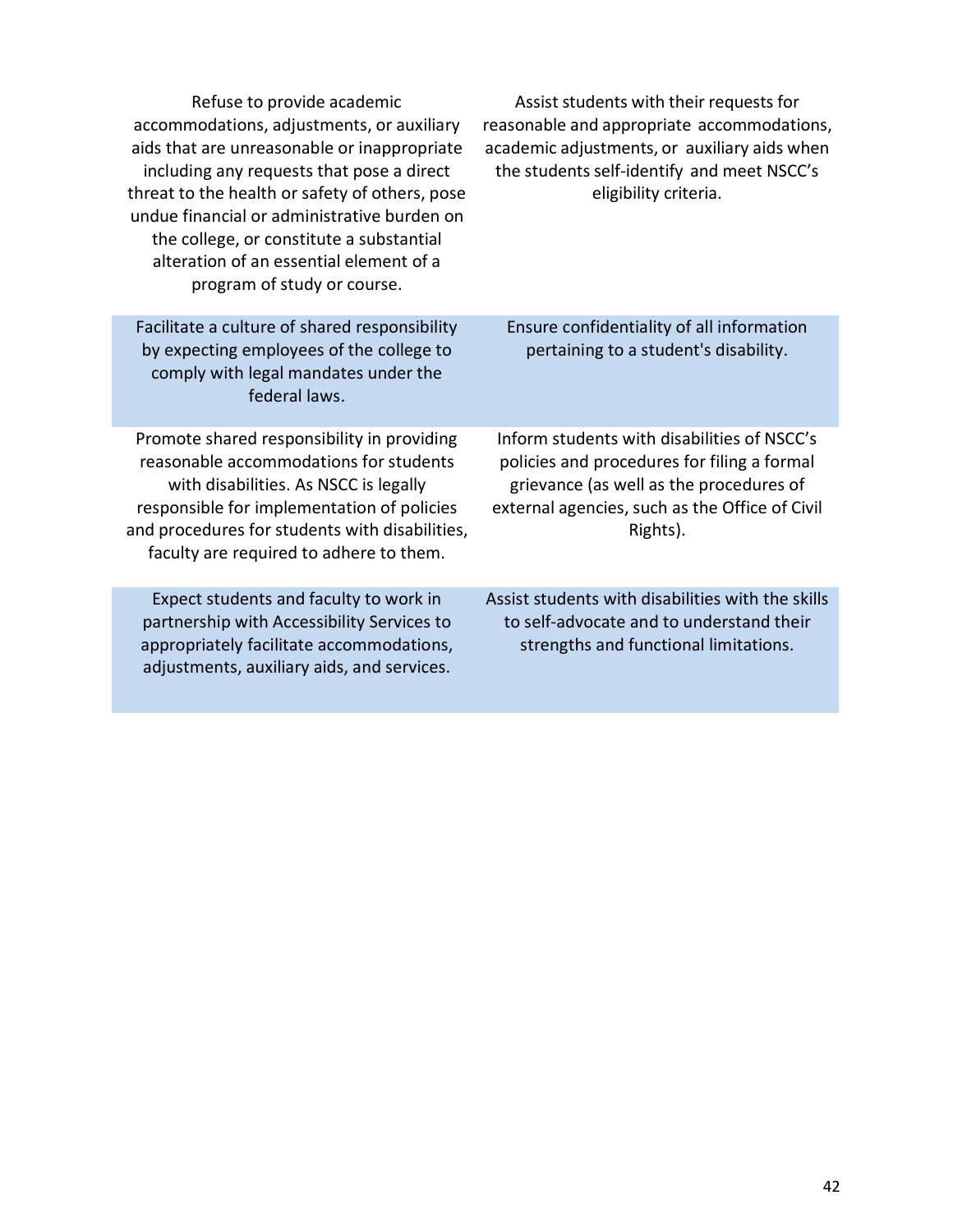# <span id="page-42-0"></span>**Rights and Responsibilities of NSCC's Faculty**

| <b>NSCC's Faculty have the right to</b>                                                                                                                                                                                                                                                             | NSCC's Faculty have the responsibility to                                                                                                                                                                                                                         |
|-----------------------------------------------------------------------------------------------------------------------------------------------------------------------------------------------------------------------------------------------------------------------------------------------------|-------------------------------------------------------------------------------------------------------------------------------------------------------------------------------------------------------------------------------------------------------------------|
| Receive written confirmation that Accessibility<br>Services has approved a student for<br>accommodations.<br>The Faculty Notice serves as the official<br>verification. Accessibility Services is the only<br>office designated to produce these letters.                                           | Sign the Faculty Notice presented by the<br>student.                                                                                                                                                                                                              |
| Refuse to provide accommodations if the<br>student does not present the Faculty Notice.                                                                                                                                                                                                             | Confidentially discuss how accommodations<br>will be provided once a student presents a<br>Faculty Letter; this should be done as early in<br>the semester as possible.                                                                                           |
| Refuse to provide an accommodation if the<br>student fails to present the<br>Faculty Notice in a manner that allows the<br>professor adequate time to facilitate the<br>accommodation.                                                                                                              | Provide approved accommodations to a<br>student who presents the Faculty Notice;<br>Faculty members may not question whether<br>the disability exists or ask to examine a<br>student's documentation.                                                             |
| Refuse to allow the use of accommodations<br>on any exams taken before the Faculty Notice<br>is presented; accommodations are not<br>retroactive, so students may not take "make<br>up exams" with accommodations if the tests<br>were originally given before the Faculty<br>Notice was presented. | Direct questions about the appropriateness<br>of an accommodation or alternative ways of<br>providing an accommodation to Accessibility<br>Services; faculty are not permitted to modify<br>an accommodation that has been approved<br>by Accessibility Services. |
| Refuse to accept assignments or to re-<br>evaluate assignments that were due before<br>the student presented the Faculty Notice.                                                                                                                                                                    | Assure that approved accommodations are<br>provided.                                                                                                                                                                                                              |
| Expect that the environment and<br>administration of exams for students who<br>require testing in CAS or the Assistive<br>Technology Lab will be secure and adequately<br>monitored.                                                                                                                | Refer a student to Accessibility Services to<br>discuss requested accommodations that do<br>not appear on the Faculty Notice.                                                                                                                                     |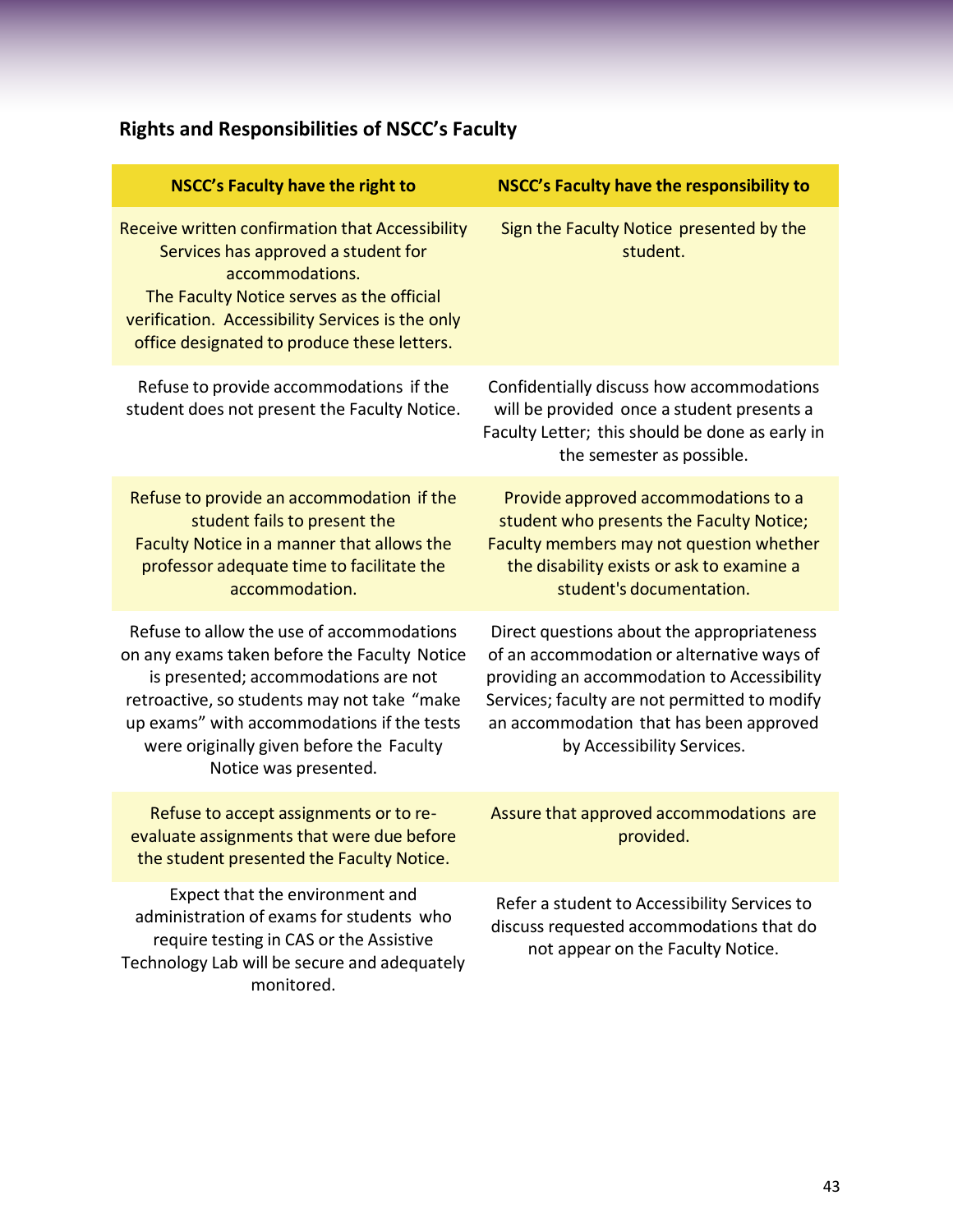Formally grieve a student's approved accommodation; the formal grievance process is outlined in the appended Policy Statement, Section VI.

Use a syllabus statement that encourages students with disabilities to disclose their needs.

Ensure that all audio-visual materials used in class are accessible to students with disabilities; videos should have closed captioning or transcripts for students with hearing loss; auditory descriptions should be provided to students who are blind or have low vision.

Maintain the confidentiality of a student with disability as required by law.

Understand the legal obligation of faculty to provide approved accommodations; be aware of the laws that govern students with disabilities in postsecondary education.

Understand NSCC's policies and procedures relating to students with disabilities.

Discuss disability-related concerns with Accessibility Services.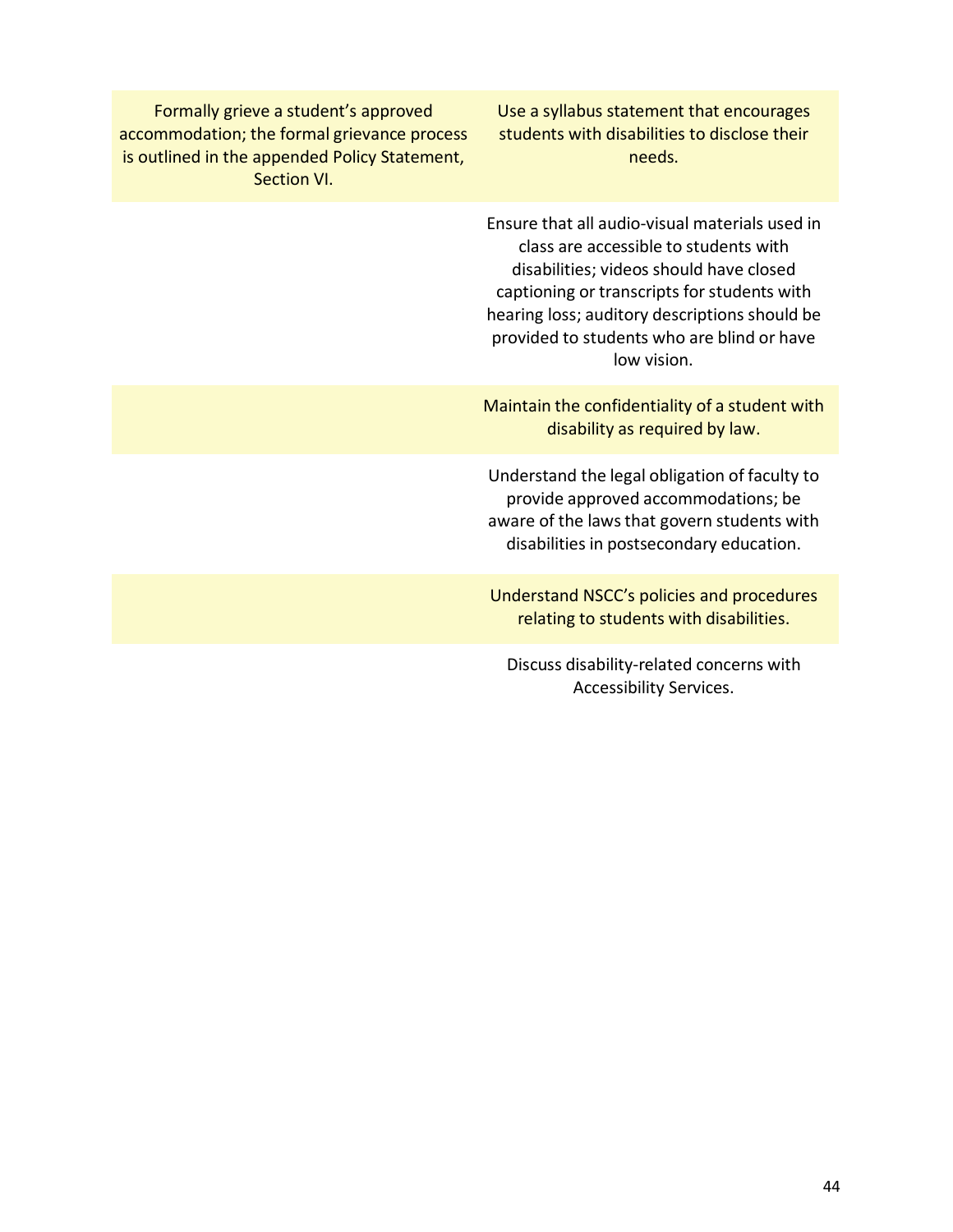## <span id="page-44-0"></span>**Excerpt from NSCC's Policy Statement on Affirmative Action, Non-Discrimination, and Diversity**

The Board of Higher Education of the Commonwealth of Massachusetts is responsible under Chapter 15A of the General Laws of the Commonwealth of Massachusetts for the overall governance of the public higher education system, which includes the fifteen Community Colleges. The Board of Higher Education and the Boards of Trustees of the Community Colleges maintain and promote a policy of non-discrimination on the basis of race, creed, religion, color, gender, sexual orientation, age, disability, genetic information, maternity leave, and national origin. Further, this policy incorporates by reference, and where applicable, the requirements of Federal Executive Orders 11246 and 11375 as amended; the Civil Rights Act of 1964 as amended; the Civil Rights Restoration Act of 1988; the Civil Rights Act of 1991; Title IX of the Higher Education Amendments of 1972 as amended; Sections 503 and 504 of the Rehabilitation Act of 1973; the American with Disabilities Act of 1990; Section 402 of the Vietnam Era Veterans Readjustment Assistance Act of 1974; and pertinent laws; regulations and executive orders; directives of the Board of Higher Education, the Boards of Trustees of the Community Colleges and the Commonwealth of Massachusetts, and other applicable local, state and federal statutes.

Non-discrimination requires the elimination of all existing unlawful discriminatory conditions, whether purposeful or inadvertent. The Community Colleges are continuing to systematically examine all policies and procedures to be sure that they do not, if implemented as stated, operate to the detriment of any person on the basis of race, creed, religion, color, gender, sexual orientation, age, disability, genetic information, maternity leave, and national origin. The Colleges shall require that the practices of those responsible in matters of employment and education, including all supervisors and faculty, are non-discriminatory. Should the College discover discrimination in treatment or effect in any employment, educational or service decision, action, inaction or practice within the College, all appropriate corrective and/or disciplinary actions shall be taken under the direction of the President of the College subject to any applicable collective bargaining agreement or other policy or procedure of the College.

The Community Colleges are committed to a policy of Affirmative Action, equal opportunity, equal education, non-discrimination, and diversity. They are committed to providing a learning, working, and living environment for their students, employees and other members of the College Community, which values the diverse backgrounds of all people. The Colleges are committed to assuring that the "College Experience" is one that challenges, empowers, supports, and prepares its students to liv e in, work in, and value our increasingly global and diverse world. The Colleges believe that the diversity of socio-economic, racial, ethnic, religious, gender,sexual orientation, age and disability backgrounds of members of the College Community enriches the institutions and their various constituencies. The Colleges will not tolerate behavior based on bigotry, which has the effect of discriminating unlawfully against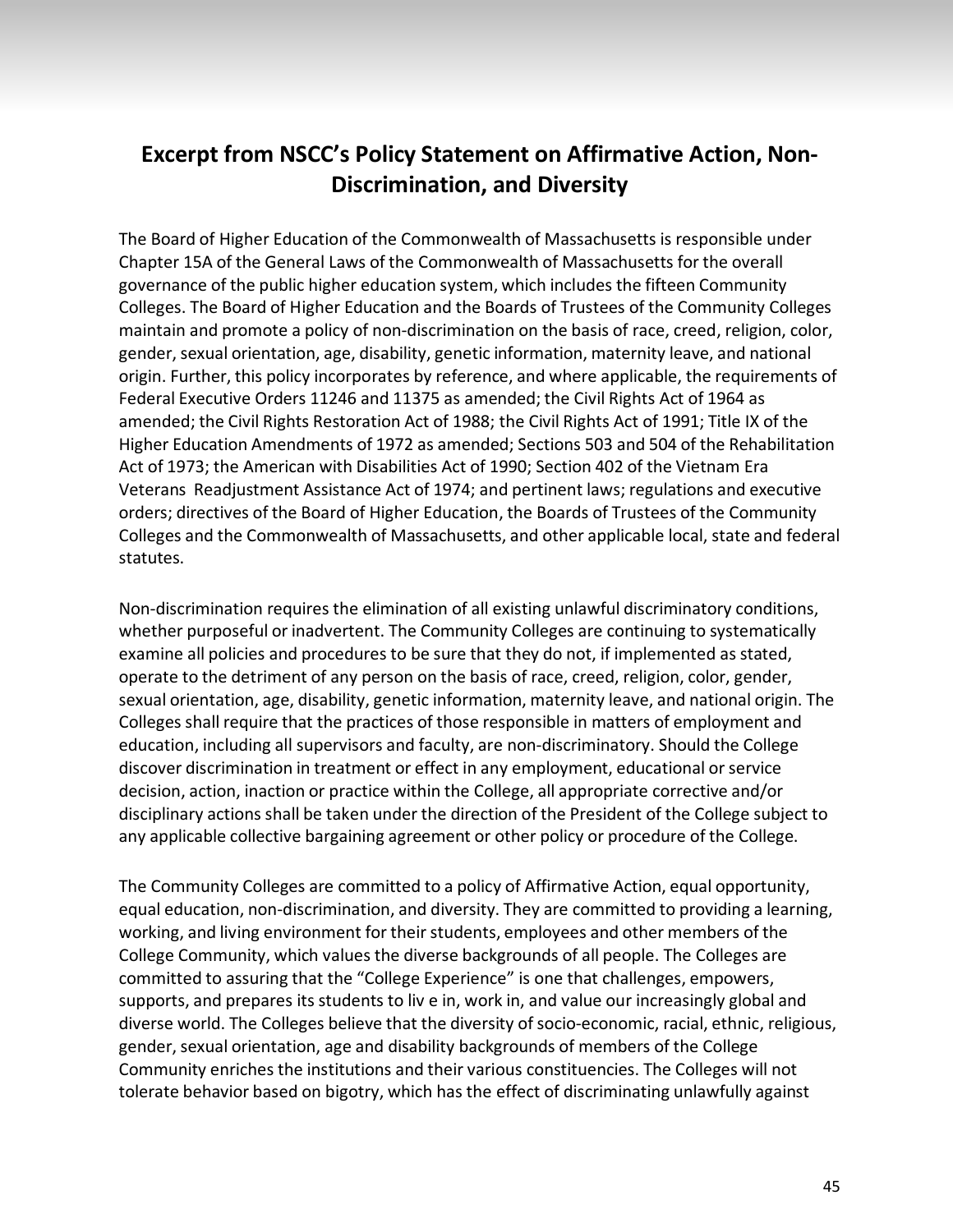any member of their communities.

The Community Colleges provide equal access to educational, co-curricular and employment opportunities at the Colleges for all applicants, students and employees in compliance with all applicable laws, regulations and policies. All benefits, privileges and opportunities offered by the Colleges are available to all students, employees and other persons having dealings with the institutions on a non-discriminatory basis. The Colleges are committed to taking a proactive Affirmative Action posture with respect to their recruitment, selection and promotion of students and employees.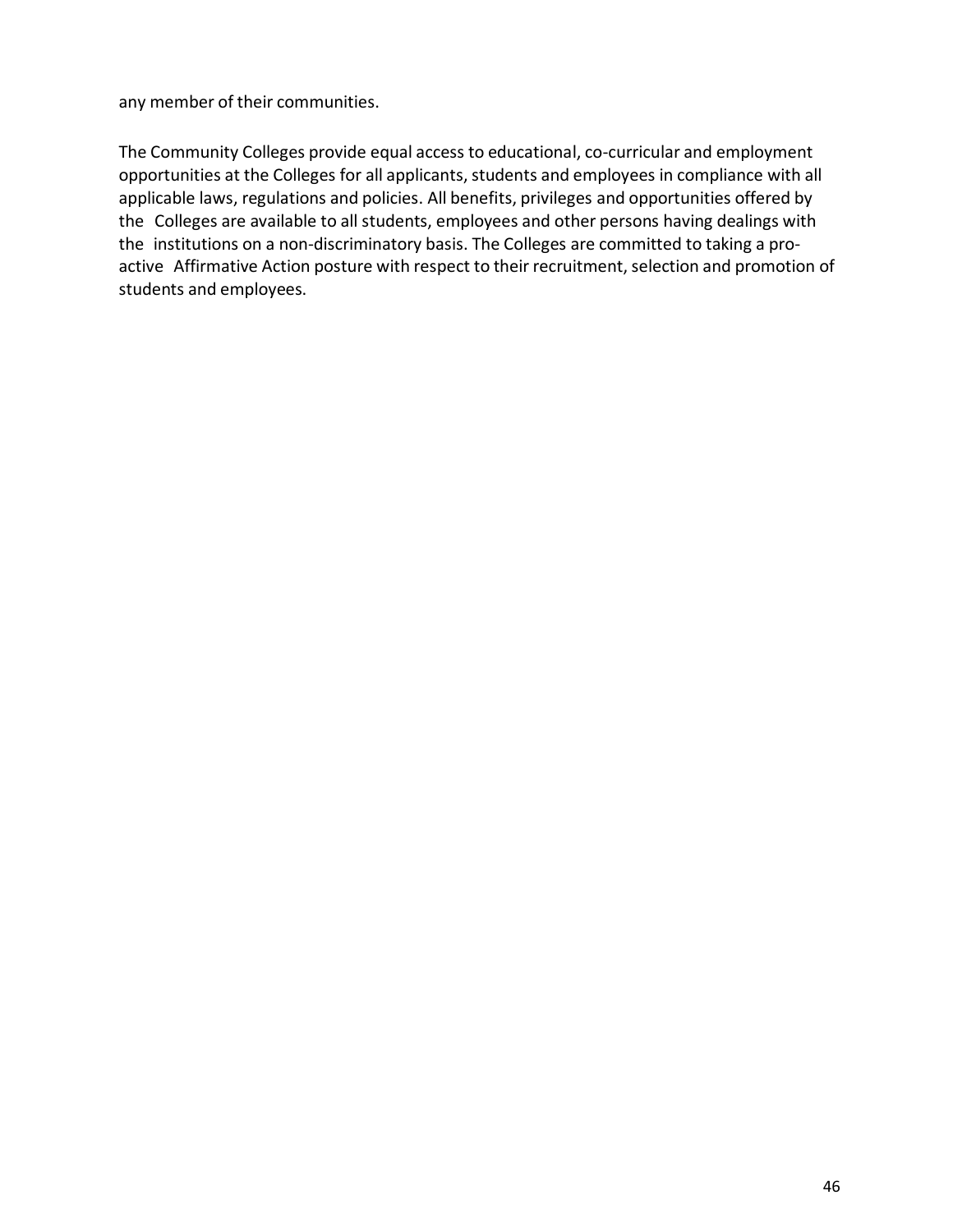## **Non-Discrimination and Accommodations for Persons with Disabilities**

<span id="page-46-0"></span>The community colleges recognize the multitude of barriers that confront persons with disabilities in access to both employment and education. Consistent with state and federal statutes that affirm and protect the equal opportunity rights of persons with disabilities, the community colleges adopt a policy of non-discrimination and equal opportunity for otherwise qualified persons with disabilities.

The colleges will examine all existing admissions, student support, and other student life policies, practices, and facilities to assure that they do not disparately treat or impact otherwise qualified disabled persons. Where such disparity is found, it will be corrected as quickly and completely as is reasonable under existing circumstances. Accordingly, all college facilities may not be available and accessible at a particular time.

The colleges will adopt a policy of nondiscrimination with respect to admissions, access to programs and facilities, and services for all otherwise qualified disabled persons.

In accordance with State and Federal law, the colleges will provide necessary reasonable accommodations to otherwise qualified students with disabilities to assure equal access to programs, facilities and services.

Any employee or student who believes he/she has been a victim of discrimination due to a disability may file a complaint pursuant to the Grievance Procedure contained herein. Further information may be obtained by contacting the Affirmative Action Officer or Accessibility Services.

**\*The full text of the Affirmative Action and Grievance Policy is available in the Human Resource and Payroll Office, in the library on the both the Danvers and Lynn campuses, on the Board of Higher Education website, and on MyNorthshore (for NSCC students and employees).**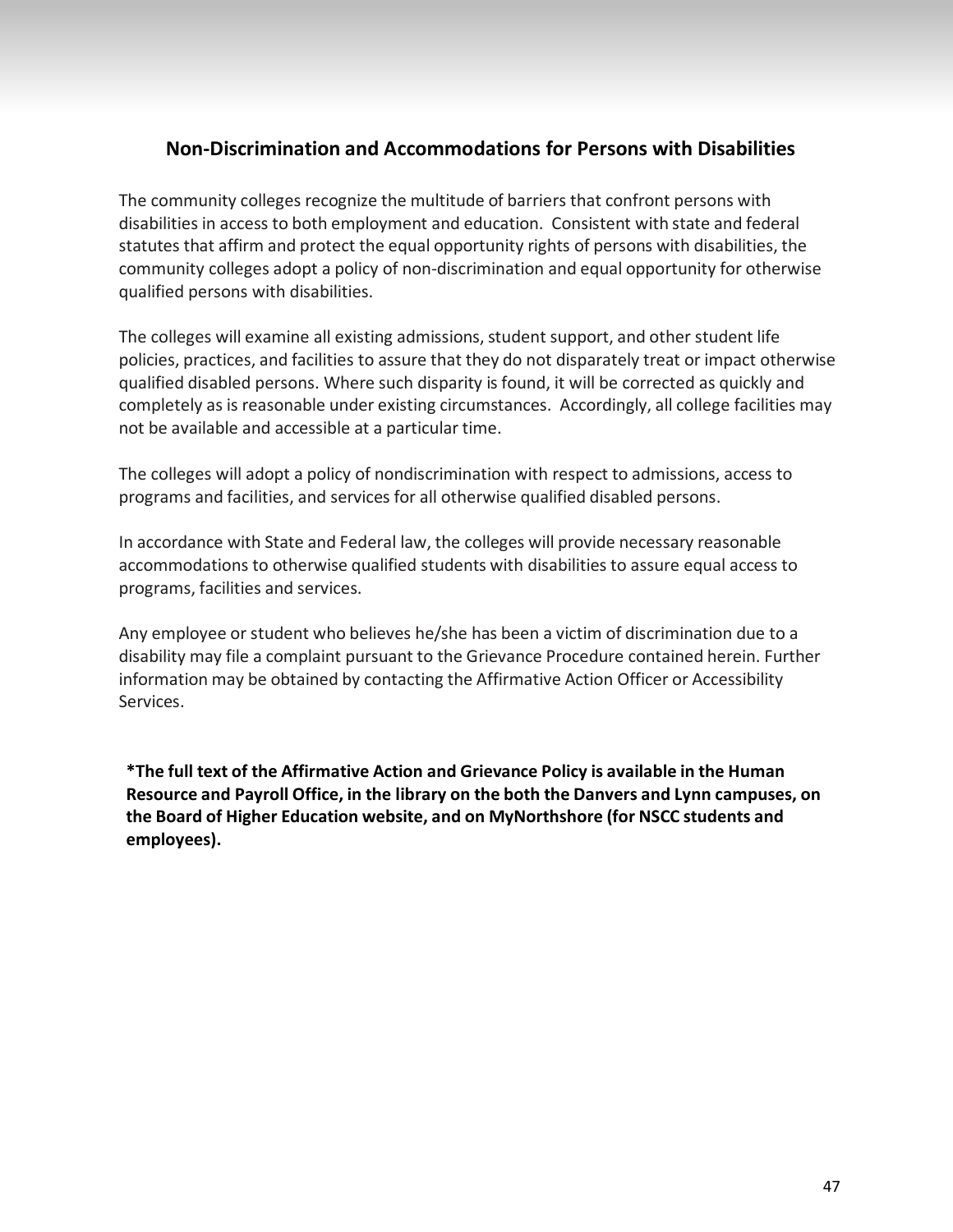#### <span id="page-47-0"></span>**APPENDIX**

## **NSCC Policies and Procedures Relative to Students with Disabilities**

#### <span id="page-47-1"></span>**Section I: Nondiscrimination**

North Shore Community College, as a public, open admission, comprehensive institution

- Affirms the principles of equal access and academic accommodations for students with disabilities as stated in Section 504 of the Rehabilitation Act of 1973
- Strives to maintain and extend its barrier-free environment
- Practices non-discrimination in its academic and non-academic components
- Seeks to ensure that a student's level of achievement will be measured in ways that assess learning and minimize the interference of disability-related factors.

#### <span id="page-47-2"></span>**Section II: Definitions of Students with Disabilities & Academic Accommodations**

To qualify as a student with a disability, the student must meet the following eligibility criteria outlined under Section 504 of the Rehabilitation Act of 1973 and reaffirmed in the Americans with Disabilities Act:

- Have a physical or mental impairment that substantially limits one or more major life functions
- or have a history of such impairment
- or are regarded as having such impairment
- and are deemed to be otherwise qualified despite the disability

Accommodations are academic adjustments that do not compromise the academic standards of the student's course or program and are reasonable *in light of the public nature* of the community college setting. Accommodations allow students with disabilities to receive Opportunities to participate in and meet the stated essential requirements of courses and programs for which they are otherwise qualified

Evaluations that measure their levels of achievement of essential requirements and that are not negatively impacted by disability-related factors.

#### <span id="page-47-3"></span>**Section III: Procedure for Establishing Eligibility for Accommodations**

Students seeking support services and/or accommodations on the basis of a disability are required to verify eligibility in accordance with Section 504 of the Rehabilitation Act of 1973:

#### **Student's Responsibilities**

- FIRST, a student must self-identify by following the published procedure to request services. In order to meet the student's educational and academic needs, Accessibility Services asks the student to complete and return the requested documents at least 4 to 6 weeks before the start of the semester that the student expects to receive services.
- SECOND, when Accessibility Services receives the request for services with the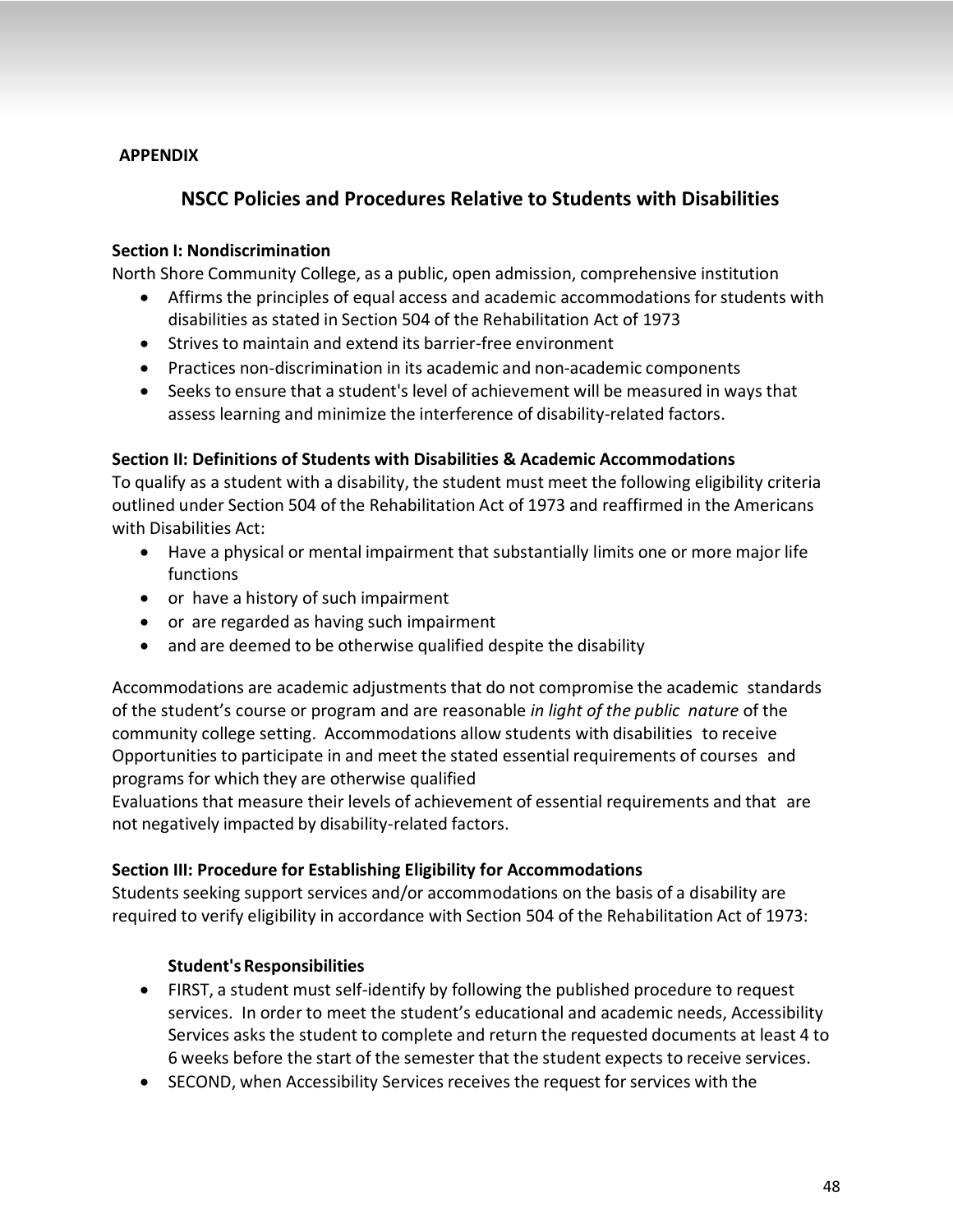appropriate documentation, Accessibility Services will contact the student for an Intake Interview. The student will collaborate with the Disability Counselor to determine reasonable accommodations, adjustments, auxiliary aids, and services which will then be reviewed by the Accessibility Team.

#### <span id="page-48-0"></span>**Section IV: Student's Procedure for Implementing Accommodations**

The entire NSCC community is responsible for implementing the spirit and requirements of Section 504 of the Rehabilitation Act of 1973, as published in the May 4, 1977 Federal Register, p.22684:

> No qualified handicapped student shall, on the basis of handicap, be excluded from participation in, be denied the benefits of, or otherwise be subjected to discrimination under any...postsecondary education program or activity... [84.43(a)] (An institution)...shall make such modifications to its academic requirements as are necessary to ensure that such requirements do not discriminate or have the effect of discriminating, on the basis of handicap, against a qualified handicapped applicant or student...**Modifications may include changes in the length of time permitted for the completion of degree requirements, substitutions of specific courses required for the completion of degree requirements, and the adaptation of the manner in which specific courses are conducted**. [84.44(a)]

Accessibility Services is the central office responsible for coordinating services and academic accommodations. The Accessibility Services Team reviews the student's current and appropriate documentation and approves, defers, or denies the requested academic accommodation(s) with full attention to the student's disability needs, the course standards, and program integrity. With regard to **learning disabilities**, no accommodations will be recommended unless the documentation clearly states that a learning disability exists. Terminology such as "learning difference ''or "learning problem" does not constitute a learning disability.

**The Accessibility Team**, which is made up of the Director of Accessibility Services, several Disability Counselors and related health professionals, also recommends the nature of the accommodations in instruction and testing that might be required for a student consistent with policies developed by the NSCC Academic Accommodations Policy Board (AAPB) and approved by the President.

The student requests activation of services by emailing the Accessibility Services Office at the beginning of each semester or soon after formal approval so that the accommodations can be implemented in a timely manner. Upon receipt of that email from the student, a Faculty Notice of Academic Accommodations is sent electronically to via Adobe Sign by Accessibility Services to the instructors listing the approved accommodations. Instructors sign the letter electronically to confirm receipt.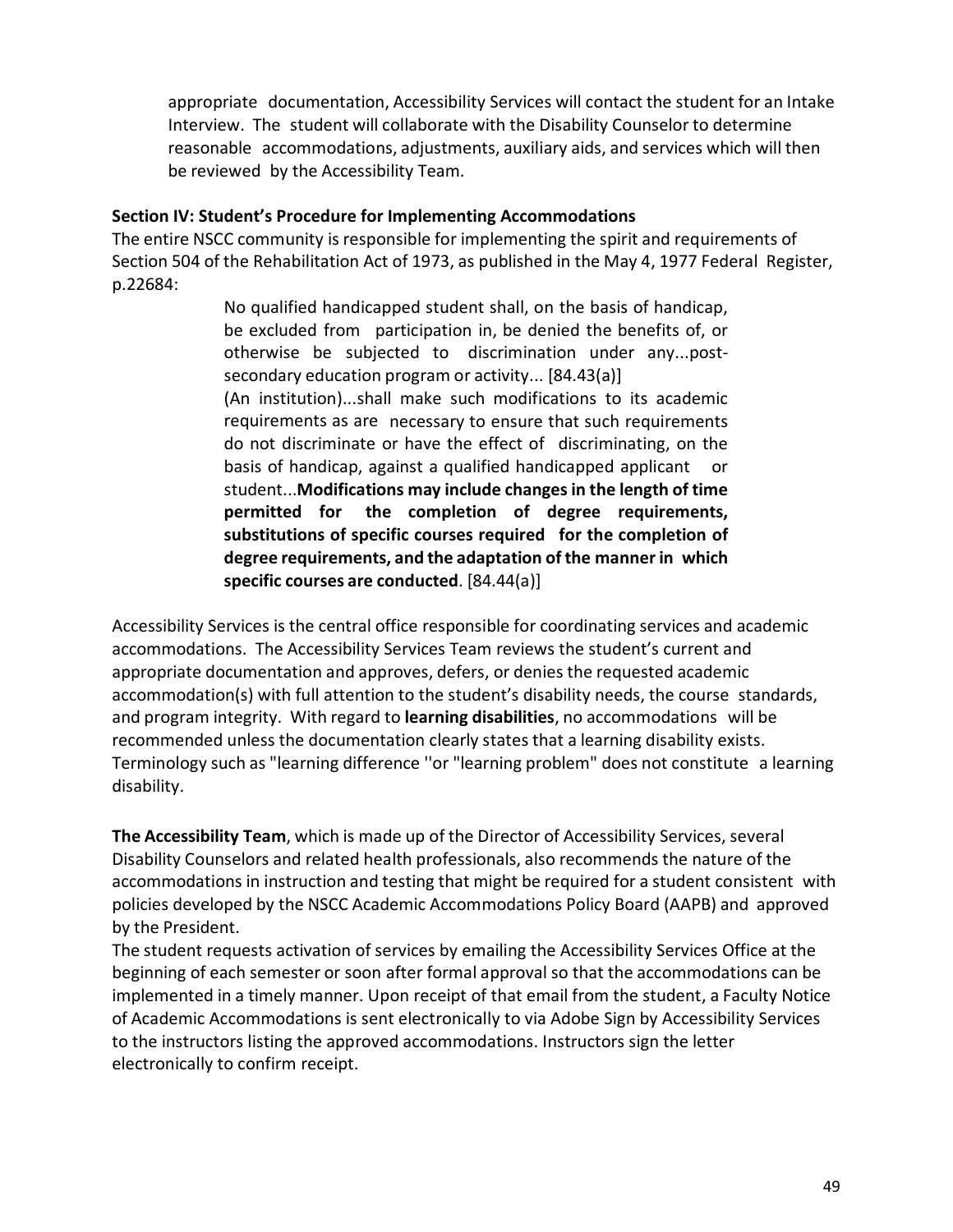**Faculty members** are responsible for conducting classes and developing examinations and procedures for evaluating students' academic achievement as outlined in the "AGREEMENT between the Massachusetts Higher Education Coordinating Council for the Massachusetts Community Colleges and the Massachusetts Community College Council/Massachusetts Teachers Association." In accordance with this agreement, faculty must follow federal regulations which require that methods of evaluation measure the student's achievement in the course rather than reflecting the student's impaired sensory, physical, or speaking skills (except where such skills are the factors the test purports to measure). The right to academic freedom does not supersede the student's right to accommodations.

The **types of accommodations** vary and depend upon the type of disability and course content. A student may benefit from an oral exam in one area but not in another. The record of past success with accommodations is the best predictor. There may be an initial trial-and-error period as the faculty member, student, and Disability Counselor work as a team to continuously improve the manner in which to evaluate the student's mastery of course material.

If an accommodation includes **extended time for testing**, the student should take the exam in CAS, the designated testing site. If this is not possible, the faculty member and student should find a suitable location to administer the exam in accordance with the necessary accommodations. If faculty office hours are inappropriate, faculty should notify Accessibility Services at least one week in advance, so alternate arrangements can be made.

#### <span id="page-49-0"></span>**Section V: Responsibilities for Ensuring Legal Compliance**

**President:** The President is the senior administrative officer who is responsible for campus policies and services affecting students with disabilities. With the advice of the NSCC AAPB, the President ensures that these policies are educationally sound and responsive to students with disabilities.

**Deans:** The administrative heads of the divisions are responsible for ensuring that the instructional staff of their units understands NSCC's full commitment to implementing federal law and College policy assuring nondiscrimination of students on the basis of disability. If an instructor requests a review of an approved accommodation or fails to provide an accommodation approved by Accessibility Services, the instructor's Division Dean, in consultation with the Provost or an appointed designee and the Campus 504 Coordinator, is responsible for ensuring that the accommodation is provided in a timely manner until the matter has been reviewed by the NSCC AAPB and a final decision reached by the President.

**Campus 504 Coordinator:** The Campus 504 Coordinatorserves as a resource to NSCC faculty, administration, and staff in meeting their obligation to provide appropriate academic accommodations to students with disabilities. The Campus 504 Coordinator provides advisement about the requirements of federal law and NSCC policy and works to resolve informally any disagreement about accommodations for students with disabilities. The Campus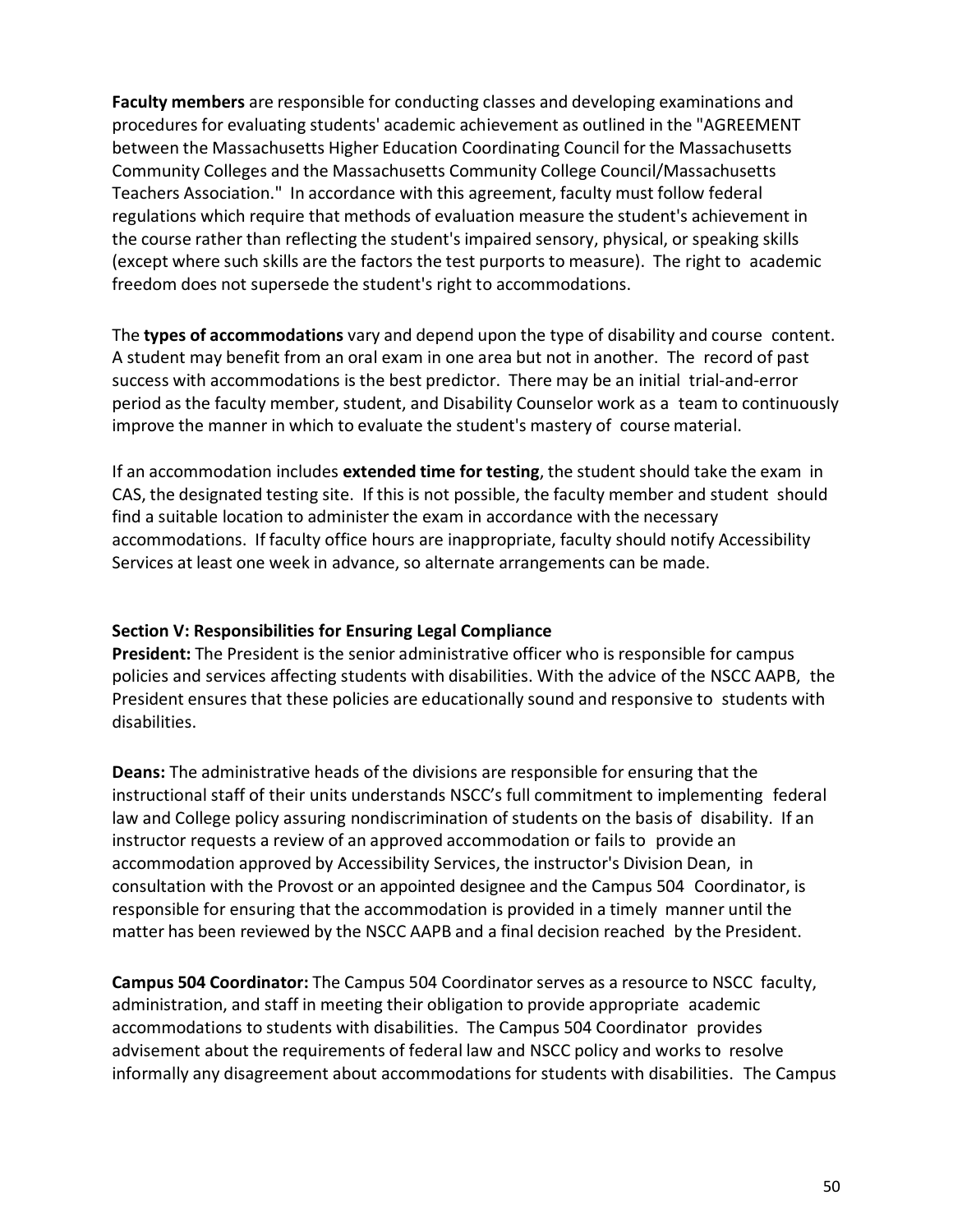504 Coordinator also serves as a member of the NSCC AAPB and has responsibility, in consultation with the College's legal advisor, to ensure that the policies and procedures comply with federal, state, and NSCC requirements. The Campus 504 Coordinator also serves as a resource to students who feel they are not receiving appropriate accommodations or that they are being treated in a discriminatory manner.

#### **NSCC Academic Accommodations Policy Board:**

The NSCC AAPB has three primary functions:

- 1. To advise the President about policies and procedures related to the provision of academic accommodations forstudents with disabilities.
- 2. To develop methods to increase faculty understanding of disabilities and accommodations in an academic setting.
- 3. To assist the President in resolving any disagreements that might arise concerning particular accommodations.

#### **The NSCC AAPB is composed of at least five college members:**

The board consists of several faculty members and a professional staff member, the Director of Accessibility Services, and the 504 Coordinator. The term of service is two years, except for the 504 Coordinator and the Director of Accessibility Services who is a permanent member of the board.

**The Faculty Members** who are knowledgeable in the field of students with disabilities and are appointed by the Provost or an appointed designee. Any faculty board member who requests a review of an accommodation will not participate in the Board's review of that accommodation but will be replaced by another faculty appointed by the Provost or an appointed designee.

**A Professional Staff Member** who is knowledgeable in the field ofstudents with disabilities and is appointed by the Provost or an appointed designee.

**The Director of Accessibility Services** who is also a seasoned professional in the field of working with students with disabilities.

**The Campus 504 Coordinator** has the responsibility to ensure that the policies and procedures developed comply with federal and state requirements.

#### <span id="page-50-0"></span>**Section VI: Procedure for Resolving an Instructor's Appeal**

If an instructor has questions about or disagrees with an accommodation that the Accessibility Team has determined is appropriate for a particular student with disabilities, the instructor should immediately contact the Disability Counselor who signed the Accommodation Notice. If the instructor still disagrees with the accommodation after consolation with the Disability Counselor, he or she may request a review of the accommodation by contacting the Campus 504 Coordinator within five days after receiving notification of the accommodation by the